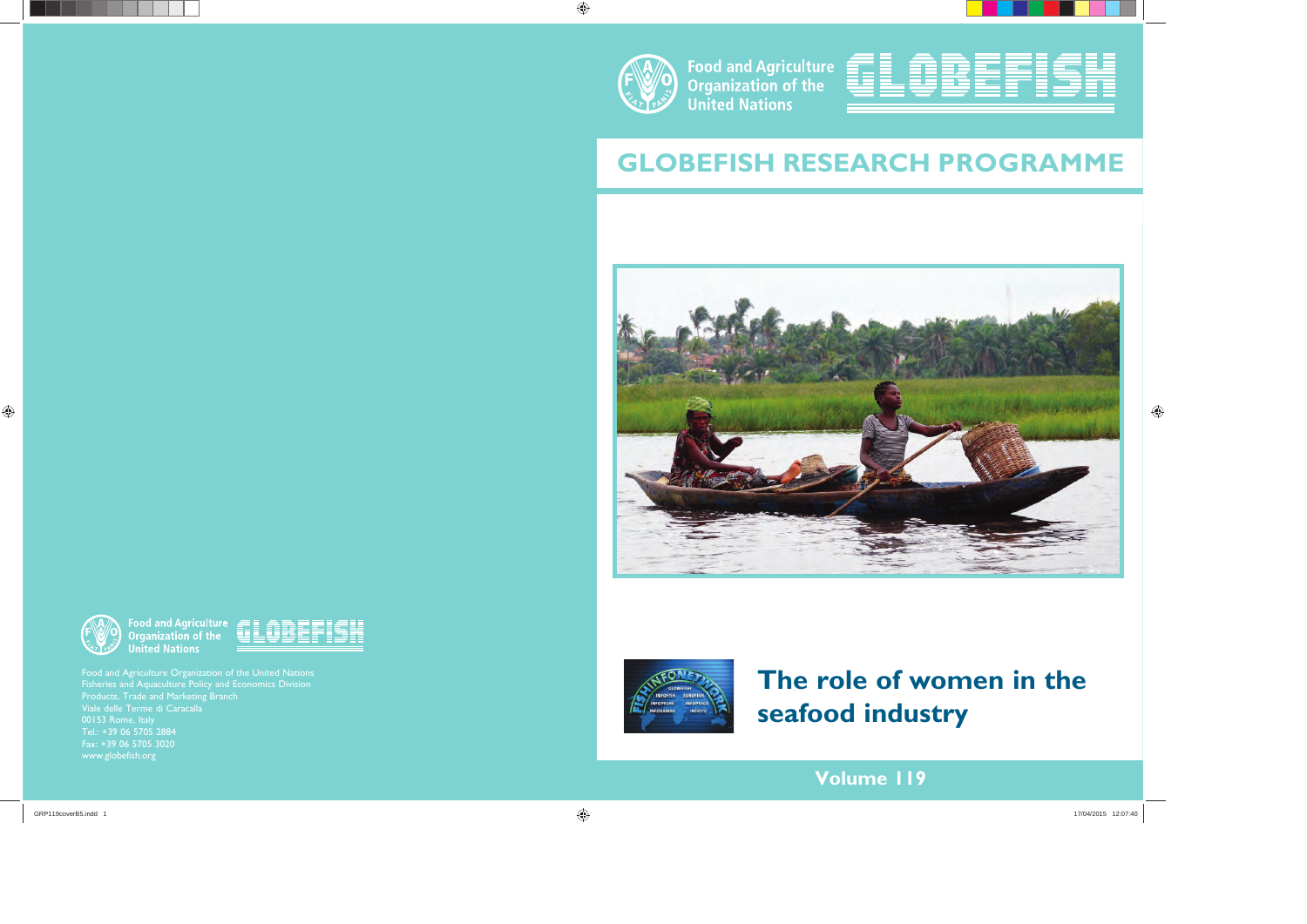# **The role of women in the seafood industry**

by

**Marie Christine Monfort** 

**(May, 2015)** 

The GLOBEFISH Research Programme is an activity initiated by FAO's Products, Trade and Marketing Branch, Fisheries and Aquaculture Policy and Economics Division, Rome, Italy and it is partly financed by its Partners and Associate Members. For further information please refer to www.globefish.org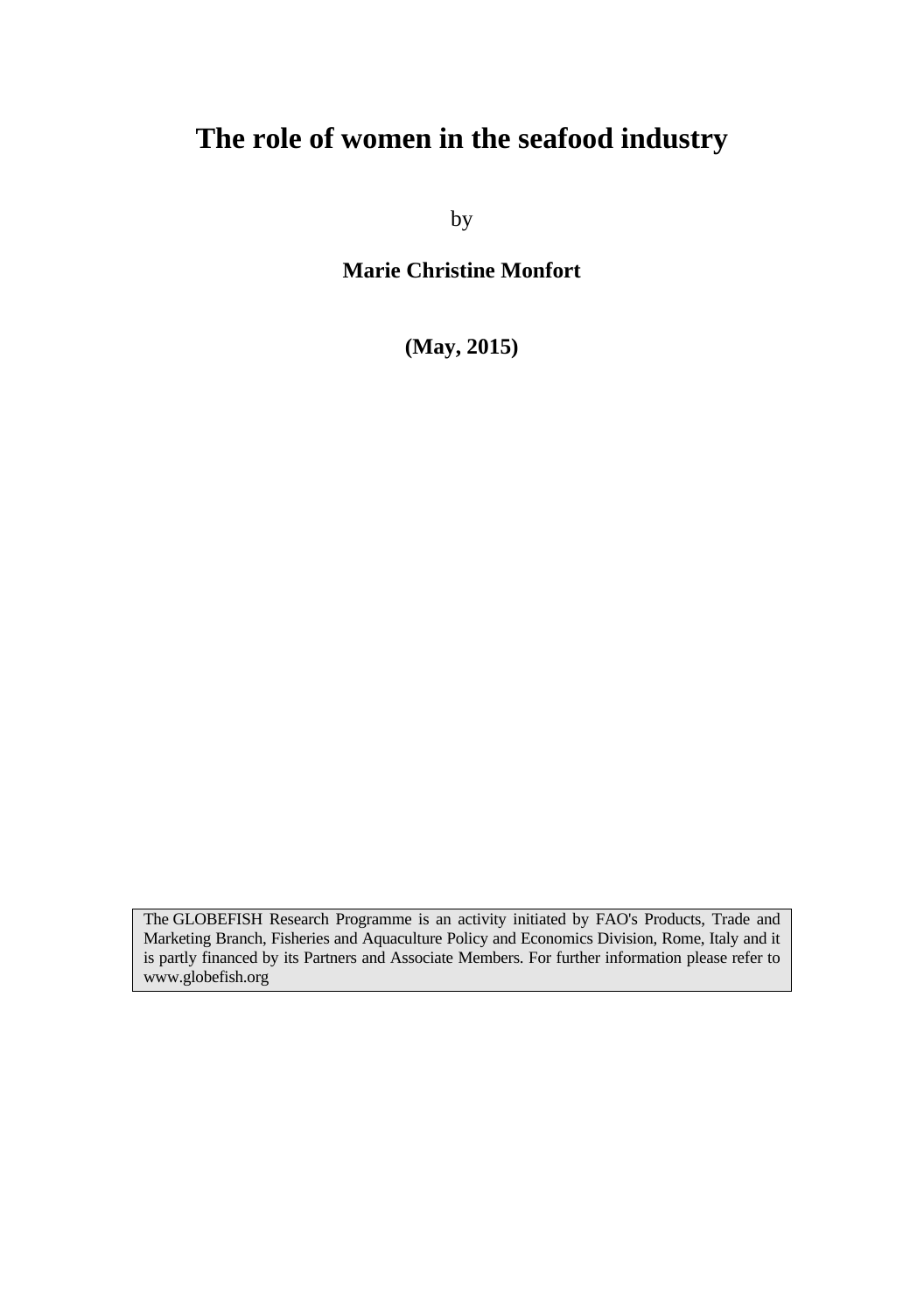*The designations employed and the presentation of material in this information product do not imply the expression of any opinion whatsoever on the part of the Food and Agriculture Organization of the United Nations (FAO) concerning the legal or development status of any country, territory, city or area or of its authorities, or concerning the delimitation of its frontiers or boundaries. The mention of specific companies or products of manufacturers, whether or not these have been patented, does not imply that these have been endorsed or recommended by FAO in preference to others of a similar nature that are not mentioned. The views expressed in this information product are those of the author(s) and do not necessarily reflect the views of FAO.*

*Marie Christine Monfort, GLOBEFISH consultant. THE ROLE OF WOMEN IN THE SEAFOOD INDUSTRY. GLOBEFISH Research Programme, Vol. 119, Rome, FAO 2015. 67 pp.*

Women participate in all segments of the seafood industry, including fishing, farming, trading and selling, monitoring and administration. But the widespread lack of consideration for their role and work in the seafood industry is, in many respects, disadvantageous to them and ultimately bars them from participating fully and equitably in the industry.

The primary aim of this report is to increase awareness of business leaders and policy makers, to expand their knowledge and sensitization about the value women bring to the seafood industry, and to encourage them to consider each time they develop a new project or a policy: "Have we not overlooked women?"

Editing: Tarlochan Singh Layout: Gloria Loriente Cover photograph: @FAO Aquaculture photo library / S. Borghesi

*All rights reserved. FAO encourages the reproduction and dissemination of material in this information product. Non-commercial uses will be authorized free of charge, upon request. Reproduction for resale or other commercial purposes, including educational purposes, may incur fees. Applications for permission to reproduce or disseminate FAO copyright materials, and all queries concerning rights and licences, should be addressed by e-mail to copyright@fao.org or to the Chief, Publishing Policy and Support Branch, Office of Knowledge Exchange, Research and Extension, FAO, Viale delle Terme di Caracalla, 00153 Rome, Italy.* 

**© FAO 2015**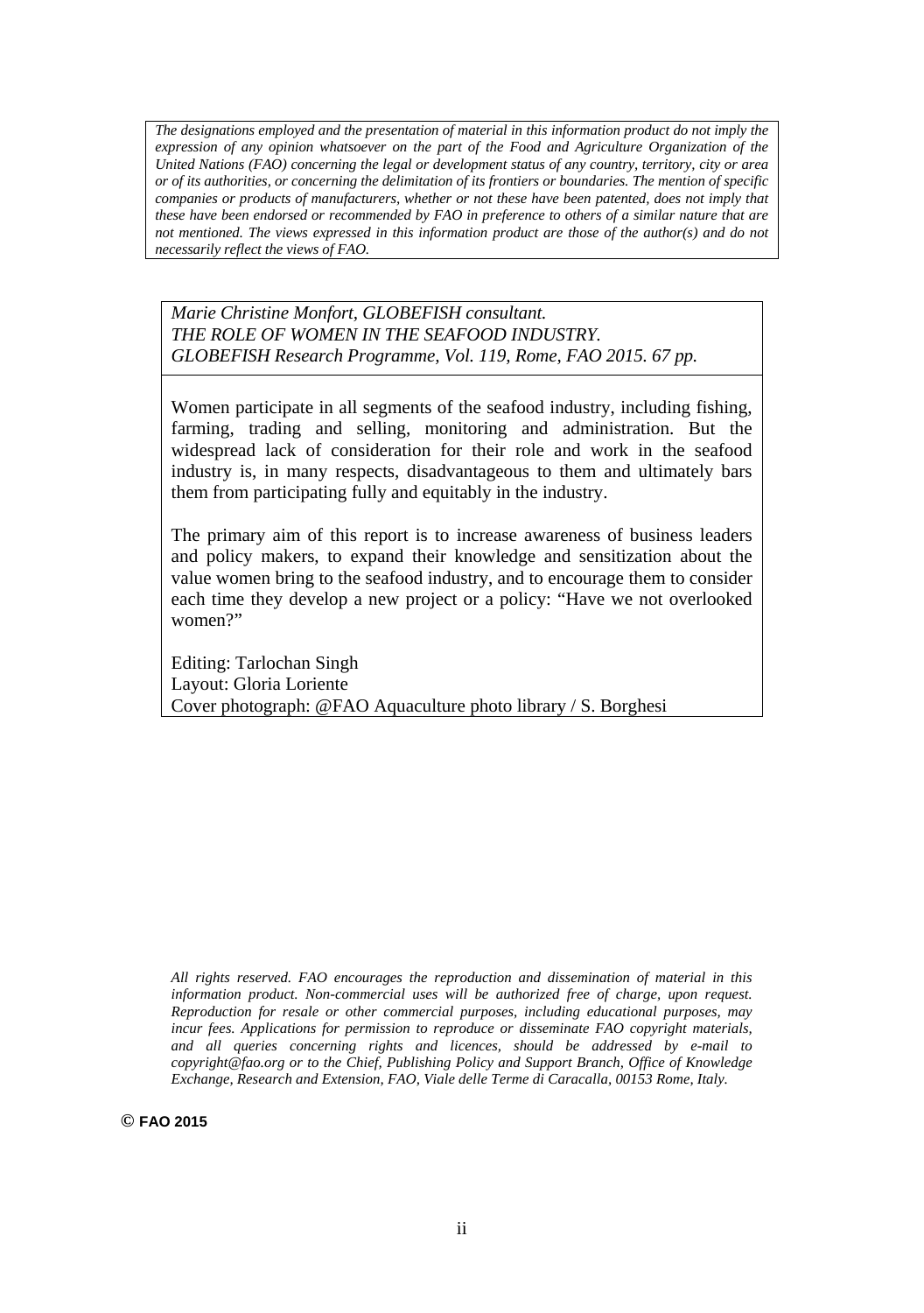# **TABLE OF CONTENT**

|    | <b>ACKNOWLEDGEMENTS</b>                                                                    | vi                               |
|----|--------------------------------------------------------------------------------------------|----------------------------------|
|    | <b>EXECUTIVE SUMMARY</b>                                                                   | 1                                |
| 1. | <b>INTRODUCTION</b>                                                                        | $\overline{\mathbf{4}}$          |
|    | 1.1 RATIONALE AND OBJECTIVES<br>$1.2^{\circ}$<br>METHODOLOGY AND ORGANISATION OF THE PAPER | $\overline{4}$<br>$\overline{4}$ |
|    |                                                                                            |                                  |
| 2. | WOMEN'S ROLE IN THE SEAFOOD INDUSTRY<br>2.1. SOURCES OF INFORMATION                        | 5<br>5                           |
|    | 2.1.1. The central role of the FAO                                                         | 5                                |
|    | 2.1.2. Academic research                                                                   | 5                                |
|    | 2.1.3. Associations and NGOs                                                               | 6                                |
|    | 2.1.4. The industry                                                                        | $\sqrt{6}$                       |
|    | 2.2. MAJOR FINDINGS BY SEGMENTS                                                            | $\boldsymbol{8}$                 |
|    | 2.2.1. Fishing                                                                             | 9                                |
|    | 2.2.2. Aquaculture                                                                         | 11                               |
|    | 2.2.3. Post-harvest activities                                                             | 12                               |
|    | 2.2.4. Other related activities                                                            | 15                               |
|    | Where are the women?                                                                       | 19                               |
|    | 2.3. CULTURAL AND SOCIETAL BARRIERS AND DISCRIMINATION                                     | 20                               |
|    | 2.3.1. Patriarchy rules                                                                    | 21                               |
|    | 2.3.2. Prejudice and cultural segregation                                                  | 23                               |
|    | 2.3.3. Ownership and access to capital                                                     | 23<br>24                         |
|    | 2.3.4. Lack of awareness of experts and policy makers<br>2.4. ERODING POSITION OF WOMEN    | 25                               |
|    | 2.4.1. Globalisation                                                                       | 25                               |
|    | 2.4.2. Overfishing                                                                         | 28                               |
|    | 2.4.3. Climate change                                                                      | 28                               |
| 3. | <b>ACTIONS FOR IMPROVING WOMEN'S PARTICIPATION IN THE</b>                                  |                                  |
|    | <b>SEAFOOD INDUSTRY</b>                                                                    | 29                               |
|    | 3.1. PUBLIC ACTIONS                                                                        | 29                               |
|    | 3.1.1. The initiatives of the United Nations                                               | 29                               |
|    | 3.1.2. Development and donor agencies                                                      | 31                               |
|    | 3.1.3. The European Union: a promising step forward                                        | 32                               |
|    | 3.1.4. Not-for-profit associations                                                         | 33                               |
|    | 3.2. PRIVATE BUSINESS INITIATIVES                                                          | 34                               |
|    | 3.2.1. In non-seafood industries                                                           | 35                               |
|    | 3.2.2. In the seafood industry                                                             | 36                               |
| 4. | <b>CONCLUSIONS</b>                                                                         | 39                               |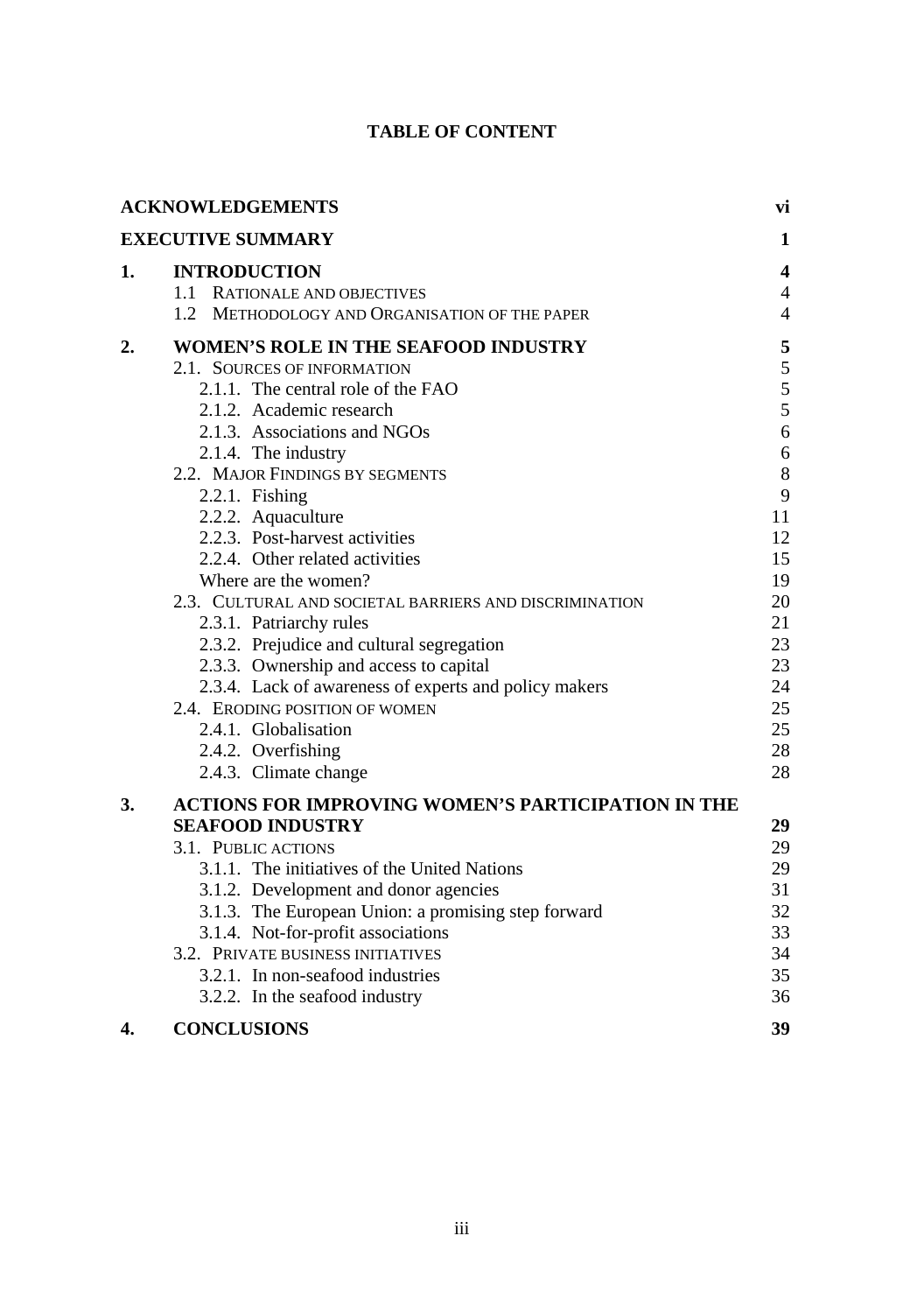| 5. | <b>CASE STUDIES</b>                                                   | 40 |
|----|-----------------------------------------------------------------------|----|
|    | 5.1. METHODOLOGY                                                      | 40 |
|    | 5.2. REPUBLIC OF CROATIA                                              | 41 |
|    | 5.2.1. Knowledge about women's participation in the seafood industry  | 41 |
|    | 5.2.2. Awareness of gender inequalities                               | 43 |
|    | 5.2.3. Correctives measures in the seafood industry                   | 43 |
|    | 5.3. ARAB REPUBLIC OF EGYPT                                           | 44 |
|    | 5.3.1. Knowledge of women's participation in the seafood industry     | 44 |
|    | 5.3.2. Awareness of inequalities                                      | 45 |
|    | 5.3.3. Correctives measures in the seafood industry                   | 46 |
|    | 5.4. THE FRENCH REPUBLIC                                              | 47 |
|    | 5.4.1. Knowledge on women's participation in the seafood industry     | 47 |
|    | 5.4.2. Awareness of gender inequalities                               | 48 |
|    | 5.4.3. Correctives measures in the seafood industry                   | 48 |
|    | 5.5. REPUBLIC OF ICELAND                                              | 49 |
|    | 5.5.1. Knowledge's on women's participation in the seafood industry   | 49 |
|    | 5.5.2. Awareness of inequalities                                      | 51 |
|    | 5.5.3. Corrective measures in the seafood industry                    | 52 |
|    | 5.6. REPUBLIC OF INDIA                                                | 53 |
|    | 5.6.1. Knowledge of women's participation in the seafood industry     | 54 |
|    | 5.6.2. Awareness of inequalities                                      | 55 |
|    | 5.6.3. Correctives measures in the seafood industry                   | 55 |
|    | 5.7. REPUBLIC OF SENEGAL                                              | 56 |
|    | 5.7.1. Knowledge's of women's participation in the fisheries industry | 56 |
|    | 5.7.2. Awareness of inequalities                                      | 57 |
|    | 5.7.3. Correctives measures in the seafood industry                   | 57 |
| 6. | <b>BIBLIOGRAPHY</b>                                                   | 60 |
| 7. | <b>WEB SITES VISITED</b>                                              | 67 |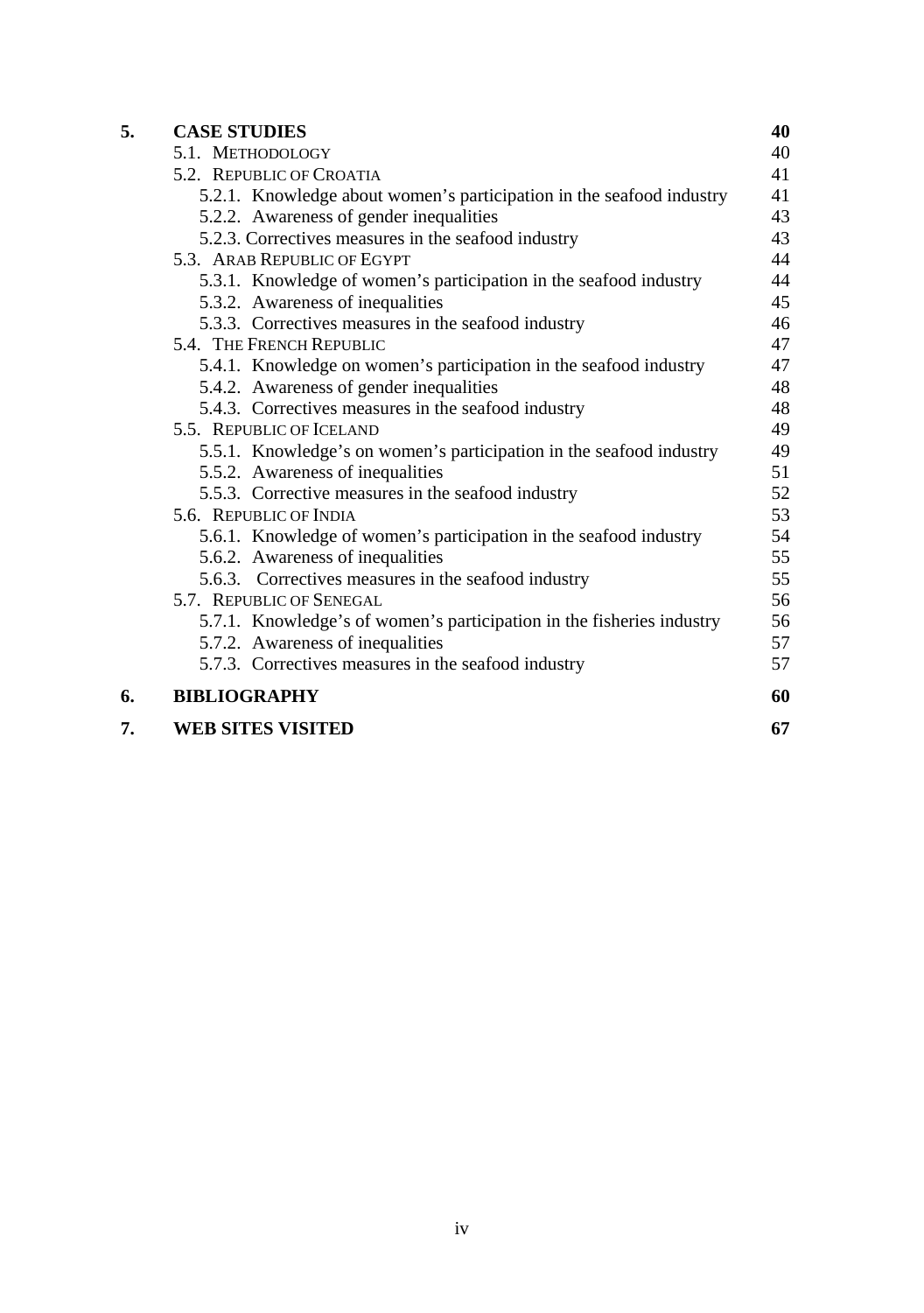# **FIGURES**

| 1. | Who commissions studies on women in the seafood industry?               | 7   |
|----|-------------------------------------------------------------------------|-----|
| 2. | The situation of women in the Republic of Croatia's seafood industry    | 44  |
| 3. | The situation of women in the Arab Republic of Egypt's seafood industry | 46  |
| 4. | The situation of women in the French Republic's seafood industry        | 49  |
| 5. | The situation of women in the Republic of Iceland's seafood industry    | 53. |
| 6. | The situation of women in the Republic of India's seafood industry      | 56  |
| 7. | The situation of women in the Republic of Senegal's seafood industry    | 59. |

# **TABLES**

| Women in the fisheries workforce (harvest and post-harvest)                | 8  |
|----------------------------------------------------------------------------|----|
| Proportion of aquaculture employees by gender in different regions in 2009 | 11 |
| The participation of women in fishing and post-harvest operations          | 14 |
| Percentage of women in Norwegian seafood companies in 2015                 | 18 |
| Percentage of women holding director's position in the seafood industry    |    |
| in 2014                                                                    | 18 |
| Concentration of women in the seafood industry, by sector                  | 20 |
| Relative earnings of women compared with those of their male counterparts  | 22 |
| Constraints and obstacles to women's participation in the seafood industry | 25 |
| The three step assessment grid for gender analysis                         | 41 |
| Republic of Croatia: Labour force in aquaculture                           | 42 |
| The situation of women in the Republic of Croatia's seafood industry       | 44 |
| The situation of women in the Arab Republic of Egypt's seafood industry    | 46 |
| The situation of women in the French Republic's seafood industry           | 49 |
| Republic of Iceland: Number of employees in fishing and fish processing    |    |
| industries, 2008–2013                                                      | 50 |
| Men and women as CEOs and Board Members of Icelandic fishing and           |    |
| fish processing companies in 2013                                          | 50 |
| The top three seafood companies in the Republic of Iceland                 | 51 |
| Icelandic companies headed by women                                        | 51 |
| The situation of women in the Republic of Iceland's seafood industry       | 53 |
| The situation of women in the Republic of India seafood industry           | 56 |
| The situation of women in the Republic of Senegal's seafood industry       | 58 |
|                                                                            |    |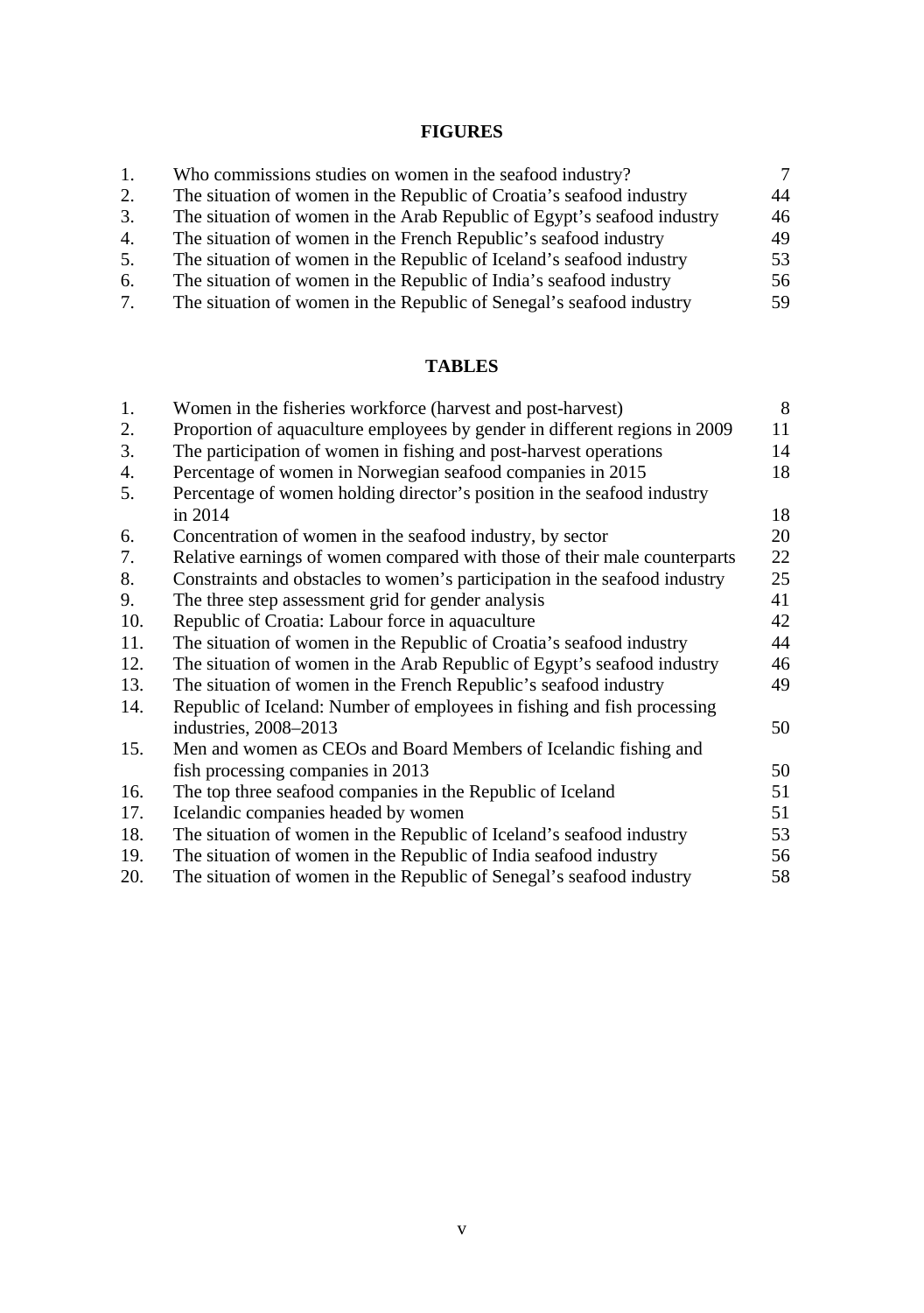#### **ACKNOWLEDGEMENTS**

The author would like to express her thanks to Meryl J. Williams (driving force of the GAF event), Pape Gora Ndiaye (Executive Secretary REPAO), Nalini Nayak and Ramya Rajagopalan (ICSF), Izzat Feidi (Independent Consultant) and Pascale Baelde (Independent Consultant) for their invaluable assistance in the course of this study.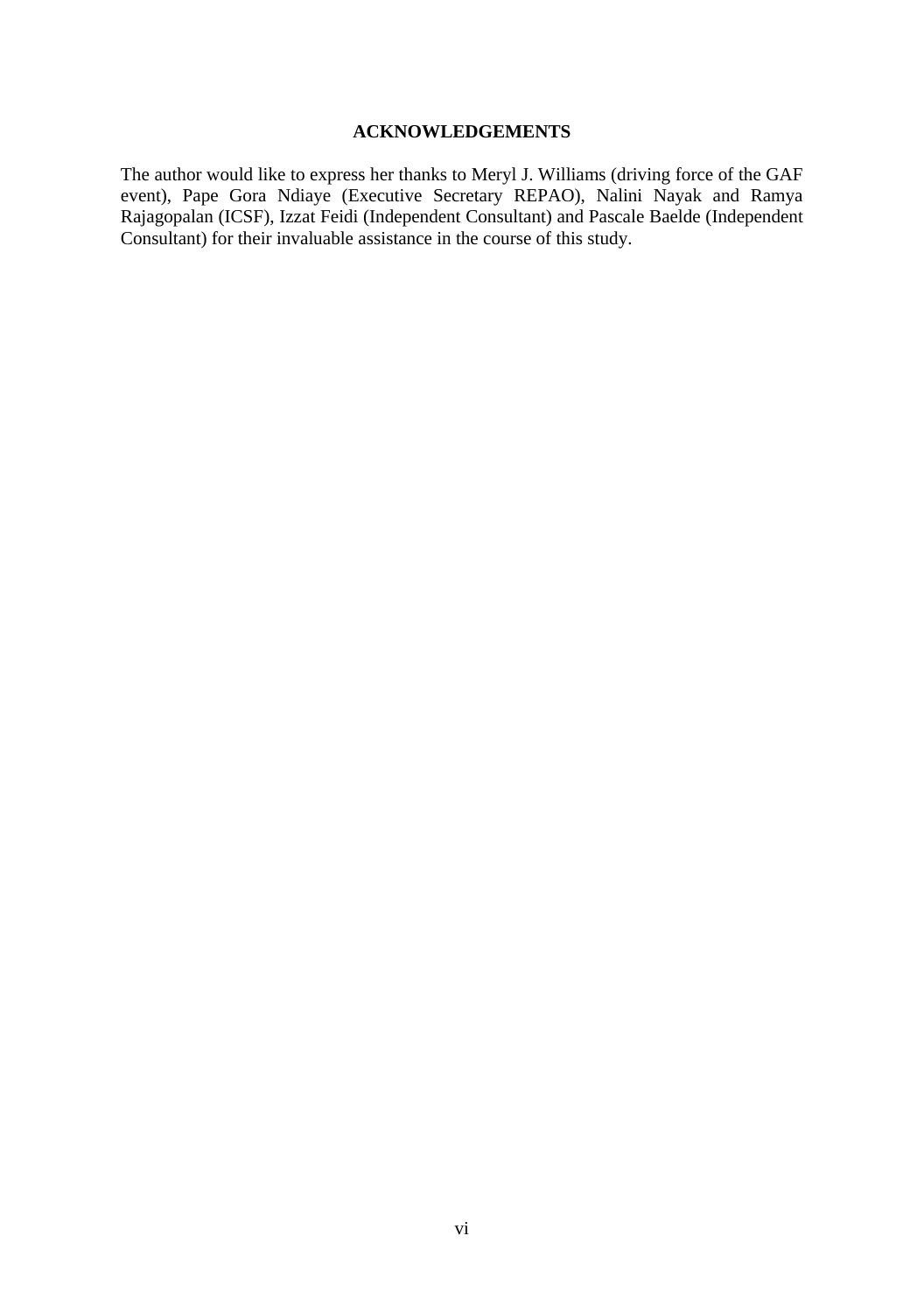#### **EXECUTIVE SUMMARY**

### **Objectives**

The Food and Agriculture Organization's GLOBEFISH Programme commissioned Marie Christine Monfort, economist and seafood marketing expert, to explore and shed light on a rather unknown aspect of the seafood industry: the participation of women.

This worldwide desktop study, the first of its kind, presents what is known, and what remains to be investigated in this crucial component of the seafood industry. The primary aim is to disseminate available knowledge and raise the awareness of policy makers and business leaders on the essential role of women in this industry and the inequity they experience. Some initiatives taken to reduce discrimination are presented in the last part of the report.

The desk work was carried out during the first quarter of 2015, based on extensive internet research.

#### **Scarcity of data**

On a global scale, quantitative and qualitative data on the participation of women is sparse and when it exists it may be of poor quality and only cover some segments of the industry. Thus, the knowledge and understanding of the very complex distribution of roles, power, access to resources and profits between genders are incomplete and vary greatly between regions and industry sectors.

Of the six countries (Republic of Croatia, the Arab Republic of Egypt, the French Republic, the Republic of Iceland, the Republic of India and the Republic of Senegal) studied in this report, only one collects sex disaggregated data over the full employment spectrum in the seafood industry, namely Iceland. Sociological, anthropological and economical studies on the role and power distribution between sexes are still rare. The quality of data varies greatly between countries and, interestingly enough, it is not linked to the level of economic development. Developing countries such as India and Senegal, for instance, offer rather good records because these important fishing and aquaculture nations have received the attention of gender sensitive development aid agencies. In contrast, the participation of women in the industry is still poorly documented and researched in most developed countries.

#### **One in two seafood workers is a woman**

When considering the seafood industry as a whole, with fisheries, aquaculture, seafood processing and all related services, women represent half of the total working population worldwide (World Bank, 2012; OECD, 2014). Women are essential contributors to this important food supplying industry and therefore critical agents for change.

Women participate in all segments of the industry, but to variable degrees. They constitute a high proportion of workers in subsistence aquaculture, in artisanal and industrial processing, in fresh fish trading and retailing, in environmental organisations, and occupy most administrative positions. On the other hand, there are very few women in industrial fishing and in leadership positions.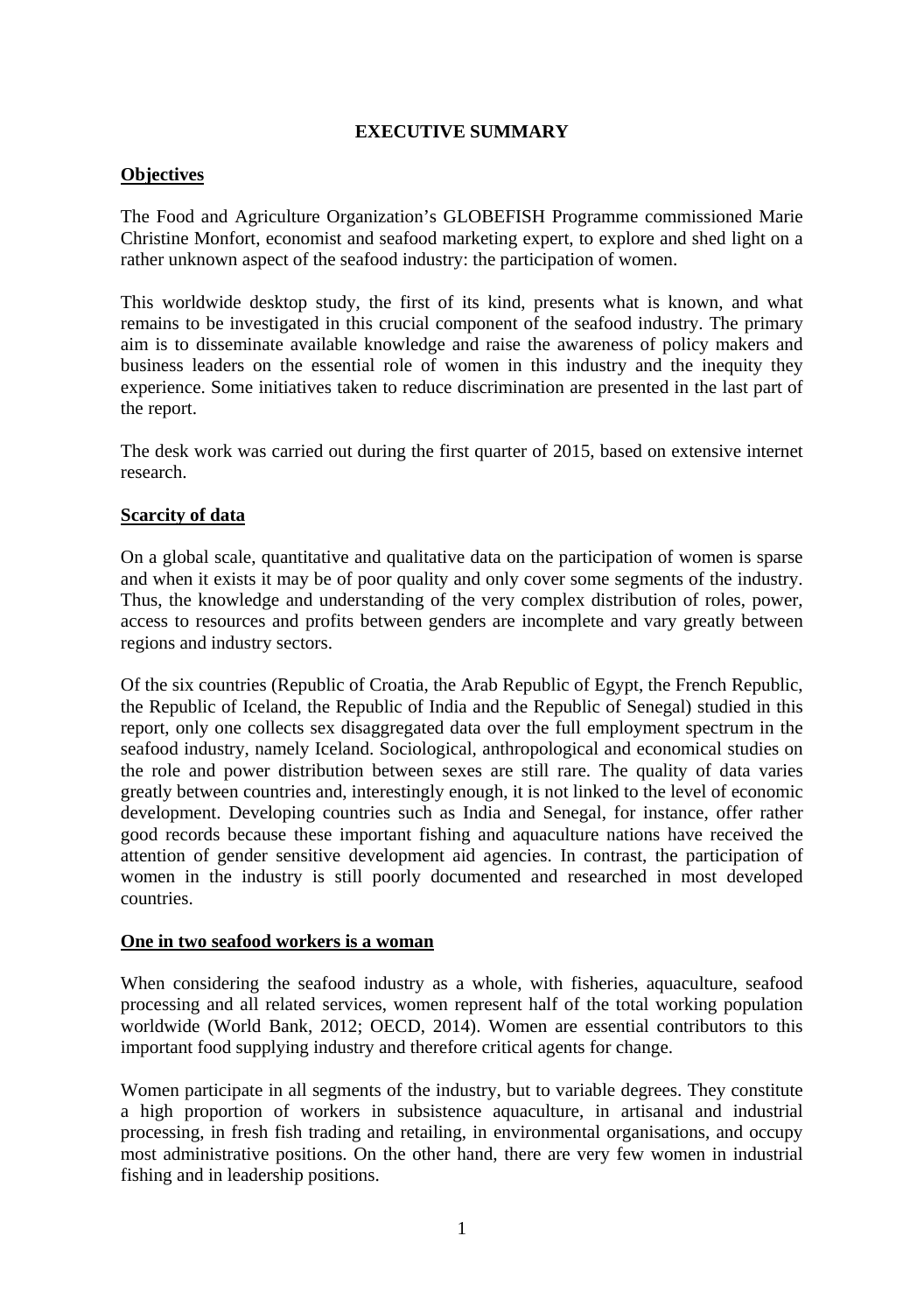#### **Cultural and societal constraints**

Where information is available, there is evidence that women's participation is constrained or affected by strong cultural rules, robust societal conventions and even in some cases by discriminatory laws.

Women are barred from some seafood related jobs, such as going to sea on-board fishing vessels. They may be deprived from ownership rights, and thus hindered from running fish farming businesses, or they may not be allowed to access finances and insurances services. Their limited access to capital limits their access to modern and competitive technology in fishing, farming, processing and storing fish, and limits their capacity to upgrade their knowledge and skills.

Lack of consideration for women's role and work in the seafood industry leads policy makers to develop policies that are disadvantageous to women and ultimately bar them from accessing public resources.

#### **Signs of further deterioration**

Ongoing global changes are altering drastically the sharing of human, financial and natural resources on a worldwide scale, with a disproportionate effect on women. Research carried out on this topic indicates that women in coastal areas depending on seafood as a source of revenue or a source of food are particularly affected by these changes. Globalisation and its hunger for cheap inputs including labour, the widespread decline in marine resources, the deterioration of marine coastal habitats and climate changes, among other events, generate severe consequences on fragile populations, among which women are numerous.

# **Some initiatives**

The United Nations prompted political action in this area by organising the Convention on the Elimination of All Forms of Discrimination against Women in 1979, followed by the World Conferences on Women, the Beijing Declaration and the Platform for Actions. In phase with its mother institution, the FAO participates in the production and dissemination of research related to women and gender in food production including seafood. This report exemplifies these efforts. Moreover, in 2015, FAO GLOBEFISH is working on setting up a platform for professional networks in the seafood industry.

Besides these global projects, local projects are being developed, implemented and monitored either by development aid organisations or local not-for-profit associations.

We have not found a single project initiated by private business operators in the seafood industry, suggesting that they are not aware of, or not sensitised to this issue.

In conclusion, it is striking to see that, whichever country or industry segment is examined, the lower the remuneration and the lower the gain generated along the value chain, the more numerous women are there. Conversely, the better the working conditions or capital revenues, the lower is the number of women. Women are present in all segments of the industry yet invisible; they are efficient yet often underpaid; they are less endowed to face adverse external events. They do not receive institutional support in equitable proportions compared to men, although they are a key element in the necessary changes.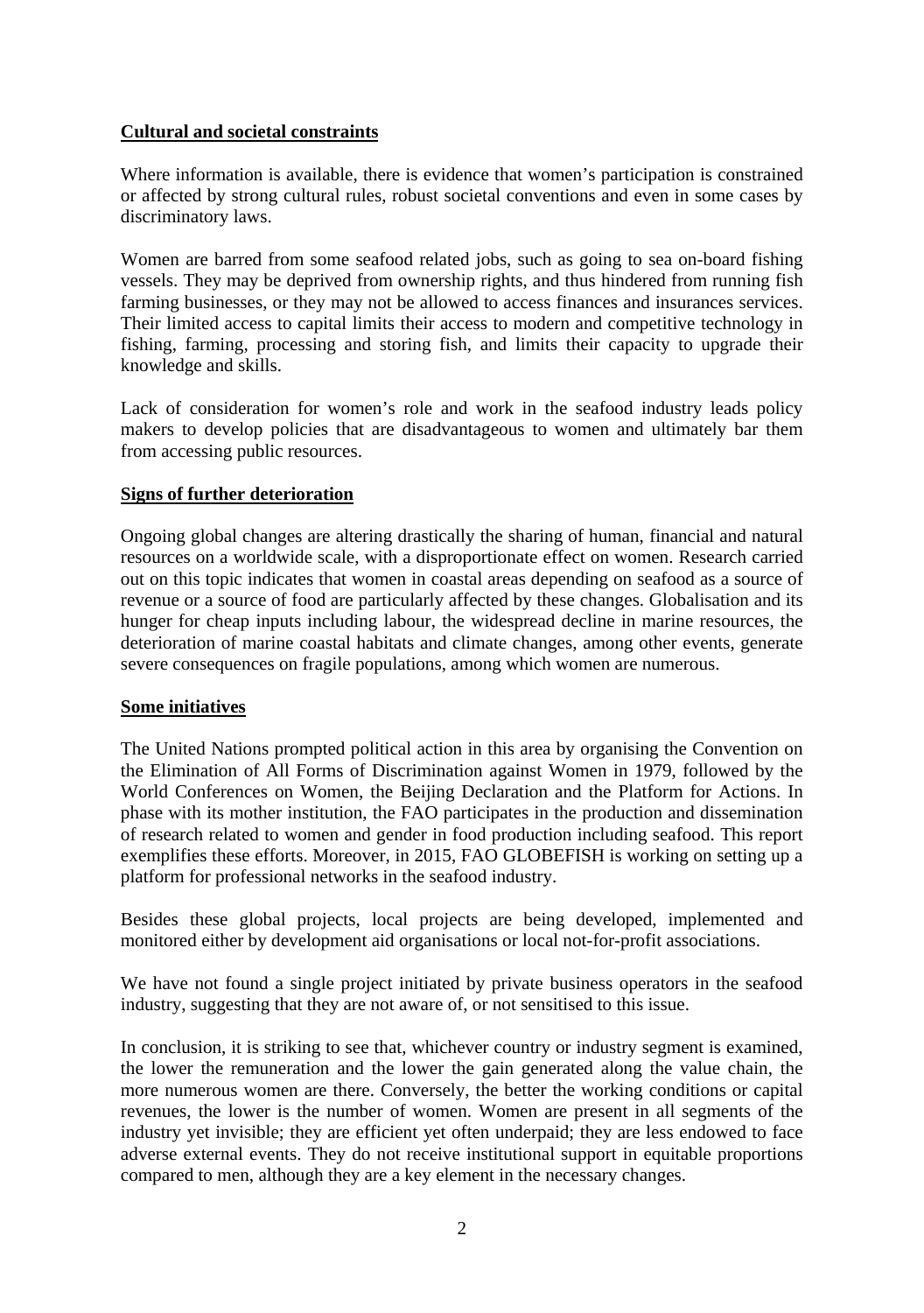Over the past decades, researchers and development experts have produced these evidences, but this knowledge has not been disseminated among seafood professionals, and hardly more so among public officers.

The aim of this report is primarily to increase consciousness of business leaders and policy makers, to enlarge their knowledge and sensitization about the value women bring to the seafood industry, and encourage them to consider each time they develop a new project or a policy: "*Have we not overlooked women?*"

Twenty years after the Beijing World Conference on Gender Equity, further efforts need to be made in most developing and developed countries by public and private agents. This work demonstrates that the seafood industry is, by far, no exception.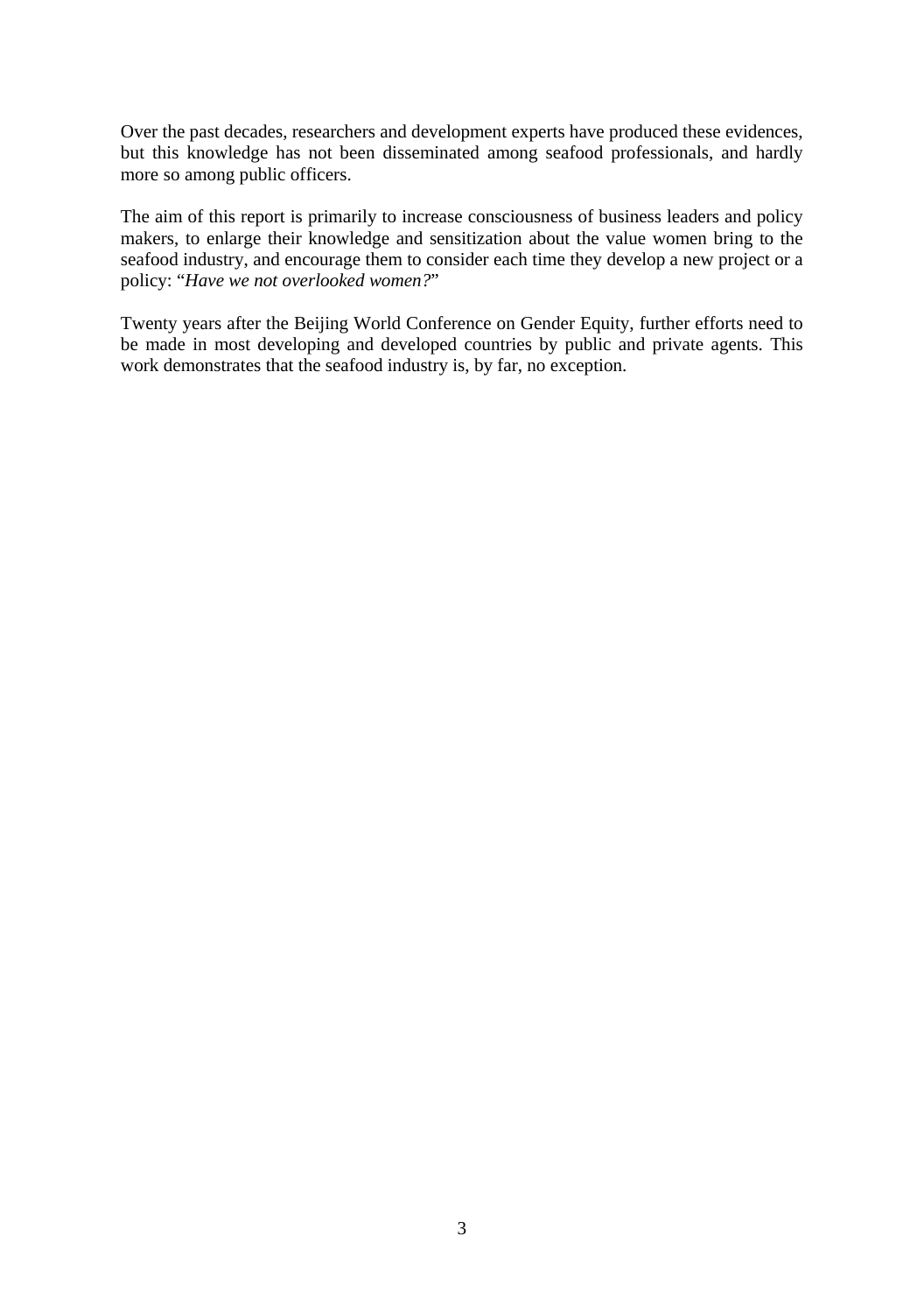# **1. INTRODUCTION**

# **1.1 RATIONALE AND OBJECTIVES**

There has been in the past decade an increased interest in women's participation in economic and social affairs (OECD, 2011; FAO, 2012b; Elborgh-Woytek, 2013) and a widely accepted recognition and growing understanding that giving women equal chances will promote fairer and more prosperous societies. But what do we know about the role of women in the seafood industry?

The objective of this report is to shed light on the participation of women in the seafood industry worldwide and on what is being done by the public and private sectors to improve women's position and recognition. By seafood industry we refer here to the industry at large including fishing, seafood farming, processing, trading and support activities and services.

#### **1.2 METHODOLOGY AND ORGANISATION OF THE PAPER**

This desktop research was carried out over two months in early 2015. It is based on extensive internet research and the invaluable help of specialists who helped to spot the important literature.

The report is organised in two main parts.

- Chapters 1 and 2 present the results of an extensive literature review, including research studies and public reports from anthropological, sociological and socioeconomic sources. What do we know, what has been evidenced and what is being done to improve women's situation in the seafood industry?
- Chapter 3 presents a compilation and analysis of data from a cross section of six countries: the Republic of Croatia, the Arab Republic of Egypt, the French Republic, the Republic of Iceland, the Republic of India and the Republic of Senegal. The sample combines countries with different cultural contexts, diverse types of development models, from artisanal to industrial, from commercial to subsistence oriented, from import-substituting industrialization to market-led export-oriented growth.

This research commissioned by FAO GLOBEFISH intends to provide seafood policy makers and business operators with a greater understanding of women's participation in the seafood industry and raise their awareness about the need to recognise women's role in the industry.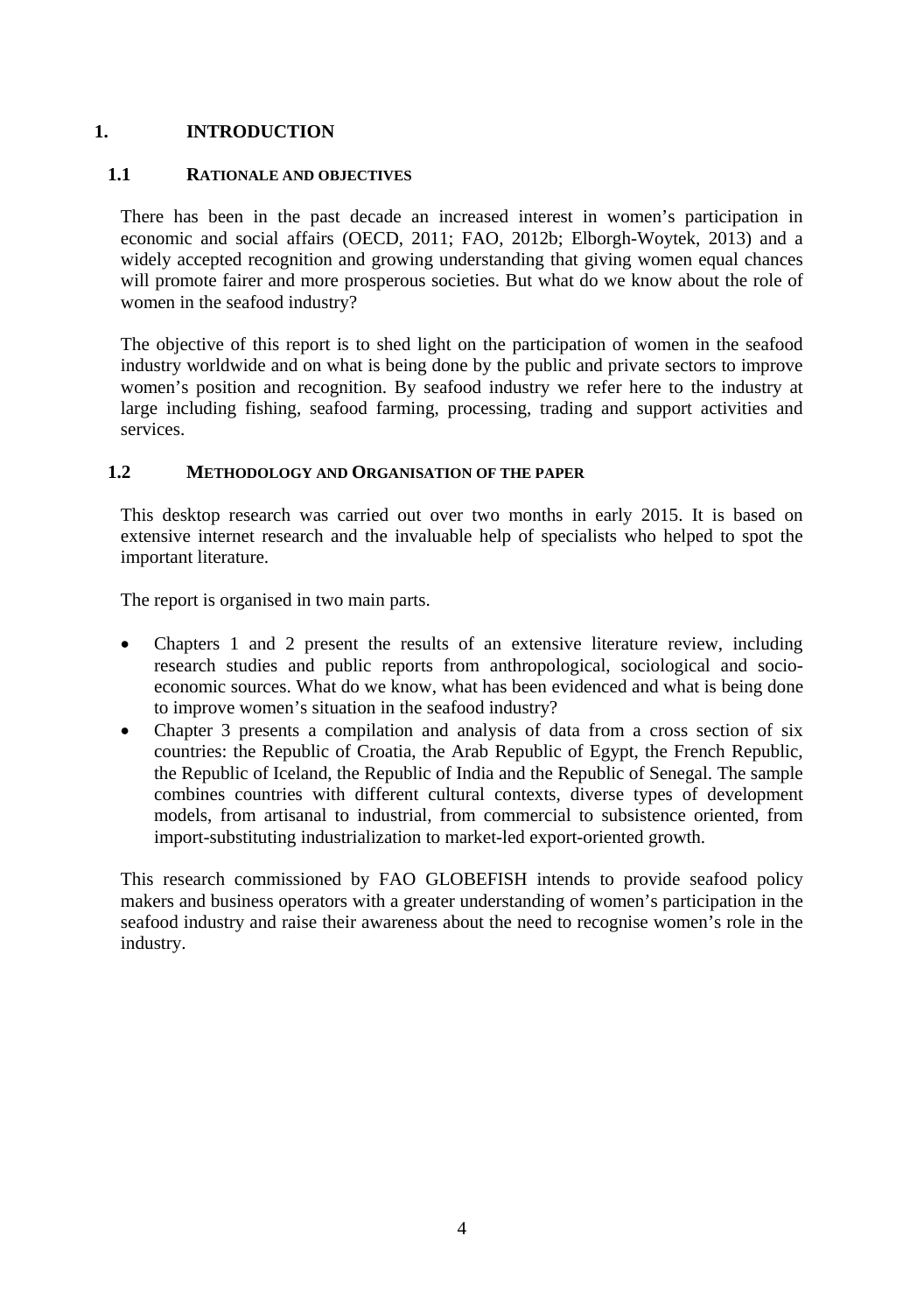### **2. WOMEN'S ROLE IN THE SEAFOOD INDUSTRY**

In this chapter, we document sector by sector, the state of knowledge on the participation of women in the seafood industry and the specific constraints and discriminations they face. We conclude the chapter by discussing emerging opportunities and threats.

# **2.1. SOURCES OF INFORMATION**

# **2.1.1. The central role of the FAO**

On the grounds of both gender equity and maximising socio-economic development, the United Nations has been active in considering women's participation in the economy as a fundamental factor for global growth, poverty alleviation and population wellbeing. The Food and Agriculture Organization of the UN was a pioneer at infusing this philosophy in fisheries and aquaculture development. From FAO's perspective, the objective of gender integration in aquaculture and fisheries is to harness and maximise the respective skills of women and men toward optimal food productivity, quality of life and food and nutrition security, keeping in mind that the FAO mission is to eliminate hunger.

As early as in 1987, the FAO organized the first global workshop on Women in Aquaculture. In April 2011, it organised in Shanghai, China a workshop on future directions for gender in aquaculture and fisheries action, research and development (FAO, 2012b). For the first time, gender was highlighted as a special theme in the 2012 FAO State of World Fisheries and Aquaculture report (FAO, 2012a). One of the most noticeable achievements of FAO is the adoption in 2014 of the Voluntary Guidelines on Securing Sustainable Small-Scale Fisheries in the Context of Food Security and Poverty Eradication – referred to as the SSF Guidelines – as the first major fisheries legal instrument that includes gender equality aspirations (FAO, 2014a). This report falls into the category of global sensitization efforts carried out by the institution.

All these events have stimulated the production and dissemination of specific gender sensitive data, reports, and articles and widened the knowledge on women's participation in this industry.

# **2.1.2. Academic research**

Over the past thirty years, a range of anthropological and sociological studies have shown the complexity of gender relationships within seafood related industries. The most detailed information is available for aquaculture (FAO, 2007). Comparatively, little has been done in the field of wild resource exploitation. This may be due to the widely accepted – yet wrong – perception that the involvement of women is limited in fisheries. The low interest in this field may as well be due to the relatively limited prospects for growth.

Comparatively, very few research studies have been carried out by fisheries' economists. The database of publications monitored by The International Institute for Fisheries Economics (IIFET), the global association of fisheries economists, includes<sup>1</sup> 39 articles on gender related issues i.e. 2.4 percent out of the 1 687 articles in the data base. By comparison, climate change was mentioned in 401 (23.8 percent) of all articles. Out of the

1

 $<sup>1</sup>$  in February 2015.</sup>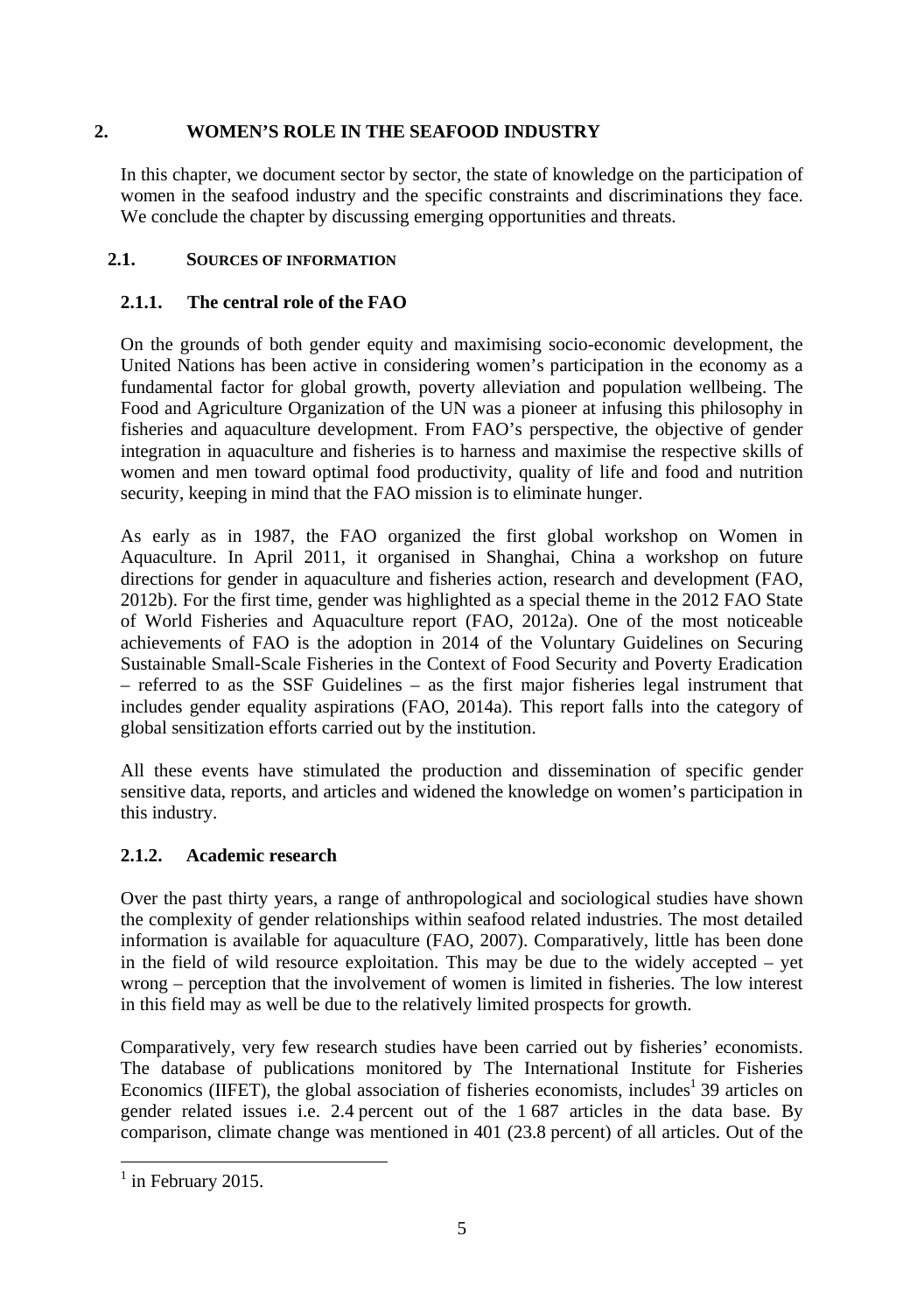39 articles, 29 (74 percent) have been published in 2012, the year that for the first time the IIFET conference highlighted gender in a substantive way. So far occasional gender/women's studies (less than 10) had been presented in the past conferences. Placing gender/women's issues on the IIFET Conference agenda as a special focus item will provide a clear stimulus for more research. This opportunity should not be missed in the 2016 IIFET edition, which will take place in Edinburgh, Scotland.

Whether in economics or in socio-anthropology the vast majority of research (partly funded by aid agencies) explores the situation of women and analyses gender issues in developing countries. This geographical focus reflects the needs that development agencies and donors have to better understand in the articulation of roles between men and women. By contrast, it highlights the relatively poor attention given to the issue by developed countries.

# **2.1.3. Associations and NGOs**

The International Collective in Support of Fishworkers (ICSF) is an important contributor to research and information on women and gender in fisheries. This global Republic of India-based association convened in July 2010 an important workshop on Women in Fisheries entitled "Recasting the Net: Defining a Gender Agenda for Sustaining Life and Livelihoods in Fishing Communities".

Some global environmental and development NGOs such as Oxfam and WWF, have occasionally studied the situation of women in coastal areas (Oxfam, 2005; WWF, 2012).

Numerous local projects addressing women or gender issues have been undertaken. The restricted dissemination of their goals, means and results prevent us from making a comprehensive list. For example, in Senegal, donor agencies are active in Senegal maritime development, and many projects are directed at women. The projects are designed for enhancing women's education, promotion and empowerment. Among the most recent projects (2005–2015), the Japan International Cooperation Agency runs a capacity enhancement project for women and children; a French research institute (IRD) runs a project to enhance women's knowledge and capacity to exploit and add value to shellfish; the USAID/COMFISH started a project that introduced to women pioneers eco-friendly fish processing methods.

# **2.1.4. The industry**

Throughout the reviewed literature, no mention was made of work or studies ordered by the industry itself. The closest is the study that the Icelandic Association of Women in Fisheries ordered from a consultant firm for gauging the involvement of women in the Icelandic fisheries industry and related support activities. The study is ongoing as this report is being published (March, 2015).

During the 5<sup>th</sup> Gender in Aquaculture and Fisheries Conference that took place in Lucknow, India in 2014, where about 80 seafood gender specialists gathered, the need for more research in the field was advocated by all. The critical lack of gender expertise in the seafood industry was also acknowledged.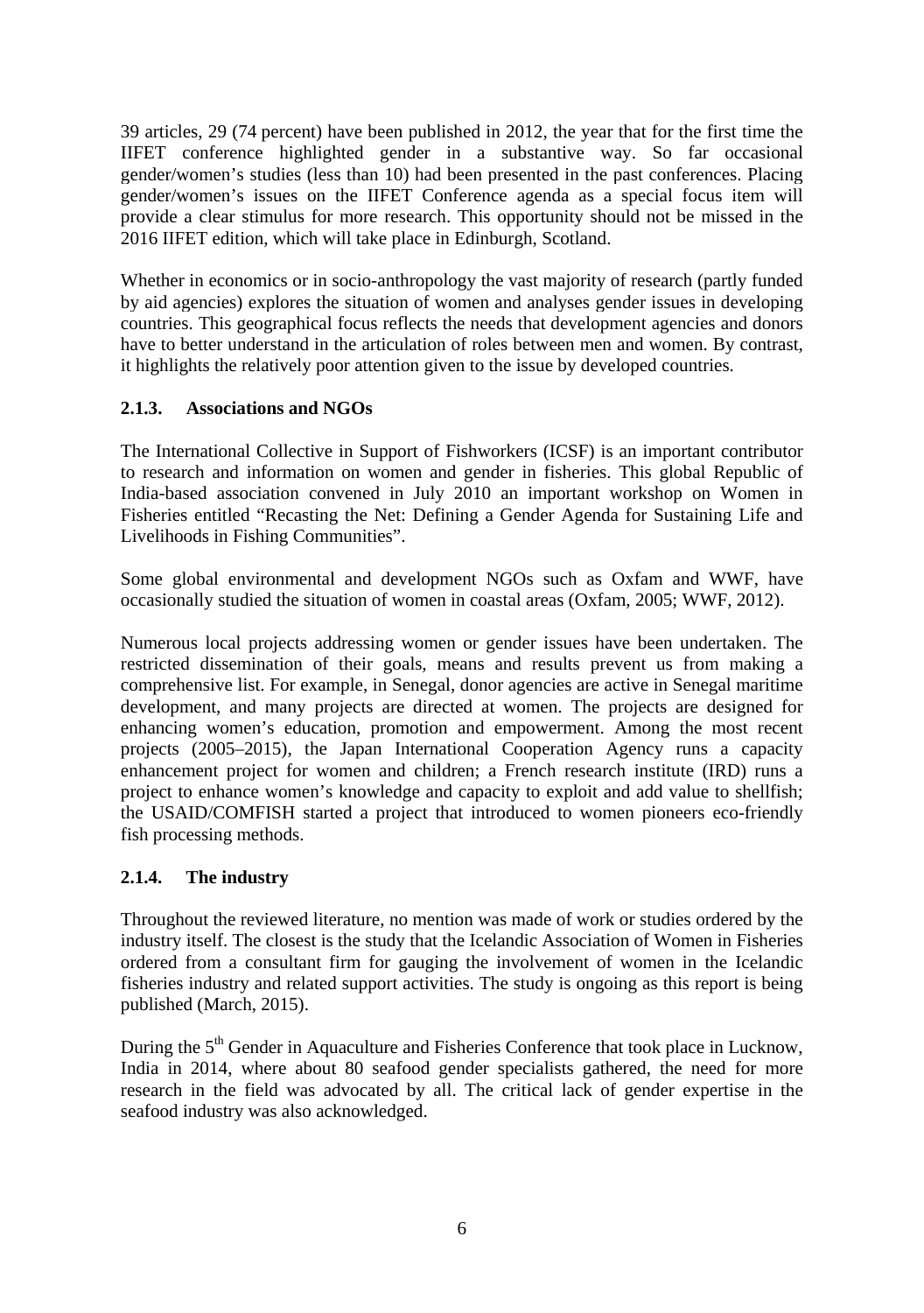# **Data are lacking**

Comprehensive and accurate statistics describing the number and sex of workers in the seafood industry are lacking.

#### **What is encompassed?**

Depending on sources, what is considered as part of the seafood industry varies greatly: where does the industry start?; where does it end?; which input output production and support activities are measured?. This hinders comparison and summing up. For instance, in 2008 information provided to FAO from 86 countries (FAO, 2008) indicates that, "*5.4 million women worked as fishers and fish farmers in the primary sector*". In a SOFIA 2012 report (FAO, 2012a), it is stated "*More than 100 million people now depend on the aquaculture sector for a living, either as employees in the producing and support sectors or as their dependants*." It is also stated that "*women accounted for at least 15 percent of all people directly engaged in the fisheries primary sector in 2010*"and "*Women have an important role in fisheries and aquaculture. Worldwide, fish products support the livelihoods of 520 million people, many of whom are women*" (OECD, 2014)

#### **What data?**

Sex disaggregated data is essential and based on the examples we studied and the existing literature, this imperative data is lacking in most countries.

Moreover, the data is far from sufficient for policy makers to design gender equitable fisheries and aquaculture policies. It is important to understand the complex social construction of gender; to appreciate who captures the financial and natural resources, who has the decision power.



# **Figure 1. Who commissions studies on women in the seafood industry?**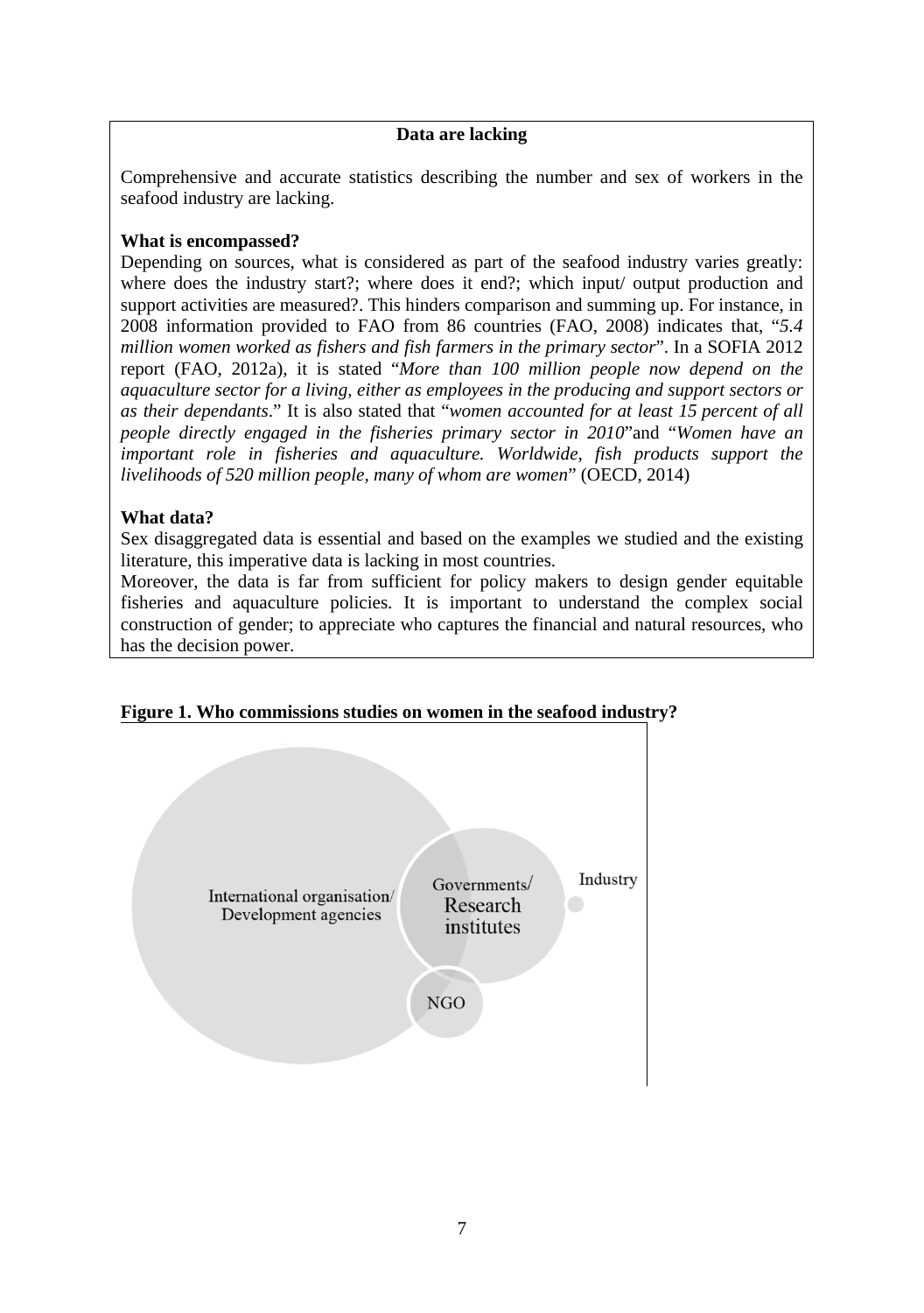#### **2.2. MAJOR FINDINGS BY SEGMENTS**

Women are important contributors to the seafood industry. There is evidence that, worldwide, one in two seafood workers is a woman.

Participation in fisheries and post-harvest activities varies much between countries. Table 1 below shows that, when considering fisheries and post-harvest activities, women represent 73 percent of the total workforce in the Federal Republic of Nigeria and 4 percent in the Republic of Mozambique. In the Republic of Iceland, the figure reaches 33 percent; it is 21 percent in the European Union.

|                                                  | <b>Total Workforce '000</b> | *Percentage women |
|--------------------------------------------------|-----------------------------|-------------------|
| Nigeria                                          | 6 500                       | 73%               |
| India                                            | 10 3 16                     | 72%               |
| Cambodia                                         | 1 624                       | 57%               |
| Ghana                                            | 372                         | 40%               |
| Iceland <sup><math>(1)</math></sup>              | 9                           | 33%               |
| Senegal                                          | 129                         | 32%               |
| <b>Brazil</b>                                    | 493                         | 30%               |
| European Union (Member<br>Organisation) $^{(2)}$ | 66                          | 21%               |
| China                                            | 12078                       | 19%               |
| Bangladesh                                       | 3 2 5 3                     | 5%                |
| Mozambique                                       | 265                         | 4%                |

**Table 1. Women in the fisheries workforce (harvest and post-harvest)** 

 $(1)$  Harvest and Processing National Icelandic Statistics, 2013.  $(2)$  EU data.

\* Full- and part-time; fishing and postharvest activities.

*Source:* World Bank, 2012, The Hidden Harvests: the global contribution of capture fisheries.

In the following sections we review the contribution of women, successively in the following industry segments:

- fishing,
- aquaculture,
- post-harvest activities including seafood processing;
- support activities.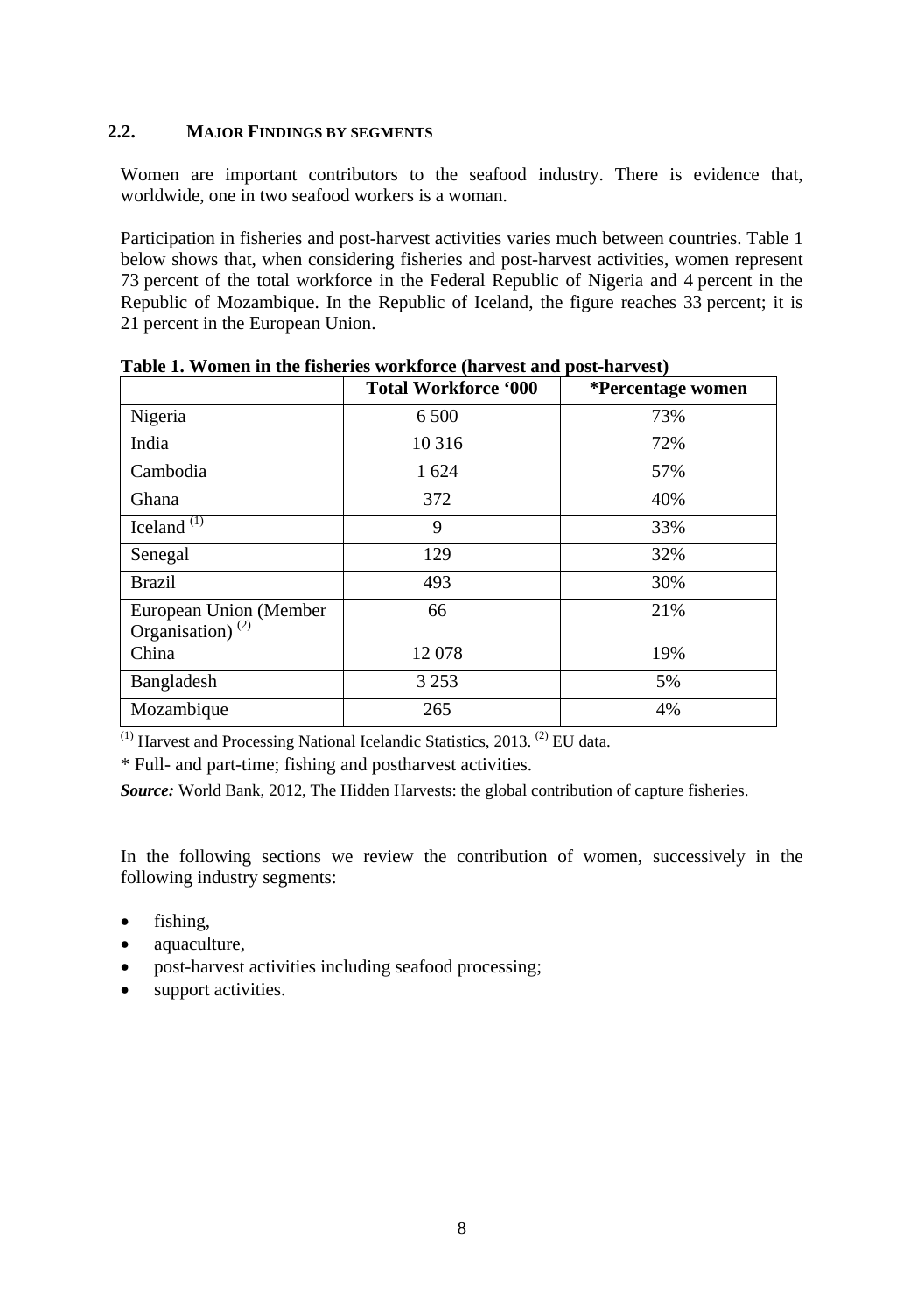# **2.2.1. Fishing**

On average, 47 percent of the 120 million people who work in the capture fisheries and post-harvest sectors<sup>2</sup> are women. If the People's Republic of China is excluded, the average proportion of women fishers and fish workers approaches 60 percent (World Bank, 2012).

The assessments provided to FAO report that women accounted for more than 15 percent of all people directly engaged in the fisheries primary sector in 2012, and that the proportion of women exceed 20percent in inland fishing (FAO, 2014b).

Numerous studies that we compiled reveal common dominant traits. Women are much engaged in small-scale fisheries, which demand little in terms of capital and technology and are compatible with their family obligations. They are seldom engaged in industrial fisheries.

# **Fishing on shore**

Collecting benthic animals on the shore is done on the coast line of all continents. Women are occupied in gleaning of molluscs, crustaceans, small fish, algae in the intertidal zone, in shallow waters, and on reefs. In temperate waters (Japan, Republic of Korea, Europe, and Mediterranean countries), they are mainly concerned with bivalves collection. In warm water areas they collect bêche-de-mer, trochus, black pearl oysters and other bivalves, cephalopods, coral reef fishes, etc. These activities are undertaken with no or very limited equipment and require little capital investment. Instruments utilised include knives, wooden or metal sticks, kerosene or gas lamps to fish at night, nets or traps, baskets or bags.

These activities provide a subsistence source of protein (reef fish, molluscs, seaweed, crustaceans), and play a part in the family diet balance and wellbeing. In the Independent State of Samoa, women are responsible for collecting most of the marine bivalves and other invertebrates and, as such, provide close to 20 percent of the per capita seafood consumption of 71 kg per year (Lambeth, 2014). In other cases, shore gleaning is a source of complementary or primary source of income. Their contribution to fisheries production remains yet largely undocumented and unsupported (Lambeth, 2014). Their fishing effort and its impact on the biomass is simply ignored.

#### **Small-scale (artisanal, subsistence) fishing**

The participation of women in artisanal fisheries varies from country to country, and takes different forms. It ranges from fishing themselves or taking care of the fishing equipment and other necessary inputs utilised by men. They may as well participate in diverse ways to the financing of the activity.

In many countries, women go fishing in small boats for short trips in lakes and rivers. For example, in the Republic of Benin, the Kingdom of Cambodia, Republic of the Congo, the Republic of Mali, and the Kingdom of Thailand, women fish or collect fish on lakes using their own boats (World Bank, 2012). In the Salonga area of the central basin of the Congo

<sup>&</sup>lt;sup>2</sup> In most reports the term of "fisheries and post-harvest operations" does not detail what and if the following activities are included: preparing input and fishing gears, off-loading fish from vessels, first hand selling, second hand selling, processing, packaging.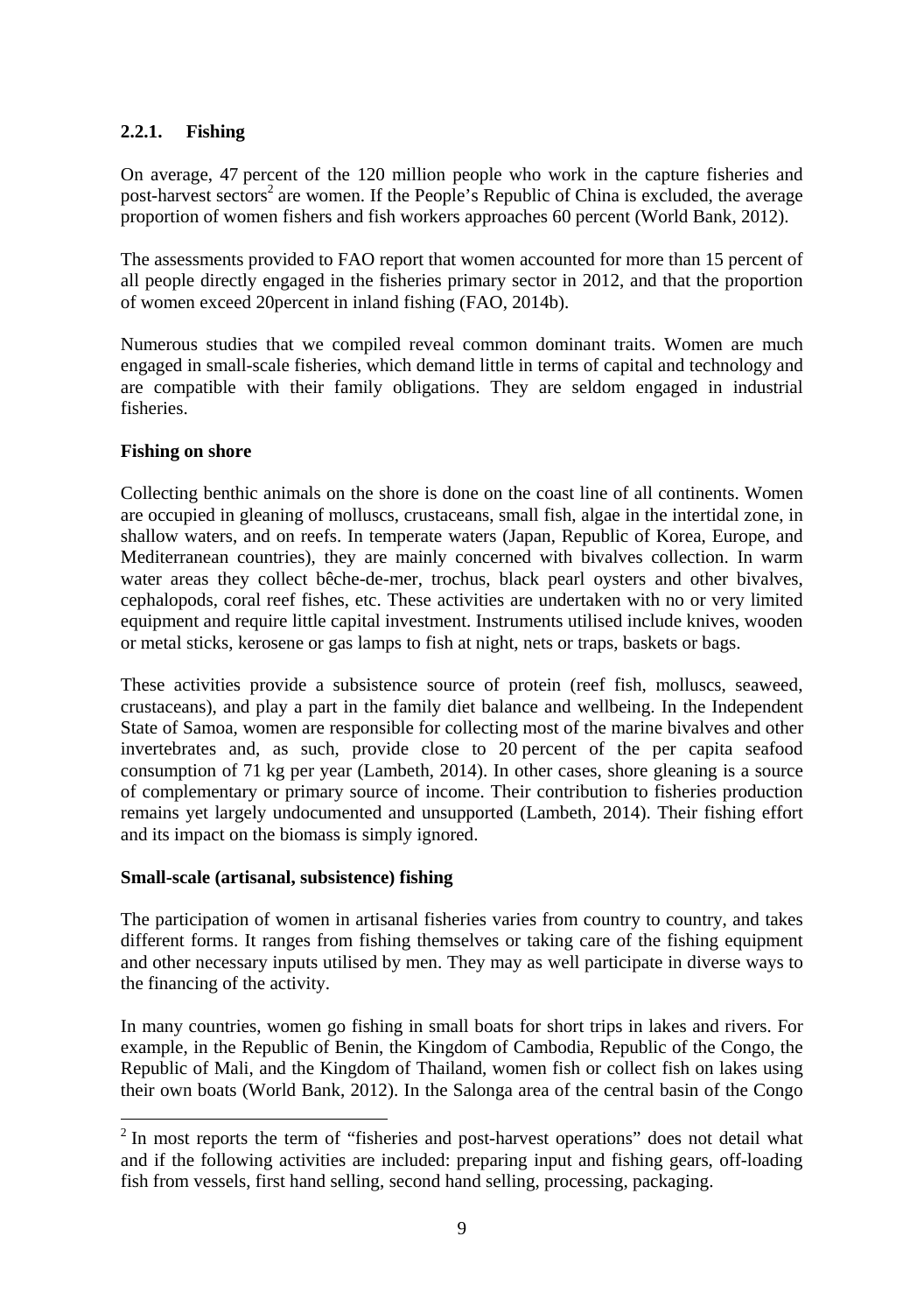river, women use basket traps to fish the flood plain and river margins (Dugan, 2010). In the Nam Ngum Reservoir in Lao PDR both women and men go fishing in motorized boats and use gill nets. Women control the boats, pull nets and take fish from the net while the men dive.

It is very common along the coast of West Africa that women finance fishing operations run by men. Some women own boats or gears which they give to fishermen in exchange for privileged access and privilege price of the fish captured. Omojowo noted that 70 percent of women in the area studied started fishing business with capital from their own savings (Omojowo, 2005). In the Republic of Guinea, most energetic women advance money for the building of pirogues, engine repairs, and the living conditions for men at sea (Satia and Wétohossou, 1996).

In Canada, women play an important role in inshore family enterprises, maintaining accounts and, in some cases, subsidizing fishing activities through their earnings on land (Neis, Abord-Hugon and Larkin, 1996).

#### **Role of women in European fisheries**

Unpaid work by women to support family fishing enterprises has long been seen as significantly important. The activities in which women are involved fall into at least five main categories.

**Overall management**: essentially allowing the spouses to concentrate on fishing *per se*, relieving them of all the financial, compliance/fiscal, supplies sourcing, crew/staff management and marketing responsibilities and duties.

**Communication**: providing an essential communication link whilst the spouse is at sea, formerly a critical requirement but now one made less so by communication technology – sea-going fishermen can communicate directly with better radios, mobile phones, satellite links and on-board fax or internet.

**Book keeping**: keeping track of expenditure and revenues, dealing with the bank and state on fiscal or other requirements.

**Marketing**: from maintaining a marketing network, keeping track of current prices to actively selling fish, finding the best deals and proactive market development.

**Practical backup**: at the lower end of the scale, women provide essential routine logistical functions, picking up equipment and crew (traditionally many fishermen do not drive) etc.

*Source:* MacAlister Elliott and Partners, 2001

#### **Industrial fishing**

Industrial or capital intensive fishing conveys the very popular image of a massive boat, rough sea and virile men on-board. The truth is that most people working on industrial fishing vessels are men; the proportion of women remains very limited.

In the Republic of Iceland, Canada, Alaska, the French Republic, the United States of America to only mention few countries, some women work on-board industrial trawlers and large sized seiners. They work on the processing floor on-board factory vessels (Lentisco and Lee, 2014). In Japan, the crew of powered vessels used in the fishing industry is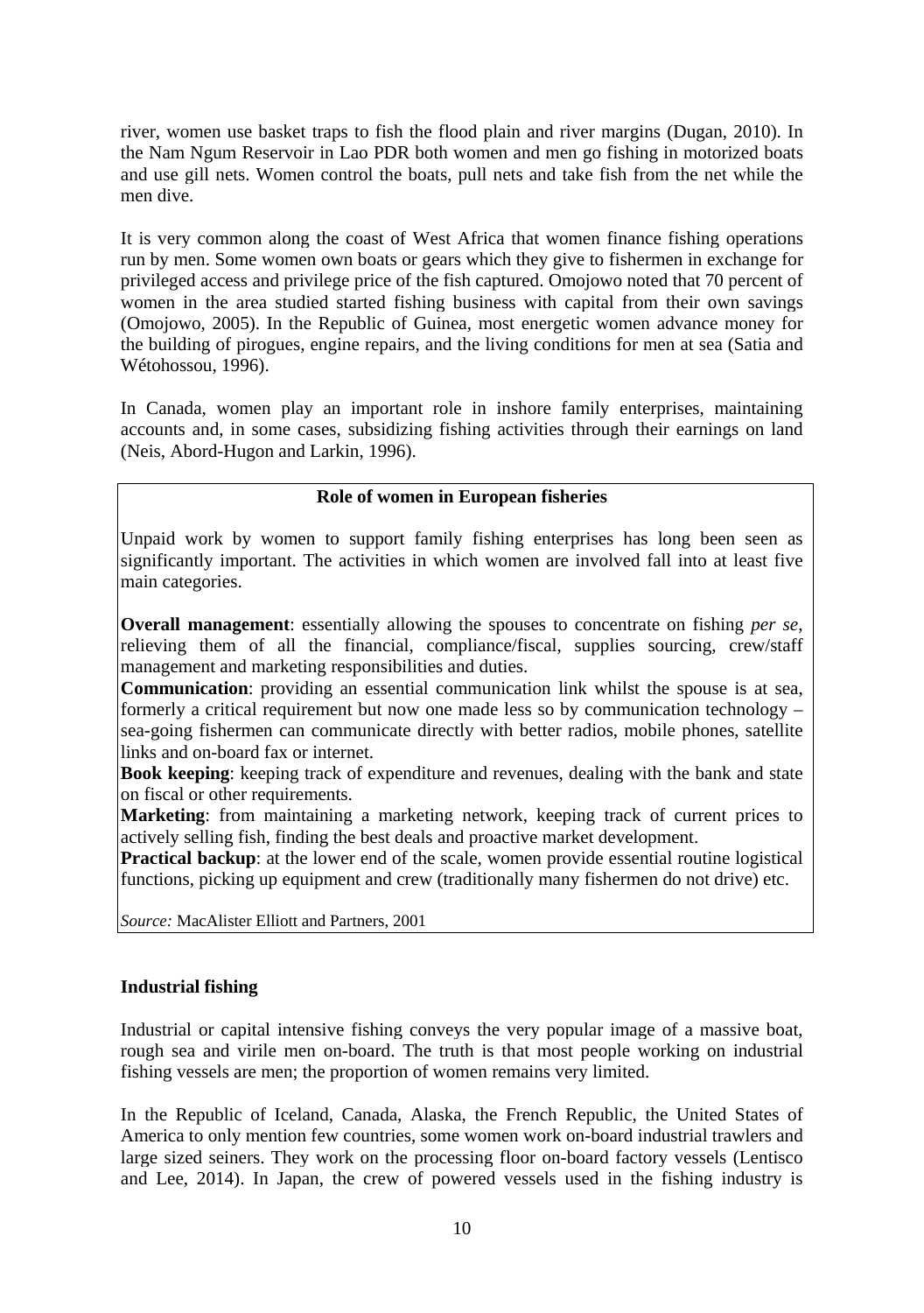composed of 12 percent women (De Silva, 2011), in the Republic of Iceland, 10 percent (www.statice.is).

The data are scarce, and we can hardly draw a global picture but the few documented examples demonstrate that women are rare on-board industrial vessels.

Yet their presence as key support to men at sea is evidenced (Framgoudes, 2013). Women run various tasks related to the occupation of their husbands or partners from boat cleaning, net mending, book keeping, managing the business, etc. Non-declared, not paid in most cases, this indispensable but invisible participation raises the question of women's employment status, which has received different attention from legislators, according to the country or region. In the French Republic, the status of "collaborative Spouse Status" was introduced in 1997. This law was "*a major breakthrough for the formal recognition of*  women's contribution to the family fishing enterprise"<sup>3</sup>.

# **2.2.2. Aquaculture**

On the global level women's participation in aquaculture is estimated at 70 percent of total workforce, all production modes included. Again, this figure has only an indicative value. It is based on indications by country which cover different domains; in some cases processing operations are included, in others they are not (Hishamunda, 2014).

|            | Percent of women in<br>aquaculture<br>production <sup>(1)</sup> | Percentage of<br>aquaculture workers<br>by region $(2)$ | <b>Percentage</b><br>women in total |
|------------|-----------------------------------------------------------------|---------------------------------------------------------|-------------------------------------|
| Total est. | 70%                                                             | 18 500 000                                              | 13 088 500                          |
| Asia       | 72%                                                             | 18 000 000                                              | 12 960 000                          |
| Americas   | 25%                                                             | 250 000                                                 | 62 500                              |
| Africa     | 20%                                                             | 230 000                                                 | 46 000                              |
| Europa     | 20%                                                             | 100 000                                                 | 20 000                              |

**Table 2. Proportion of aquaculture employees by gender in different regions in 2009** 

*Sources:* (1) 2009 Data: Hishamunda *et al.,* 2014; (2) 2010 Data: SOFIA, 2014.

The proportion of women depends on production mode and the type of occupation. Most of the women are in small-scale low capital intensive operations, in charge of all tasks. They are less present in modern industrial units, where men dominate.

# **Small-scale aquaculture**

1

Women are heavily involved in small-scale aquaculture. These close-to-home operations allow them to carry out both the farming and the household caring activities.

Typically, in Asia where small-scale aquaculture is common, women are reported to constitute 33 percent of the rural aquaculture workforce in China and 42 to 80 percent in freshwater and cage culture in Indonesia and Vietnam. Himanshu in quoting Nandeesha (Himanshu, 2014) reported that in Cambodia, ponds in which women carried out 50 percent or more of the tasks associated with the culture of fish showed higher yields than other

<sup>&</sup>lt;sup>3</sup> Framgoudes, Pascual-Fernandez, and Maruna-Pintos (2014).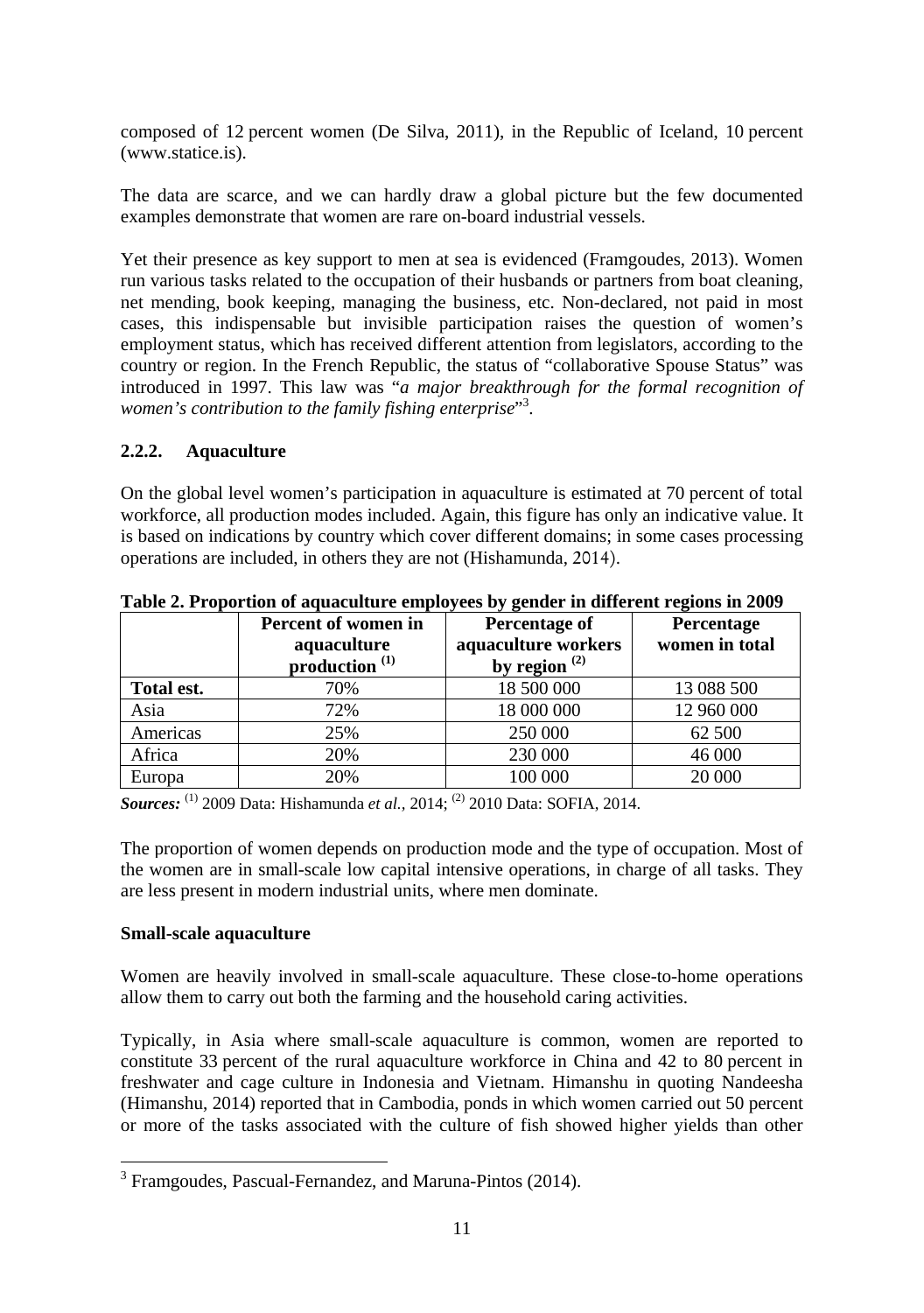ponds. In India, culture of ornamental fish which requires very little space, skill and time is dominantly carried out by women in the backyards of households. A carp-rearing project launched in Nepal, is run effectively by women, report De and Pandey (2014). In Thailand women are involved in most aquaculture tasks, including taking care of ponds, cleaning, purchasing fingerlings, feeding fish, measuring pH, checking the quality of the water, keeping records, etc. Some women are owners, co-owners, or managers of the business (Satapornvanit, 2014).

According to Luomba J. O., women participated in all phases of work in fish farms in Tanzania including the construction of ponds, cleaning the pond, sorting fingerlings, feeding the fish, harvesting the fish, etc. Their capacity to run a fish farm was well evidenced.

They are very active in small-scale aquaculture, but what Abu Hatab reports for the Arab Republic of Egypt, "*much of women's work is informal, unpaid and unreported*"(Abu Hatab, 2014), is common in developing as well as developed countries.

#### **Industrial aquaculture**

Industrial aquaculture is the most successful segment of the seafood industry worldwide in terms of production growth and employment created. From the fragmented data we obtained, this domain seems to be dominated by men.

According to the Scientific, Technical and Economic Committee for Fisheries<sup>4</sup> (STECF, 2012), 24 percent of the EU aquaculture sector employees are women, measured in full time equivalent jobs in 2010. In Norway, women represent 13 percent of the number of full time equivalent employees in fish farming in  $2014<sup>5</sup>$ . In Chilean aquaculture overall, less than 10 percent of employees are women in marine (salmonid) aquaculture<sup>6</sup>.

#### **2.2.3. Post-harvest activities**

#### **Seafood processing**

Whatever the type of processing whether fresh fish or frozen fish cutting, or putting in tins and whatever the input transformed (whether finfish, shellfish, or molluscs), women represent the dominant proportion of the labour force in seafood processing. A recent World Bank survey (World Bank, 2010) suggests that 85.5 percent of fish processing workers worldwide are women. A FAO report considers that as high as 90 percent of all workers in secondary seafood activities, such as processing, are women (FAO, 2012a).

The STECF is a body, whose members, all highly qualified scientific experts having competence in the fields of marine biology, marine ecology, fisheries science, fishing gear technology and fishery economics are nominated by the Commission.

<sup>&</sup>lt;sup>5</sup> Statistikk Sentral Byrå, www.ssb.no/statistikkbanken/SelectVarVal/saveselections.asp  $^{6}$  Hishamunda, N. (2014)

 $<sup>6</sup>$  Hishamunda, N. (2014).</sup>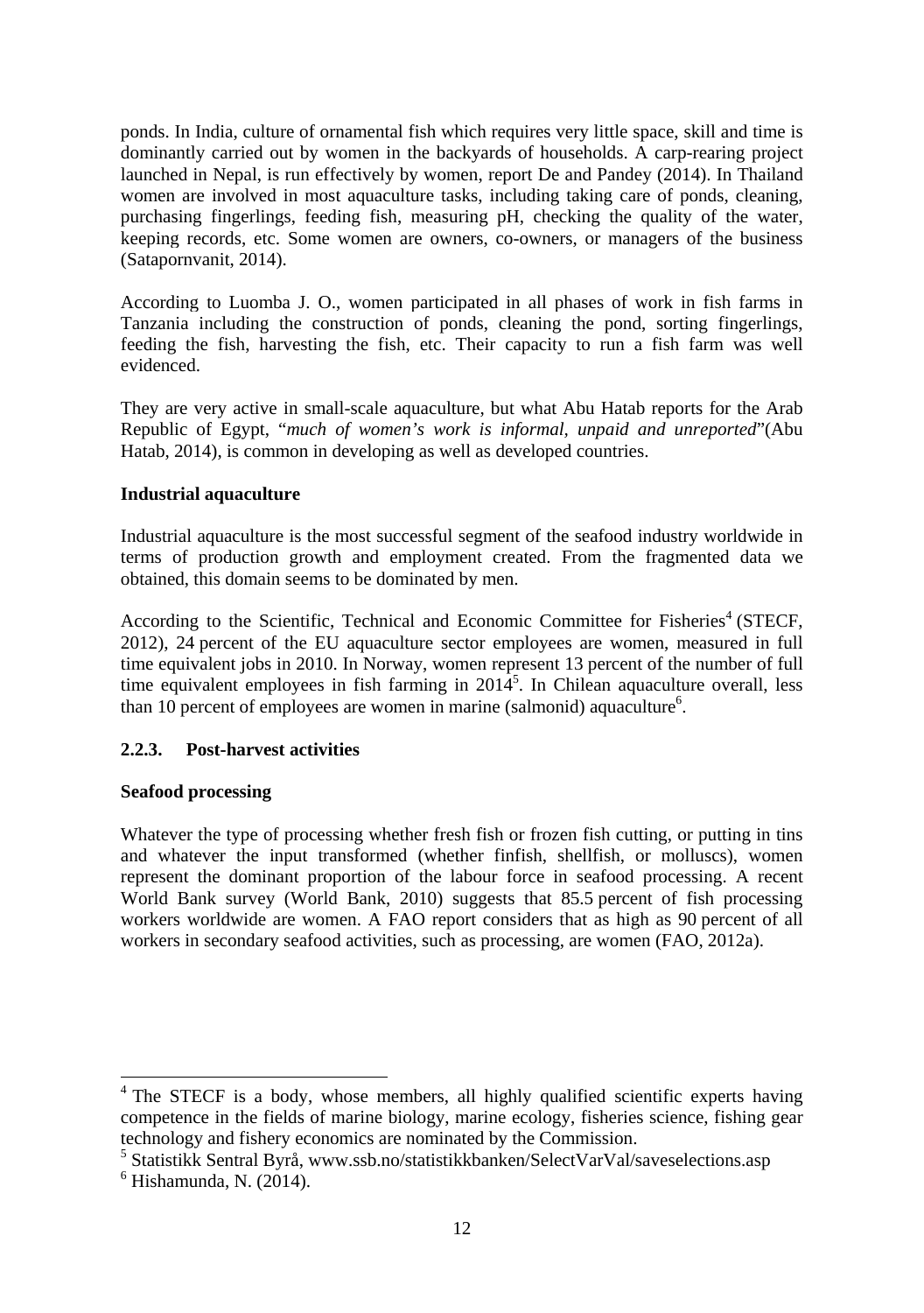In Europe, the fish processing industry employs 150 000 people, evenly divided between genders (56 percent women), with noticeable differences by country (Republic of Poland 68 percent women, French Republic 56 percent, the United Kingdom of Great Britain and Northern Ireland less than 40 percent) (STECF, 2012). In the Republic of Iceland, women represent 48 percent of the 5 000 fish processing workers<sup>7</sup>.

In Scotland, Australia, North Carolina and Japan scallop shuckers are most likely to be women. They are reputed to be faster than men and to ensure the highest yields, measured in weight shucked in a given period, such as an hour<sup>8</sup>.

In Africa, women play an important role in processing and trading activities. Along the west coast of Africa, the majority of fish processors are women. They are in charge of multiple responsibilities: ensure availability of fish throughout the year, especially during the lean season, through preserving (smoking, salting, curing) the fish, processing fresh fish directly bought to fishermen before selling them locally, and feeding their family (Okorley and Kwarten, 2000).

In Cambodia 80 percent of workers in fish sauce factories are women (Dugan, 2010). Until recently, at the cannery in Western Province, Solomon Islands, approximately 26 percent of workers were women fish processors (Nelson and Tuara, 2000, cited in Lambeth 2014). In Fiji, women make up the bulk of cannery workers (90 percent) and in other than tuna canning establishments, they comprise between 30 and 80 percent of the workers (Lambeth, 2014).

A large-scale study along the Indian coast evidenced that the shrimp processing industry relies heavily (90 percent) on women labour force in the shrimp peeling industry. In other seafood products processing in India, they represent 70 percent of total labour force (Dhanya, 2013; Nikita, 2007; Kuriakose and Jayasankar, 2007).

Women workers who make the seafood processing industry function all over the world are chosen for a range of reasons. Women are perceived to be trustworthy, dedicated, meticulous, flexible, compliant, quality minded and cheaper than men. The apparent contradiction of high productivity and efficiency and lower wage needs to be further investigated.

In numerous cases, women work in conditions sometimes bordering blatant exploitation, with low pay, and little or no welfare and social security (Williams, 1998). Their absence in intermediate (Lambeth, 2014; Hishamunda, 2014) and high leading positions (Undercurrents News, 2014) is to be questioned as well. This addresses the crucial question of women's bargaining power, or better, the lack of it.

The table below summarises the participation of women in fishing and post-harvest activities.

<sup>&</sup>lt;sup>7</sup> National statitics www.statice.is

<sup>8</sup> Personal observations.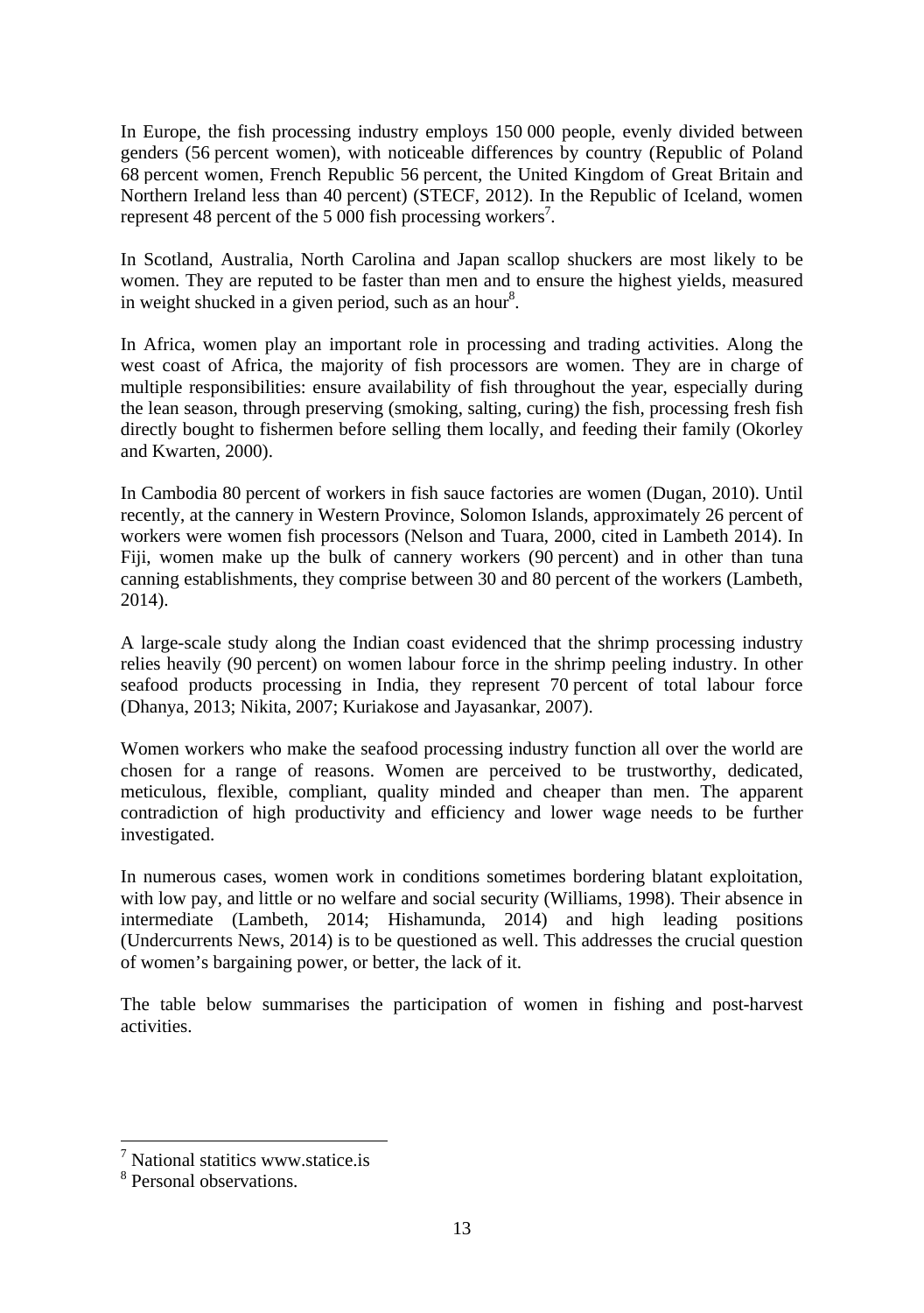|                      | <b>Small-scale</b> |               | Large-scale   |                | <b>Total</b>  |
|----------------------|--------------------|---------------|---------------|----------------|---------------|
|                      | <b>Marine</b>      | <b>Inland</b> | <b>Marine</b> | <b>Inland</b>  | Marine +      |
|                      |                    |               |               |                | <b>Inland</b> |
| Total workforce      | 52                 | 56            |               | $\mathfrak{D}$ | 119           |
| Percentage women     | 36%                | 54%           | 64%           | 28%            | 47%           |
| Developing countries | 50                 | 56            |               | 1.5            | 116.5         |
| Percentage women     | 36%                | 55%           | 66%           | 26%            | 47%           |
| Developed countries  | 2                  | Very          |               | Very           | 3             |
|                      |                    | few           |               | few            |               |
| Percentage women     | 43%                | 44%           | 38%           | Na             | 41%           |

**Table 3. The participation of women in fishing and post-harvest operations** 

*Source:* World Bank, 2012.

#### **Selling locally, regionally and internationally**

Once fish is landed, someone has to take care of its move down to consumers, in local, regional or distant markets<sup>9</sup>. In many cases, this someone is a woman.

Nigerian women are the backbone of fresh and dry fish marketing, explains Abiodun Oritsejemine Cheke, the Deputy Director in charge of Fish Trade, Federal Department of Fisheries, Federal Republic of Nigeria, Ministry of Agriculture and Rural Development, at the IIFET 2012 in the United Republic of Tanzania. "*They do vending in rudimentary fish markets as well as carry fish on head load sales, door to door*". Nireka Weeratunge and Katherine Snyder (Weeratunge and Snyder, 2009) acknowledge that women dominate local fish markets in much of Africa.

In Asia as well, women are key players in seafood trading and selling. Most of the estimated 5-6 thousand fish markets throughout the lower Mekong basin are conducted by women (Dugan, 2010).

Yet in international trade fairs, where companies are represented by their leaders and commercial personnel, few women are present, though things have changed slowly over the past 20 years. As recalled Leena Nair, the chairman of the Marine Products Export Development Authority (MPEDA) "*the first few years as Chairman of MPEDA, when I visited all the seafood shows, I found that the shows were very male dominated. The few noticeable women were the ones in bikinis that exhibitors hired to attract attention. But the number is slowly increasing<sup>10</sup>*". Though women are rare in selling at international level, trading companies rely on intense female expertise for their administrative, logistics, and assistance to managers' tasks.

No global data quantify the number of women taking part in the segment but fragmented testimonies from Africa, Asia and even Europe confirm that they are significant participants in the seafood industry.

 $\frac{9}{9}$  According to the FAO (2012), 38 percent of fish produced in the world was exported in 2010.

<sup>&</sup>lt;sup>10</sup> Communication during GAF5 at Lucknow, Republic of India.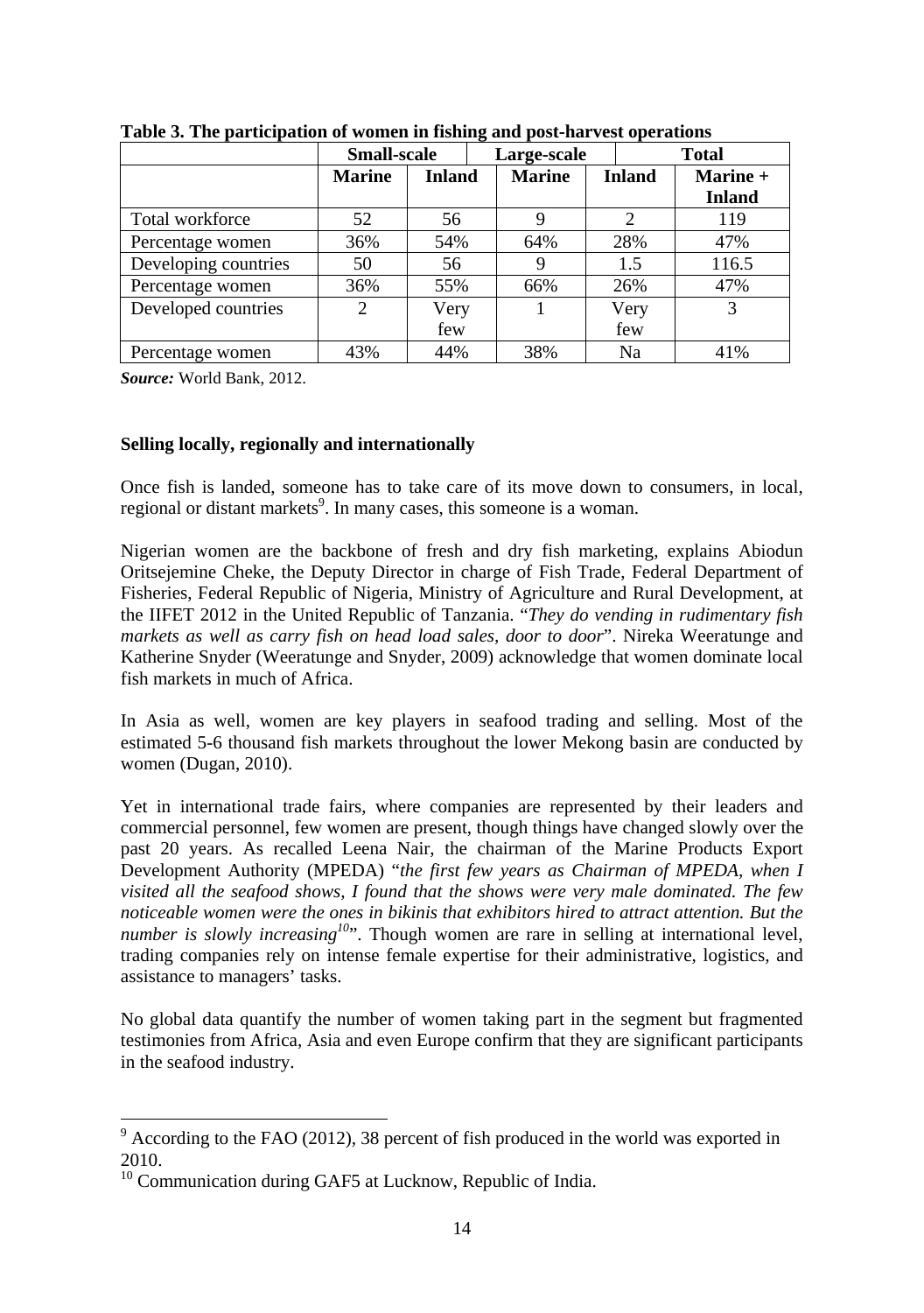# **2.2.4. Other related activities**

#### **Administration and government workers**

No global data describes the population of women working in national, regional, or local administrations in charge of reporting, implementing aquaculture and fisheries and related activities. We only have indications that the representation of women may be high.

#### **Professional associations**

In each country professionals' associations at various levels participate in resource management, in the defence of professionals' rights, and in lobbying the public authorities. No global data describes the proportion of women attached to these professional organisations, thus a number of research studies (Lambeth, 2014; Fröcklin, 2013) describe their low presence and the weakness of their representation at national, regional or local level.

For instance, in the Republic of Madagascar, where women play a dominant role in exploiting the rich mangrove ecosystems, selling products from traditional fishing and working in processing factories, they are under-represented in professional meetings (AFD, 2014a). In Senegal, despite their large number of members, women associations have no negotiation power (Deme, 2014; WWF, 2012).

Women are not given the same opportunities to sit in meetings with their male colleagues, or with the administration or any other stakeholders to advocate for their rights and defend their specific interests. They are, in many cases, precluded from membership in professional associations (de Prick, 2013). In most countries, policies and decisions are taken by men who often disregard women's views and interests.

# **Quality inspection**

No global data describes the population of female technicians in charge of seafood quality inspection, whether in public offices or attached to private premises, but their presence is real.

#### **Environment activists**

-

There is no global data describing the number of women in environmental NGOs but their presence is real and visible. The David Suzuki Foundation is an influential science-based environmental organization with an Oceans and Sustainable Fishing Programme which has been very active in aquaculture issues. Twenty-eight out of forty six staff members or 61 percent are women (Sloan, 2004). Human resource of the Marine Stewardship Council is rather balanced, with some 56 percent of all staff being women, all regional and global teams included<sup>11</sup>. Some of the MSC national teams comprise solely women. This is the case for the bureau in Germany which comprises eight female out of eight employees and "*is one of our most efficient of all our national teams*" says MSC general manager Rupert  $Howes<sup>12</sup>$ .

<sup>&</sup>lt;sup>11</sup> *Source:* www.msc.org (80 women out of 142 staff members).<br><sup>12</sup> Personal communication, March 2015.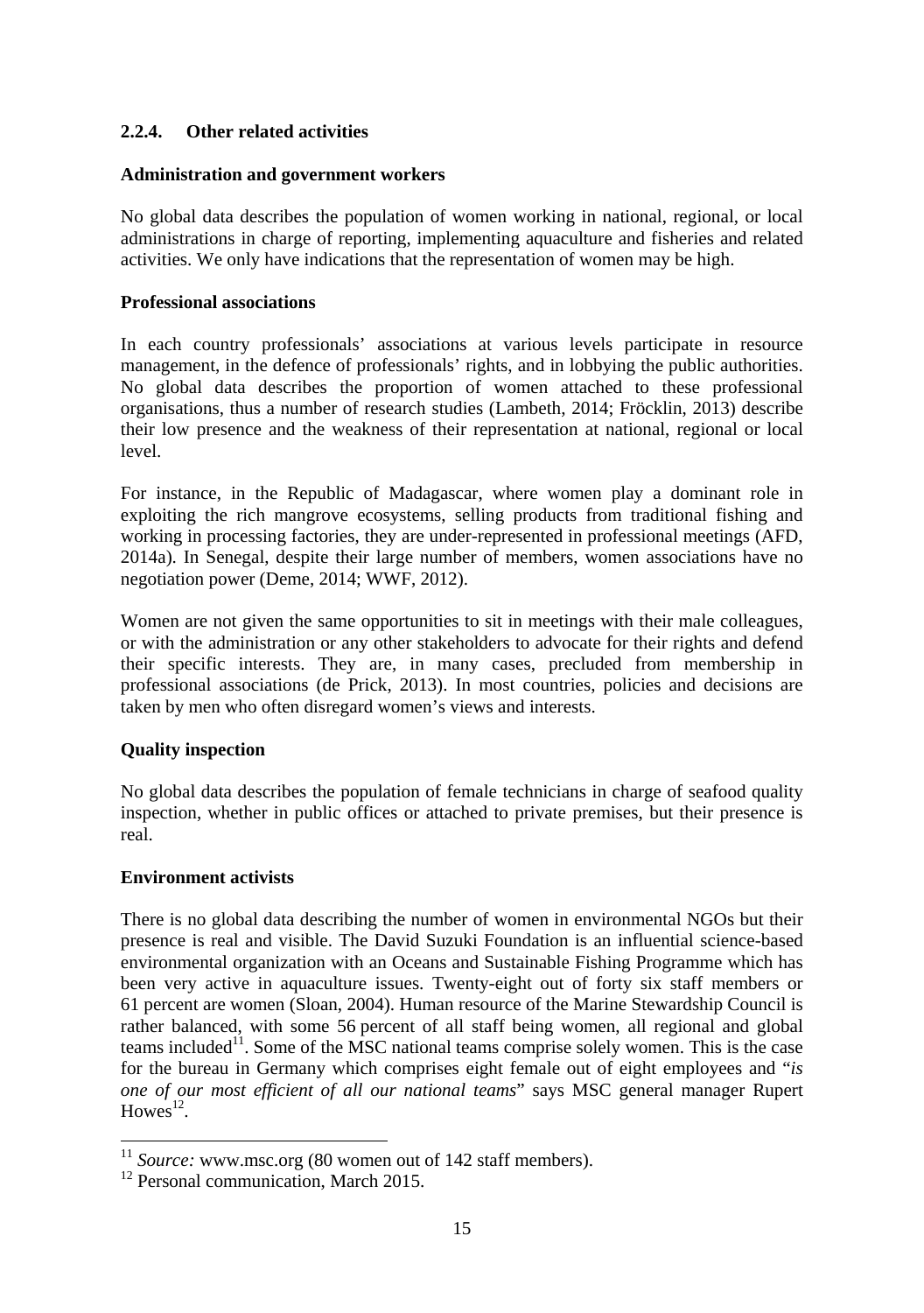#### **Researchers, marine and social sciences**

No data describes the population of scientists in the fields of marine and social sciences in connection with the maritime milieu, but their presence is obvious and visible. For instance, in Indian fisheries research institutes 25 percent of scientists are female. A study carried out in the Institute of Aquaculture in Stirling, Scotland showed that more than 80 percent of the professional staff are men, while women dominate in the technical and administrative fields (Rana and Choo, 2002).

#### **Women associations**

Women have always attempted to gather, to join forces and make their voices heard. One of the most ancient associations, the Norwegian Norges Fiskarkvinnelag, Norwegian fishermen association women's group was created in 1953 (Framgoudes, 2013). Women participate in discussions at board meetings of the fishermen's union, but do not have the right to vote, neither have they the right to participate in negotiations with the government, even though they are recognized by it (Korsrud, 1996).

In 2000, a Network of Latin American Women of the Fishery Sector was formed. Currently, the network has more than 300 members from 20 countries, including countries of other regions like the Kingdom of Spain and Republic of Mozambique. The objectives of the network are to identify the needs of women in fisheries; to provide information and training that facilitates the participation of women in the sectors; to detect, support and guide cooperation sources. The First Meeting of Focal Points of The Network of Latin American Women of the Fishery Sector was held from 5 to 6 October 2000 in Montevideo, the Eastern Republic of Uruguay. The event was jointly organized by INFOPESCA and FAO, with the main purpose of analysing the situation of Latin American women and their role in the fishery sector.

In the Republic of Senegal, seafood women professionals set up two organisations Fénagie Pêche and Fenatrans. Despite the large number of members (*circa* 10 000) they are said to lack negotiation power and political representation at national level.

In Europe, in 2006 professional women and researchers decided to join together at European level and created the AKTEA network<sup>13</sup>, the European Network of Women's Organisations in Fisheries, a transnational European association.

1

 $13$  Framgoudes, K. 2013.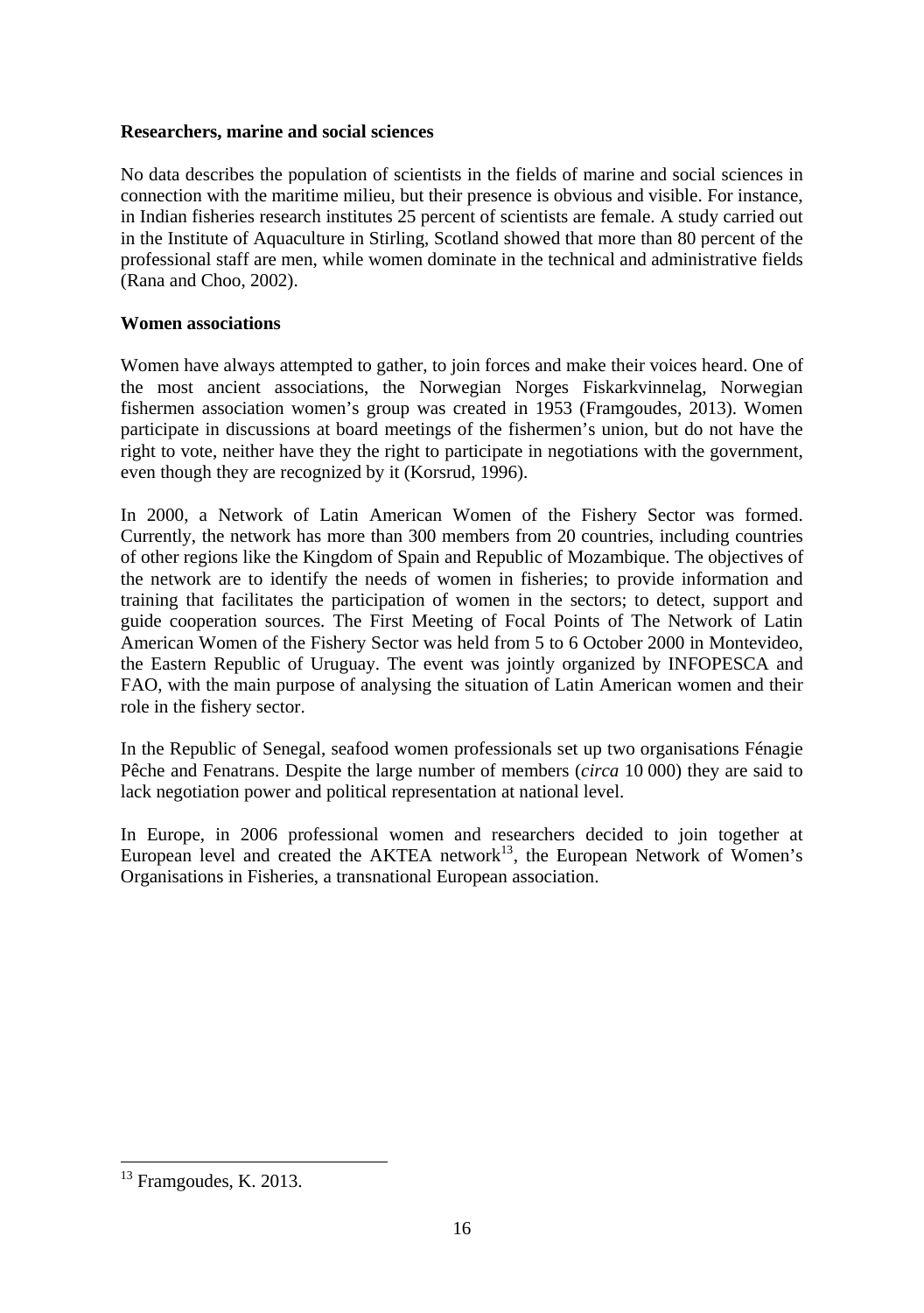# **List of AKTEA members**

**Spain**: Asociación Tyrius Valencia, Federación Galega de Redeiras Artesás, Red Española de Mujeres en el Sector Pesquero

**France**: Association d'Arcachon, Association Uhaina Saint Jean Luz, 2FM, Association des femmes des pêcheurs de la Méditerranée

**Greece**: Pan-Hellenic Union of women in fisheries (PEGA)

**Italy**: Associazione Donne nella Pesca PENELOPE-AKTEA

**Iceland**: AMPA - Association for Fishermen and Ship-owners Wives of Terceira Island **The Netherlands**: VinVis- Vrouwen in de Visserij network Nederland

**Portugal**: Portuguese Fishers women network; Asociación de Mujeres en la Pesca en las Açores

**United Kingdom**: Northern Ireland Women in Fisheries Network (NIWIF) **Transnational Networks**: North Sea Women Network, Scandinavian Network

Women's local or national associations are characterised by different means, types of actions, and goals including:

- As lobbying institutions;
- Opening doors for women in the seafood industry/ Educating about the industry
- Network and contact development for its members;
- Increasing their negotiation power;
- Taking part in fisheries management policy;
- Claiming social rights and protection as professional collaborators of their partners/ husbands;
- Getting better access to capital resources;
- Skill enhancement/capacity building/training and empowering sessions; and
- Promoting moral support

From the limited material we gathered, it seems that for most associations, the time and financial resources required for administrative work, external representation and meetings impede their opportunities for actions. In many cases, these associations rely on unsustainable public funds. Their success and achievement depends on goodwill and the commitment of one, two or a handful of enthusiastic volunteers. In most cases, women associations lack political recognition.

#### **Women at leadership level**

Women with capacity for taking responsible positions in the seafood industries and services are very rare. This is not a question of qualifications or achievements, but the result of invisible barriers. This restriction on women's career advancement, called "glass ceiling", is not specific to the seafood industry (neither to women), but is particularly acute here.

The higher in the hierarchy, the more seldom are women seen. Based on Undercurrent News Report (2014) on the world's 100 top seafood companies, only one company is run by a woman as CEO: Japanese company Marusen Chiyoda Suisan. This is to be compared with 8 percent of top positions held by women in the Fortune 100 USA companies, and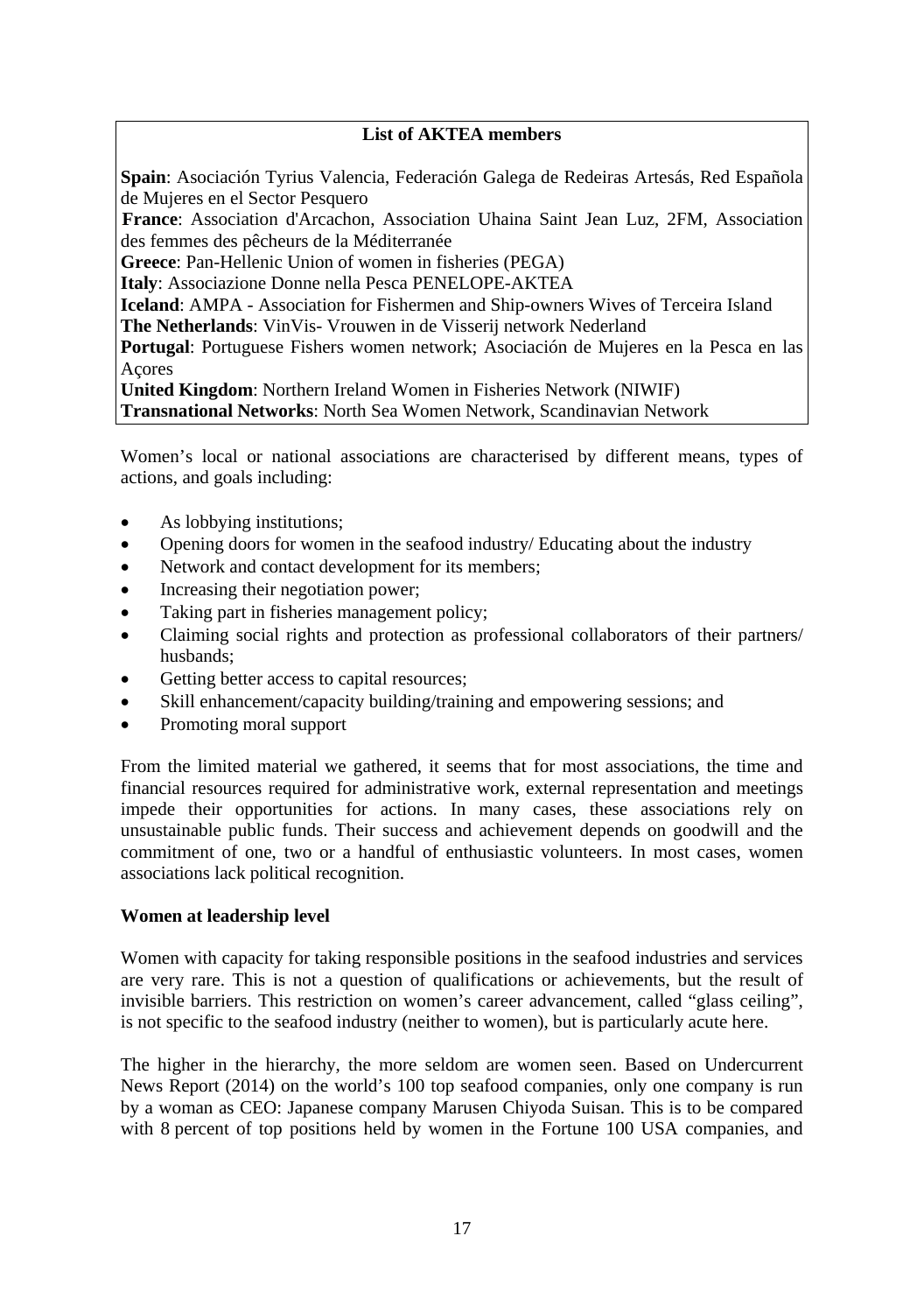3 percent at FTSE top 100 UK companies (2013 data). Out of 68 companies<sup>14</sup> which have been analysed, 55 percent are run by men exclusively (with not a single woman as director or board member). No company of the sample is run by women exclusively.

The investigation gave another interesting result. In the six Norwegian seafood companies listed among the top 100 world seafood operators, the percentage of woman in board's tops at 39 percent. Except for one (Cermaq), all other public limited companies are obliged by the law to have a minimum of 40 percent of women. Yet when it comes to the composition of the management team, where key decisions are taken, unregulated by law, the percentage of women falls to 21 percent. None of these companies are run by a female CEO.

|                          | <b>Board</b> | <b>Management</b> |
|--------------------------|--------------|-------------------|
| <b>Austevoll Seafood</b> | 43%          | 33%               |
| Marine Harvest           | 44%          | 38%               |
| Salmar                   | 43%          | 20%               |
| Grieg Seafood            | 40%          | 11%               |
| Norway Royal Salmon      | 50%          | $0\%$             |
| Cermag                   | 14%          | 14%               |
| Average on the examples  | 39%          | 21%               |
| Number of women          | 16 out of 41 | 8 out of 38       |

**Table 4. Percentage of women in Norwegian seafood companies in 2015** 

*Source:* websites compiled by M.C. Monfort.

-

#### **Table 5. Percentage of women holding director's position in the seafood industry in 2014**

| Denmark (2)   | 27% |
|---------------|-----|
| Norway $(6)$  | 21% |
| China $(3)$   | 13% |
| Iceland $(3)$ | 7%  |
| Thailand (3)  | 5%  |
| France $(2)$  | 5%  |
| Japan $(26)$  | 2%  |
| Chile (4)     | 2%  |

*Source:* Author's compilation based on corporate, Bloomberger and Wallstreet websites. In brackets, the number of companies observed.

Like oxygen in mountains, women in seafood business are rare with altitude. From our limited sample and long experience in the business we assert that women are excluded from decision levels.

Why is it so? Are women not attracted by this industry, and prefer to pursue other interests or does it reflect on specific discrimination and prejudices that this industry carries against women. If or when the industry makes moves toward a better gender balanced leadership human resource, this question will have to be addressed seriously. Some elements of answers are presented in the section on "Patriarchy Rules".

<sup>&</sup>lt;sup>14</sup> Details on boards composition were only available for 68 enterprises out of the 100 largest identifier.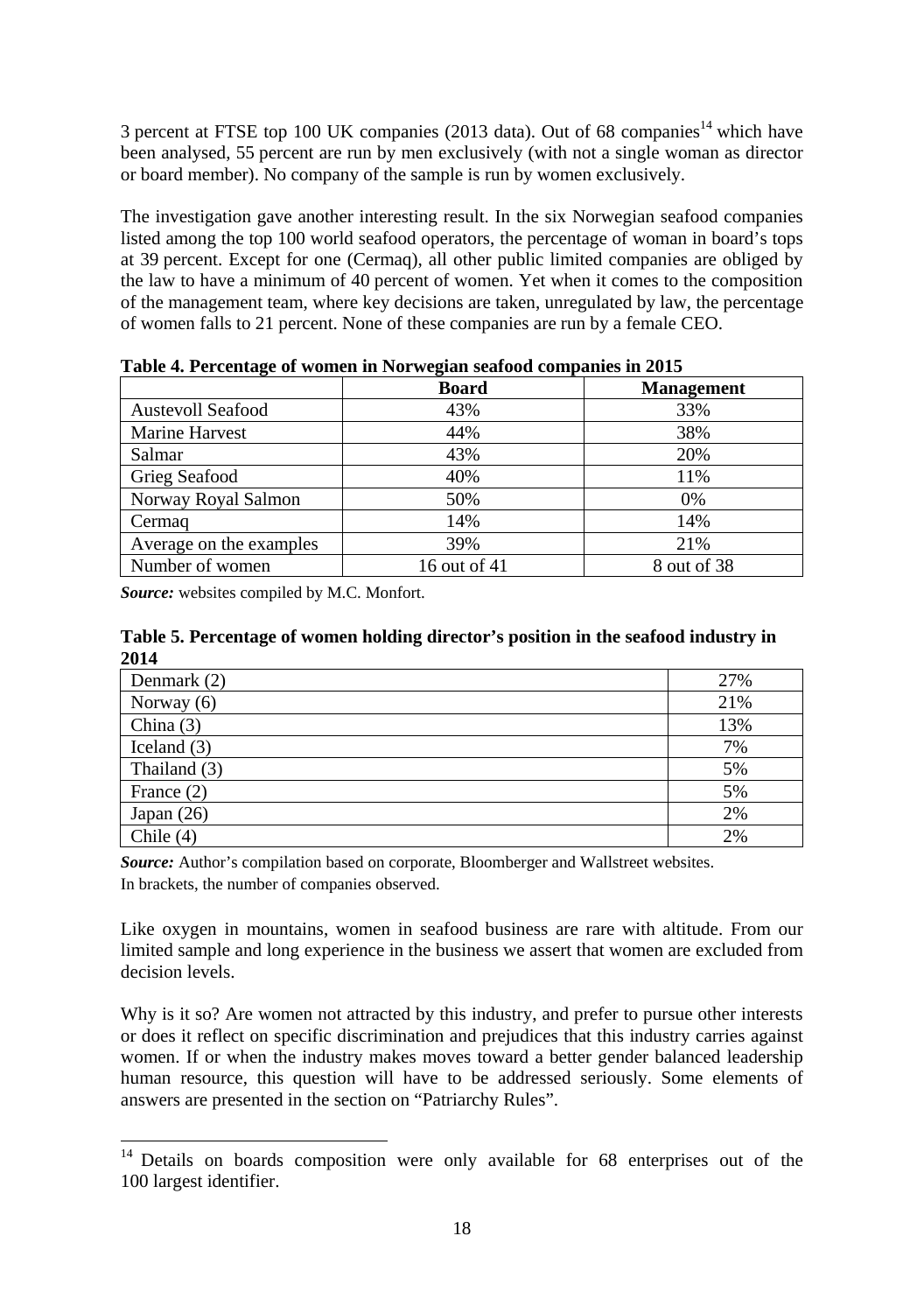#### **At the top of international organisations**

As was pointed out in a 2012 OECD report "*closing the gender gap: Act now*": "*The so-called "glass ceiling" exists: women are disadvantaged when it comes to decisionmaking responsibilities and senior management positions; by the time they get to the boardroom, there is only one of them for every 10 men*". More lately, in a report published in January 2015, the International Labour Organization (ILO 2015) stated "*Only 5 per cent or less of the CEOs of the world's largest corporations are women. The larger the company, the less likely the head will be a woman.*"

As was said earlier, international institutions play a key role in promoting the idea of more women in top positions. But in a soft "do as I say, not as I do" behaviour they do not demonstrate a fierce willingness to apply this at the top of their hierarchy.

The OECD has been run by males only since its creation in 1948, with 9 secretaries general. From its start (1919) the International Labour Organization, has been run by 9 directors general, all males. There is little doubt that the *vision* of equality is enshrined in the United Nations. Yet the organisation since its creation was run by men, and only men, at the top position of Secretary General. Within the UN, the Food and Agriculture Organisation, also created in 1945, was run by 9 male directors general out of 9. It is today assisted by a female deputy general director, one of the two in a list of 18 since 1945. The European Commission and the World Bank also record a 100 percent male presidency since their foundation. The IMF has created a remarkable record in appointing the first ever women to the rank of director general. Let us hope that Christine Lagarde is the first of many. This list of male dominance, more than anecdotal, illustrates how difficult it is to turn principles into actions in the matter.

#### **Where are the women?**

In the table below, we suggest a tentative classification of women's participation in the various steps of the global seafood business environment. Due to the absence of accurate and comprehensive data on a global scale, and the large proportion of undeclared participation of women, this chart only has an indicative value. Yet, it illustrates the presence of women in all segments of the value chain.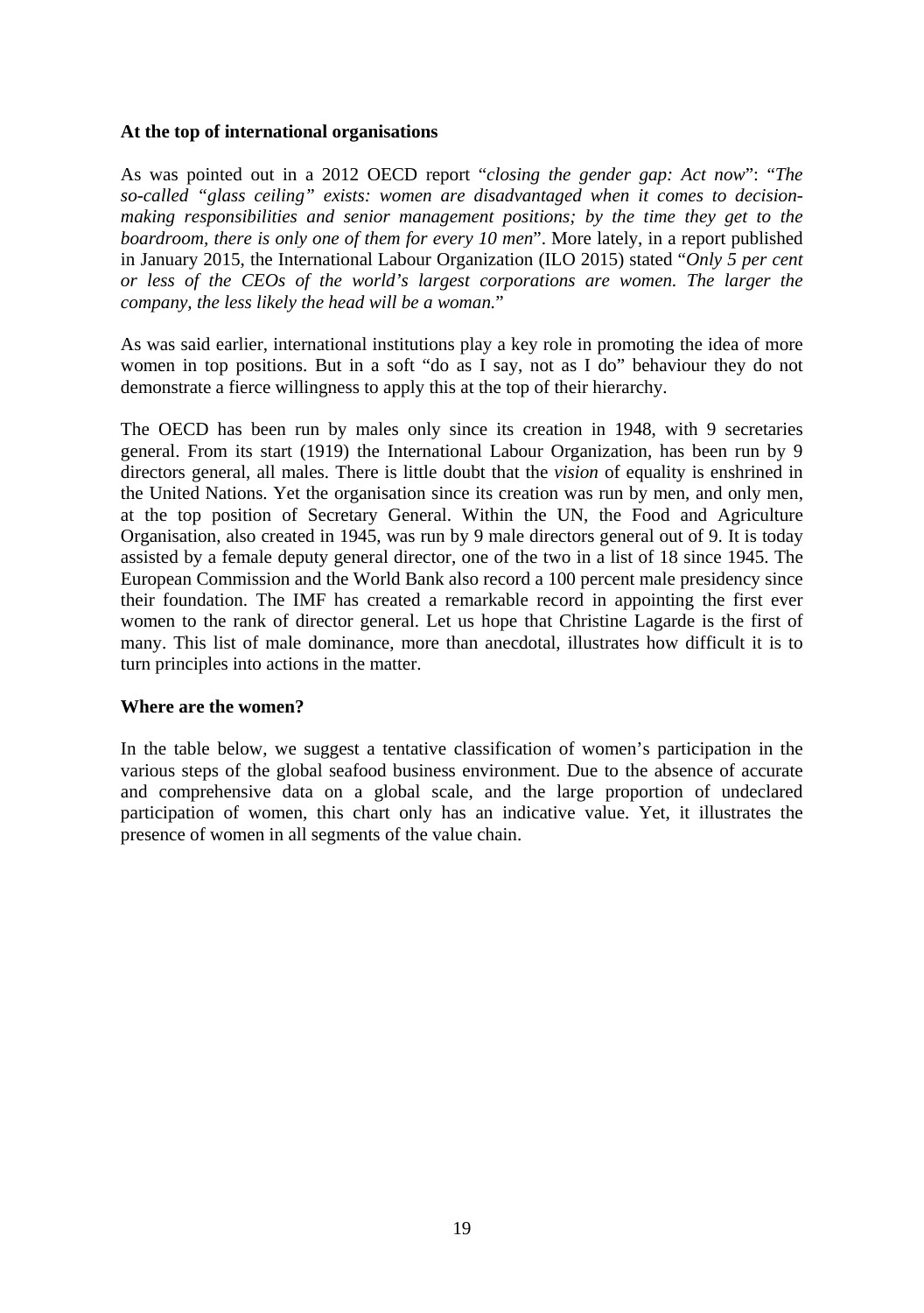| oncentration or women in the bethood mutube year | No/low | <b>Medium</b> | <b>High</b> |
|--------------------------------------------------|--------|---------------|-------------|
| Industrial fishing (high capital intensive)      | X      |               |             |
| Industrial aquaculture (high capital intensive)  | X      |               |             |
| Professional organisations                       | X      |               |             |
| Fisheries management                             | X      |               |             |
| Leadership level                                 | X      |               |             |
| Small-scale fishing (low capital intensive)      |        | X             |             |
| Fisheries support activities (ashore)            |        | X             |             |
| Ex-vessel selling and marketing                  |        | X             |             |
| Administration                                   |        | X             |             |
| Quality inspection                               |        | X             |             |
| Researchers, marine and social sciences          |        | X             |             |
| Source of knowledge other than scientific        |        | X             |             |
| On-shore aquatic items collecting                |        |               | X           |
| Small-scale aquaculture (low capital intensive)  |        |               | X           |
| Seafood processing                               |        |               | X           |
| <b>Environment</b> activists                     |        |               | X           |
| Seafood purchase for households                  |        |               | X           |

**Table 6. Concentration of women in the seafood industry, by sector** 

#### **This is not just about counting**

Quantitative data do not give information on the real position of women in the industry, the control, the power they have or don't have and the decisions they take part in. Half the seafood workers are women. Yet, behind the apparent parity in number, the disparity in position and power is abysmal. From the reports describing the gender participation in the seafood industry, it appears clearly that where the remunerations and the gains generated along the value chain are lower, the more women there are. We have seen in the above chapter that from the limited data describing the position and role of women in the seafood industry, imbalances are everywhere. But the "add a woman and stir" basic idea promoted here and there has only limited impact. This is not enough to change the standard (where men are more valued than women), to change the rules of the game (such as the domestic work burden always falls on women's shoulders), and in short it doesn't challenge the male domination and the gender inequality.

#### **2.3. CULTURAL AND SOCIETAL BARRIERS AND DISCRIMINATION**

The seafood industry in both developed and developing countries is ruled by the patriarchy paradigm, where hierarchy, authority, power, competition, development, control of human and natural resources and domination of others is shaped by males to their benefit. The conditions for participation of both genders in the industry and related services are organised according to these rules at all levels from workers to decision makers. In this environment, the voices of men are valued more than the voices of women. The voices of women remain unheard (FAO, 2012). It does not mean that women do not take part in productive or support operations. They do, but in disadvantaged conditions.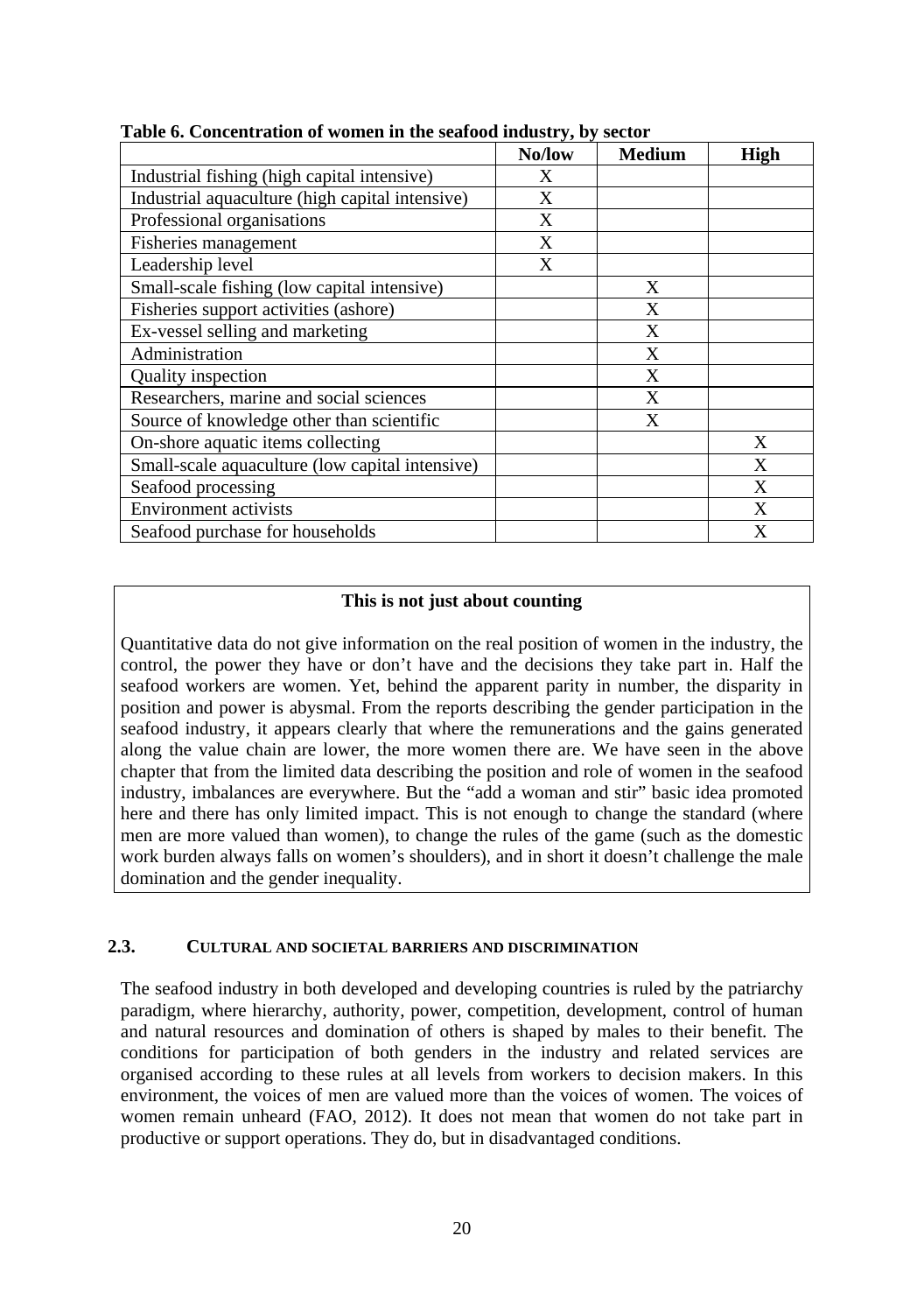In this section, we review some of the most striking discriminations and barriers which hinder the full economic and social engagement of women in the seafood industry. Many are not specific to this industry, but are familiar in in some cases.

# **2.3.1. Patriarchy rules**

We hereby give a few examples to illustrate how this dominant and nearly universal rule impacts on women participation in the seafood industry.

# **Extra burden**

In all countries, time devoted to child and elderly people care, and to domestic tasks, such as tidying up the house, collecting, buying and preparing food is perceived as a natural duty that falls on women's shoulders. On average, based on an international scale, women spend twice as much time on household work as men and four times as much time on childcare (Elborgh-Woytek, 2013). This adds, depending on the country and the position of the women, one to four hours onto their working days, compared to their male counterparts. This creates a double negative impact on women's participation in the business.

The time devoted to these tasks is not spent on productive work, and the money spent on food, care and education can't be saved to be spent in productive inputs (Aslin, Webb and Fisher, 2000; Neis, 1996). The lack of time may prevent women from taking opportunities to improve their knowledge and upgrade their qualifications.

#### **Impediment to work access**

In some countries, women are expected to stay at home and should not be involved in socalled masculine activities such as aquaculture, as is the case in the Philippines, as Felsing *et al.* (2001) report.

In the fishery for sea-cucumber in the Sultanate of Oman, as the stock near the shore declined, pickers were forced to go into deeper water. Due to clothing restrictions, women are now excluded from this fishery. The number of women fishworkers has consequently declined from 50 percent in 2004 to 20 percent lately. (Al Rashidi and Mclean, 2013)

#### **Lower wages or no remuneration**

-

The gender pay gap between men and women occupying equivalent positions applies also to the seafood industry. A study conducted for the United States Agency for International Development on the People's Republic of Bangladesh shrimp value chain exemplifies the differences in earnings between women and men $^{15}$ .

<sup>&</sup>lt;sup>15</sup> Development & Training Services, Inc. 2006. A pro-poor analysis of the shrimp sector in Bangladesh [online]. USAID. [Cited 21 May 2012]. www.usaid.gov/our\_work/crosscutting\_programs/wid/pubs/Bangladesh\_Shrimp\_Value\_Chain\_Feb\_2006.pdf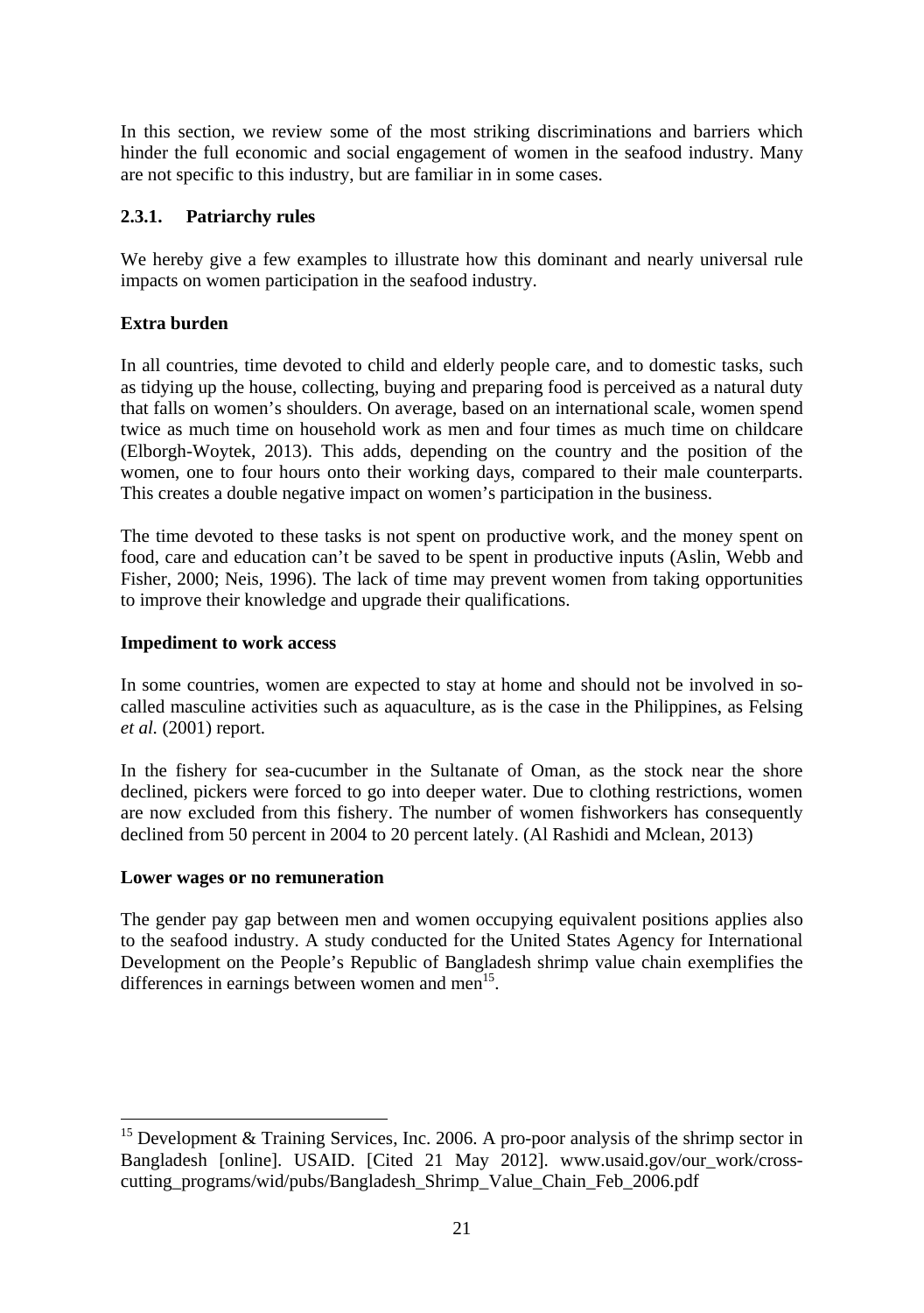| <b>Activity</b>                                         | Percentage |
|---------------------------------------------------------|------------|
| Catching, sorting fry                                   | 64         |
| Repairing ponds, undertaking casual agricultural labour |            |
| Processing plants – packing section                     |            |
| Processing plants – cooking/breading section            | 60         |

**Table 7. Relative earnings of women compared with those of their male counterparts** 

*Source:* FAO, 2012a.

The participation of women in fisheries and aquaculture activities as non-declared, nonpaid support personnel to the family business is common worldwide.

# **Old Boys' club**

1

In developed countries, patriarchy may take other forms of discrimination. Industry players prove recurrently to be not supportive of women. When preparing this document we had a number of discussions with male and female professionals who agreed to share their experiences. Details of the exact circumstances cannot be revealed here. These events happened in the past five years in European countries.

The managing director of a European large scale aquaculture company rewarded his company's managers with a two-day trip to a neighbouring country to watch a football match. What seemed to be a good managerial intention was nothing but a highly discriminatory one: women managers, at the same hierarchy level as the prized men, had not been invited to the tour.

In another European country, fishing trips are commonly organised for prized clients or performing teams. Women are rarely invited because the prejudice is that they would not appreciate these exciting events.

A few years ago, a one day seminar on fisheries, marketing and adding value to seafood was organised with 17 speakers all of whom were men, despite there being a significant number of professional women leaders in the country. Feminists, aware of this unethical event, gate-crashed on stage to denounce the discrimination. Leaders commented on the protest action of activists. The president of the fishermen's association (a man) said: *"I can't be blamed to be a sexist. My first fishing boat was named 'Sweetie'".* The director of the same association (a man) added "*This feminist complaint is not appropriate. My junior employees are all women*". The manager of sustainable development (a woman) of a large scale retailer commented "*This feminist interruption is entirely relevant. The speakers have clearly not been chosen for their competence, but more probably because they belong to the same "macho" network*" 16.

Each year, some 70 to 80 speakers are invited to participate in an international fisheries conference. Despite the presence of highly experienced women at this level, very few of them are invited to share their experience and knowledge. When asked the reasons for this partial choice, the director of the event first responded "*Where is the problem*?" then completed his answer "*I and my team had no names of female experts we could think of inviting. We had no women in our network!"* Several years after the first show, which

<sup>&</sup>lt;sup>16</sup> Quotes from this event were collected by the author at the event on 26 May 2011.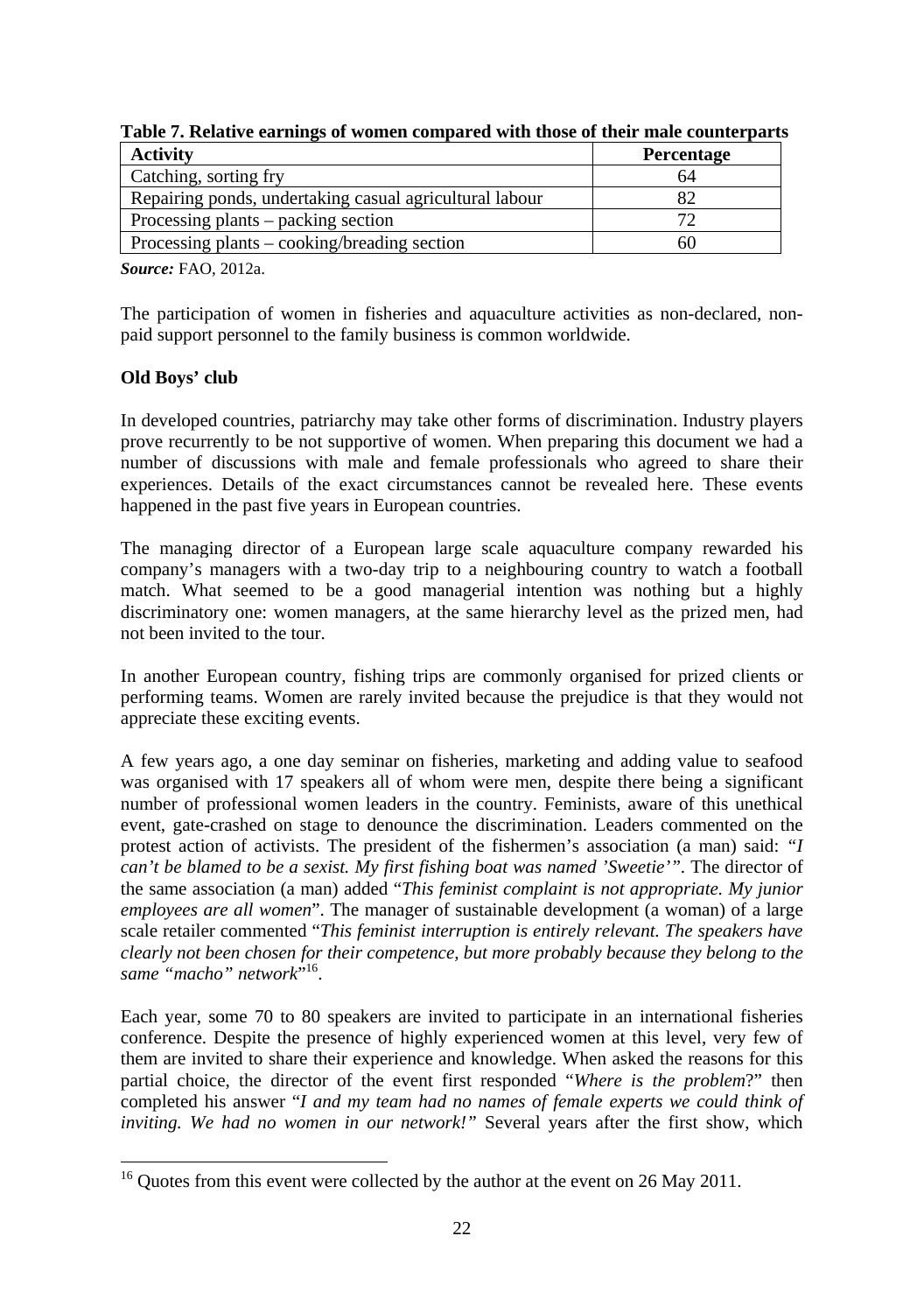counted less than 5 percent of female speakers, the 2015 edition counts no more than 11 percent.

Women are also discriminated in public space. Media show a low interest in professional women. When in October 2014, EUROFISH magazine wrote a special 20 page dossier on fisheries and aquaculture in the Republic of Croatia, the journalist included interviews with 14 persons of which only one was a woman. This is far from reflecting the gender reality of the industry in the Republic of Croatia. When asked about the reasons for this choice, the journalist explained that he visited the persons who were recommended to him by the Ministry and that he did not think of giving special attention to this issue.

These disparate examples, collected in Europe, indicate that women invisibility is not the output of unfavourable statistics but the result of conscious or unconscious chauvinism ingrained in the seafood industry players. It also says that men network and operate efficiently, as they support and promote each other. Old Boys' club behaviour is still prevalent.

# **2.3.2. Prejudice and cultural segregation**

# **Women are not welcome at sea**

One of the major cultural taboos observed in the industry all over the world concerns women and the sea. In many developed and developing countries they are not permitted or are discouraged to go out fishing. Women are believed to bring bad luck on a fishing boat and to be responsible for a meagre harvest!

In most countries, it is perceived by communities that women lack physical strength to go to sea. Yet, examples of successful fisherwomen obliterate these cultural allegations. "*I knew I would not have the physical strength of men, therefore I equipped my boat with mechanical tools and never had problems to haul the net. I hope one day the profession will be more open to women*" explained Scarlette Le Corre, French fisherwomen (Le Monde, 2014) operating from a 10 meter long motorized boat.

# **2.3.3. Ownership and access to capital**

The legal environment specific to women directly shapes their participation in economics. The International Monetary Fund report "Fair Play: More Equal Laws Boost Female Labour Force Participation"<sup>17</sup> gives evidence of more legal discriminations against women, such as owning and managing a property, getting a job, accessing finances services the lowest female labour force participation.

Owning a piece of land, a prerequisite to run a fish farm, is still denied to women in many countries, either by law or more often by cultural segregation. Similarly, in some countries women are not allowed to own a fishing boat. The absence of property rights has a cumulative negative impact. It prevents women from getting access to credit and insurance services and from investing.

1

 $17$  IMF 2015.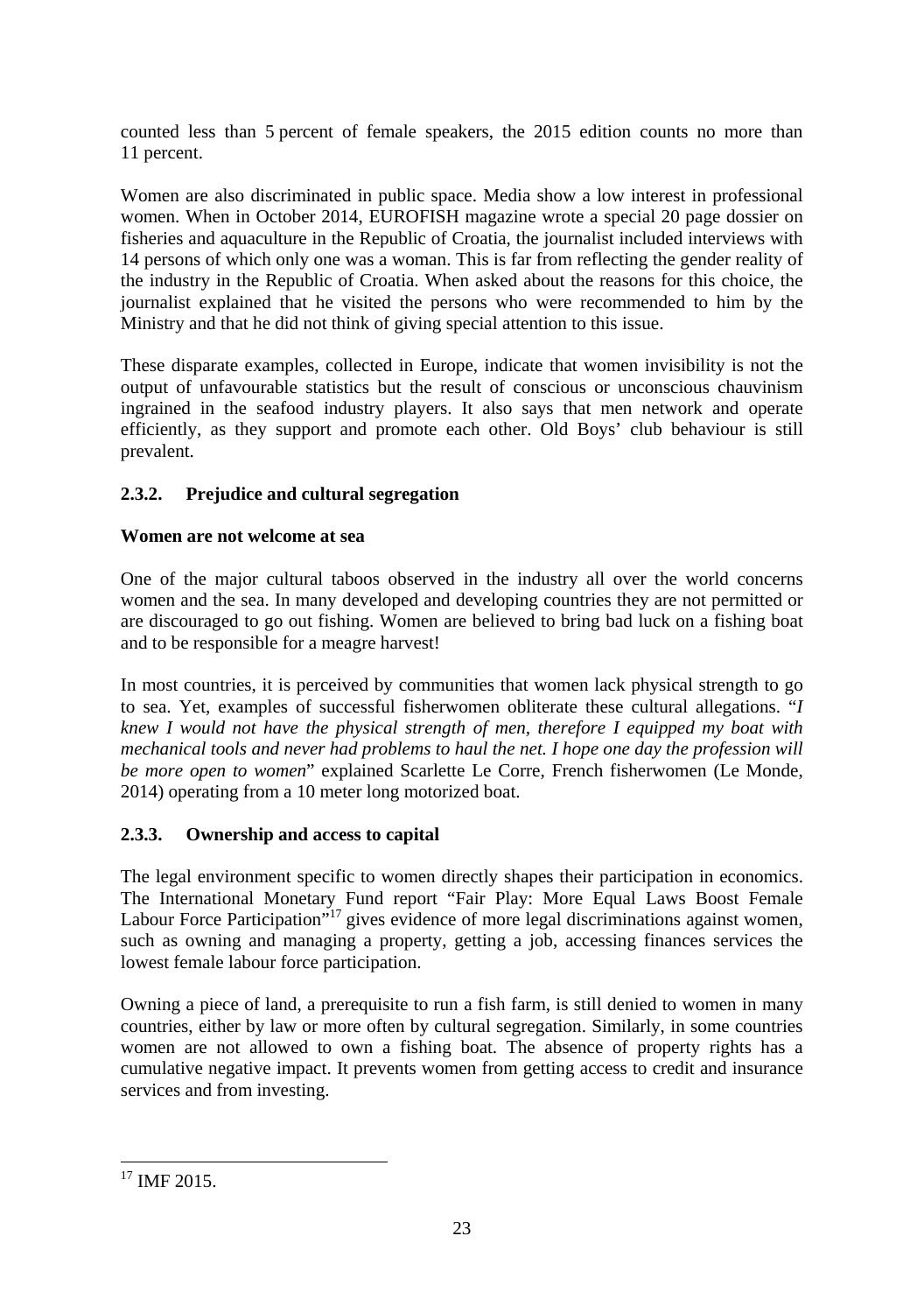Sara Fröcklin observed in the United Republic of Tanzania (Fröcklin, 2013) that the lack of capital means for women traders the lack of resources to buy necessary equipment for storing fish, maintaining quality and freshness. Consequently the lack of cold storage facilities and the resulting limited number of customers, predestined women to trade fish at a lower value than what they would get if they were properly equipped. The loss of product value induces a loss of power on markets.

P.B. Browne also detected that in the Republic of Sierra Leone due to the lack of financial means, women did not have the opportunity to upgrade their processing equipment with improved technology. Most of them still use rudimentary and fuel-inefficient ovens, despite the development of more fuel-efficient smoking ovens.

Credit schemes are most of the time designed to target male clients and rules for accessing credit and conditions to borrow are more stringent for women. These prejudices against women are widespread in developed and developing countries.

# **2.3.4. Lack of awareness of experts and policy makers**

Women in the sector are marginalised in planning and policy-making and unless this is changed, they will continue to suffer inequalities and discrimination, testified Meryl Williams at the first international symposium on women in Asian Fisheries held in 1998 in Chiang Mai, Kingdom of Thailand. Fifteen years later, J Dey de Pryck expressed similar thoughts about policy makers' blindness: "*the approximately 90 million women are often invisible to policy-makers who have traditionally assumed that fisheries are largely a male domain*" (de Pryck, 2013).

Dramatically, even in fisheries where their formidable participation has been recognized, women's interests continue to be omitted. For instance, prior to defining the lines of a new fishing contract with the Republic of Senegal, the EU Commission appointed consultants to evaluate the opportunities of a bilateral agreement. Six authors from three renowned consultant firms, one French and two British, produced a 115-page report of recommendations. In this report, women were only cited once. None of the 10 lessons to be learned from the past referred to the ubiquitous presence of women, and only the last out of the 11 recommendations ranked by order of importance, referred to women occupations in the industry (DG MARE, 2013).

Hopefully, the recent introduction of gender sensitive parameters in the new EU fund programme constitutes a positive and encouraging step. For the first time, the role that women play in the fishing business will be recognized. Thus, they will benefit from European Maritime and Fisheries Fund (EMFF) support for training, in particular for the acquisition of skills linked to entrepreneurship and business management (EU Commission website).

Overlooking women fishing activity leads to underestimating the human pressure on the marine ecosystem, and distorts scientific advice based on biased or fractional knowledge. Taking into account women activity will improve management decisions.

The above discriminations refer to traditional barriers ingrained in the culture and society. But lately, it has been observed that recent macro changes have affected women seafood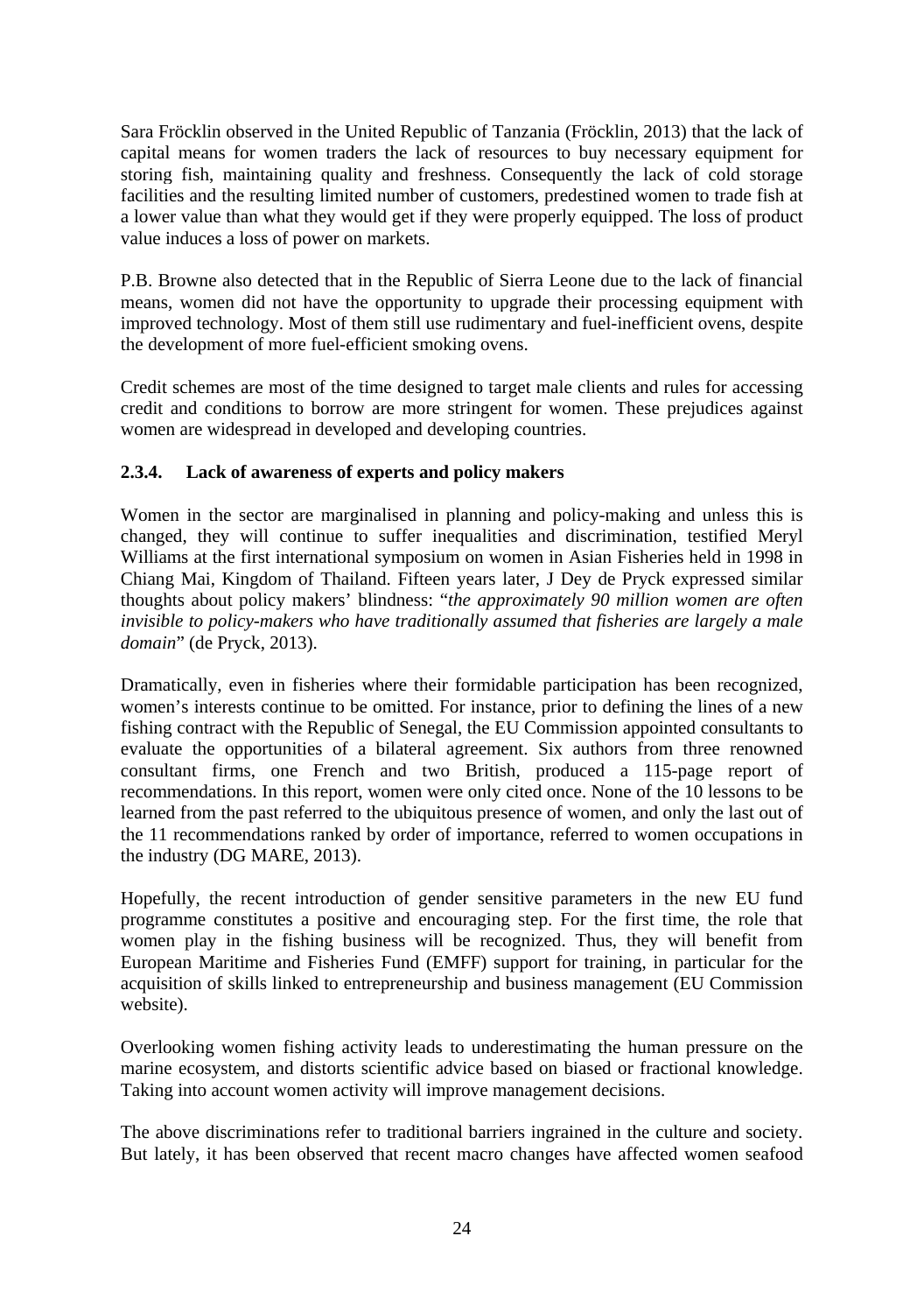workers in substantially more adverse ways, in many cases eroding their already disadvantaged positions.

| <b>Societal</b>                |                                                          |  |  |
|--------------------------------|----------------------------------------------------------|--|--|
| <b>Constraints/obstacles</b>   | <b>Impact</b>                                            |  |  |
| Male dominant society          | Limited access to influential networks                   |  |  |
|                                | Lower chances to occupy intermediate and leading         |  |  |
|                                | positions                                                |  |  |
| Time spent on family caring    | Less time for all other productive activities            |  |  |
|                                | Less time for making money                               |  |  |
|                                | Less time for upgrading knowledge, participating in      |  |  |
|                                | training courses                                         |  |  |
|                                | Unpaid undeclared support to the family business         |  |  |
| Specific to the industry       |                                                          |  |  |
| <b>Constraints/obstacles</b>   | <b>Impact</b>                                            |  |  |
| Barred from certain activities | Not allowed to go at sea                                 |  |  |
|                                | Glass ceiling effect: hindered from accessing top        |  |  |
|                                | positions                                                |  |  |
| No ownership rights            | Less possibility to run own business                     |  |  |
|                                | Less possibility to access finances, insurance, services |  |  |
| Prejudices against women       | Limited access to credit, financial services             |  |  |
| limit their access to capital  | More stringent rules to borrow compared to men           |  |  |
|                                | Hinders investing in modern technology for fishing,      |  |  |
|                                | farming, processing                                      |  |  |
| Policy makers' gender          | Low visibility of women                                  |  |  |
| blindness                      | Disadvantageous policies or less access to support       |  |  |
|                                | policies                                                 |  |  |
|                                | Non-women friendly support programmes (training,         |  |  |
|                                | $etc.$ )                                                 |  |  |
| Lack of women's                | Low lobbying power                                       |  |  |
| organizations                  | Low representation at decision making levels             |  |  |

**Table 8. Constraints and obstacles to women's participation in the seafood industry** 

# **2.4. ERODING POSITION OF WOMEN**

Over the past twenty years, major economic developments have affected the life of many fishermen and fisherwomen. Opportunities have emerged and millions of jobs created. At the same time, new threats have been detected that further marginalize women in the seafood industry. Globalisation and its appetite for cheap input, the widespread decline in marine resources, the deterioration of marine habitats and the local or regional impacts of climate changes, among other events, generate severe consequences on fragile populations, among which women are numerous. Women are more affected by these consequences because they have less access to resources compared to men.

# **2.4.1. Globalization**

The worldwide inclination for globalization has shaped the seafood industry from early times. International trade of seafood has always existed. For centuries cod was exchanged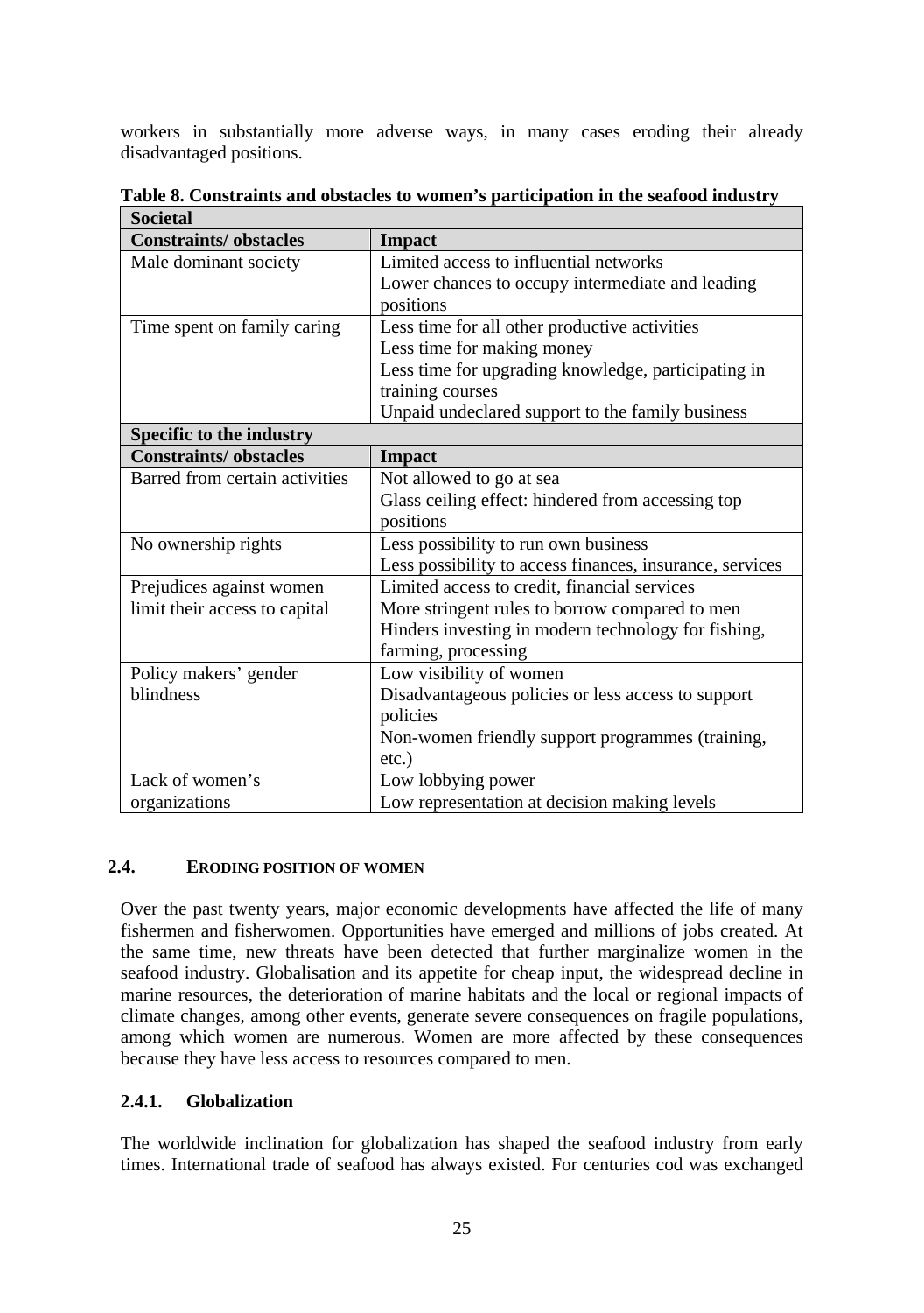across the Atlantic Ocean, herring roes moved from the north to the south of Europe. But never has the free movement of goods, foreign investment and speculative capital been so intensely and widely dispersed as in the past twenty years.

Global economy is fuelled by competition and profit expectations. To become and remain a winning player in this context, the ability to be highly performing and to generate comparative advantages is not optional. The size of the players, which enables accessing financial, natural and human resources at the lower possible cost, is one key for success.

Globalisation has brought mixed socio-economic outcomes for men and women involved in the seafood industry. If some people benefitted from new emerging work and business opportunities, for various reasons women tend to win less than men, and sometimes tend to be even left behind. Here are some examples.

#### **Offshore outsourcing**

-

Thanks to more effective networks of transport, communication and information, globalisation induced formidable opportunities for the seafood industry for reducing cost and inflating profits. From the late sixties to the early 90ies the canning industry for instance, has seen premises massively displaced from Northern to Southern countries. Reducing transport costs and getting access to cheaper workers were the two main reasons for this massive geographical movement of capital. Tuna canneries closed down in the United States of America to be moved to American Samoa. In the French Republic, fabric factories shut down to reopen in the Republic of Madagascar and in the Republic of Seychelles. The Port Lincoln, Australia tuna cannery was displaced to Thailand. According to partial reports (mainly newspaper articles), in most cases, laid off women paid the highest cost due to the difficulties they faced in finding alternative paid occupations. Unfortunately very little research work has been undertaken to investigate these cases.

#### **Exploitation of women in export-oriented industry**

Nikita *et al*. (2007) analysed the impact of trade liberalisation on women working in the Republic of India's export oriented seafood industry. A large proportion of the female workers interviewed confessed to researchers that the work environment has improved significantly in the past years. Upgraded safety, sanitary and working conditions have been implemented by industrialists as a response to the stringent demand of importers<sup>18</sup>. But international markets not only impose new working standards; they stimulate competition between suppliers who are forced to reduce their production costs to maintain their competitiveness. Hiring on contract gives more flexibility to employers but more job insecurity to workers. This has intensified the casualization of the labour force paid at the lowest possible level, with limited or no social and health benefits. Nikita *et al.* (2007) report that 88 percent of the women workforce was employed as temporary staff. This concerns both men and women, but as was said earlier, post-harvest jobs are mainly executed by women. Furthermore, such casual contracted jobs exclude advancement opportunities, skill upgrading and empowerment.

<sup>&</sup>lt;sup>18</sup> Ensuring decent working conditions is part of international standards imposed by some consumer labels such as Fairtrade, Naturland and Ethical Trading Initiative.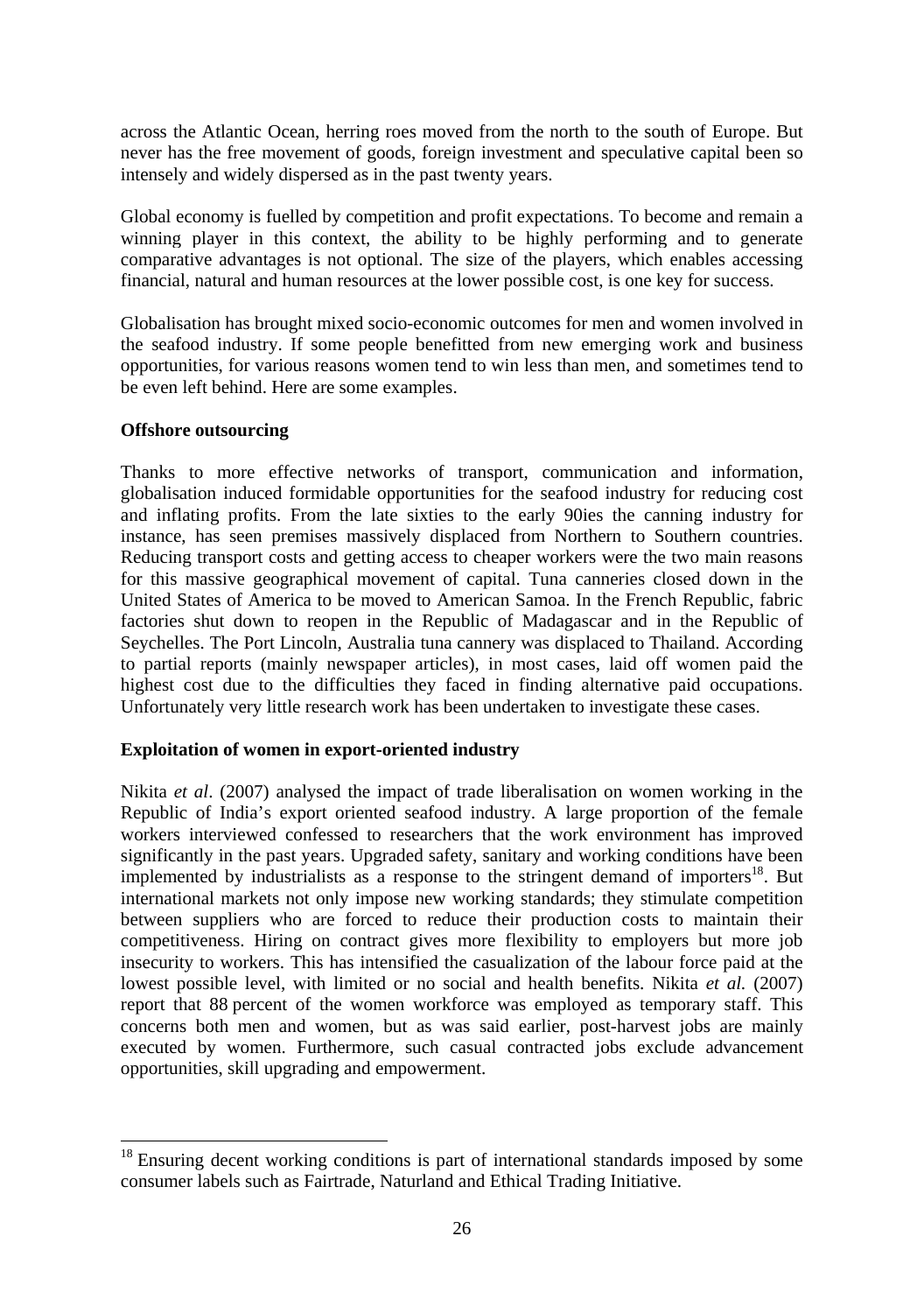#### **Deprivation from resources**

Over the past twenty years, the area exploited for raising farmed tropical shrimps *Penaeus vannamei* and *Penaeus monodon* has increased considerably. On the bright side, aquaculture offers formidable job opportunities for men and women in both the culture and the processing sectors. On the negative side, it has expelled people from marine or coastal sites they used to exploit. For instance, in the Republic of the Philippines, the growth of aquaculture was achieved at the expense of women crab collectors who have been displaced. In the Republic of the Philippines and other countries, shrimp aquaculture was carried out at the cost of loss of mangrove forest, and deprived the local population of access to wood and leaves utilised for fuelling ovens. Consequently, women who are almost everywhere the person in charge of wood collecting, spend more time to gather the necessary firewood and can only devote less time for other productive occupations (Halim, 2004).

In the Republic of Senegal, during the period from 2011 to 2014, eleven large-scale Korean and Russian processing units were installed near artisanal fishing landing sites, between Kayar in the North of Dakar, and Joal, covering nearly a third of the Senegalese coastline. These plants, targeting the export markets for fish meal or frozen fish portions, buy large quantity of both high and low value fish from local fishermen. In doing so, they deprive local buyers, who are mostly women, from their resource and thus their jobs $19$ . They also dispossess local communities from an important source of protein. Khadi Diagne, one of the women processors, testified that her revenue declined two fold within three years, since the arrival of these powerful competitors (Le Monde, 2014).

The development of export oriented processing companies along the Republic of Uganda's shores of Lake Victoria has had some detrimental impact on professional women already in the processing business, explained Margaret Nakato (Nakato, 2004). The expansion of export oriented companies, developed with the financial and technical assistance of international funds and aid agencies, has induced a rise of ex-vessel prices. Local women processors were deprived of their ability to add value to the fish, now too expensive to be sold on the local markets. As a consequence, women's incomes have declined.

#### **Modern organisation and modern technologies**

Modern technologies and labour organisations tend to marginalise workers in small-scale activities, including backyard farming, artisanal fishing, and seafood processing and selling. This impacts both genders, but as prerequisites for capital increases, women tend to be excluded more than men due to their lack of financial and social resources (De Silva, 2011).

At GAF 5 in Lucknow, Republic of India, Edwin *et al.*  $(2014)^{20}$  demonstrated the direct impact of technological changes on women in the ring net seine fishing in Kerala. The shift in fishing technology and practices, that implied high seas fishing with capital intensive equipment excluded women, for both cultural and financial reasons. Moreover, the sites of landing moved far from traditional landing beaches to equipped harbours. Women could not participate in the post-harvest activities, including processing and primary selling. In

 $19$  In Joal 500 women process the fish (Le Monde, 2014).

 $10^{20}$  L. Edwin, D. Das, N. Gopal, and B. Meenakamuri (2014).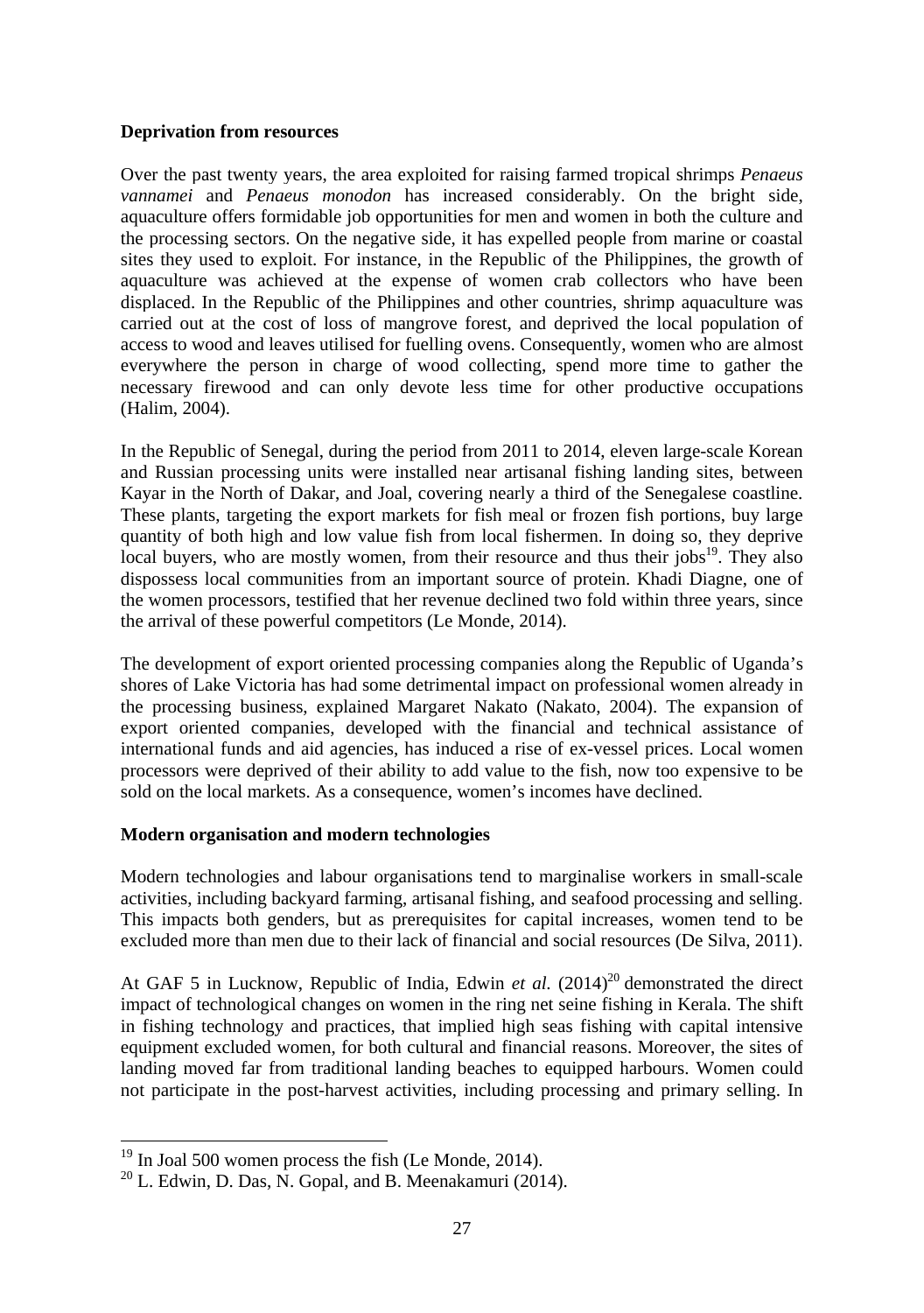the modernised wholesale markets, the size of merchants is a key for success, and this places women small businesses in an unfavourable position.

Bodil Maal evidenced that in the Kingdom of Norway modern aquaculture "*industrialisation, vertical and horizontal integration, may potentially exclude local communities, rural people and especially women from the aquaculture sector*." (Maal, 2013). Over the 20 years and more of salmon farming development, from 1990 to 2010, the Kingdom of Norway, the world's leading producer of salmon, experienced a 600 percent increase in farmed *Salmo salar* production. In the same period (from 1994 to 2010) women employment decreased from 20 percent in 1990 to 9 percent in 2010. The reasons for this decline in women employment are several. The industry has evolved from family business where often women held part time jobs, to modern integrated capitalistic corporations hiring more professional employees. In the meantime, the Kingdom of Norway's coastal areas enjoyed expanding job opportunities, offering better job conditions to women, compared to aquaculture (Pettersen and Alsos, 2004).

# **2.4.2. Overfishing**

The decline in marine stocks has caused the adoption of new fishing practices including moving to alternative areas, further from the coast or further from the sites where the fishers live, and buying new fishing gears. These changes have been disadvantageous to women. In many cases, women don't have the necessary resources: capital to upgrade their fishing equipment (engine, new gears) and to preserve the fish quality (ice, boxes), and time to get to the more distant sites. They cannot afford to move too far away from their homes where they take care of the family.

# **2.4.3. Climate change**

The increased frequency and intensity of climate phenomena (storm, drought, flood, saline intrusion, coastal erosion, sea level rise, shortage of fresh water) have hit coastal communities severely, in "*profoundly discriminatory*" ways as Oxfam asserts, based on its long experience in climatic disasters (Oxfam, 2005). Not everyone is affected the same way, and women are among the most severely hit. The London School of Economics that analysed disasters in 141 countries provided evidence that "when women's rights are not protected, more women than men will die from disasters" (Aguilar, 2008).

Moreover, women are more severely hit by natural and climate hazards due to their underrepresentation in decision making bodies and their economic marginalization. They often are badly informed before, during and after the disaster strikes (Jover and Defiesta, 2013; Sumagaysay, 2014). Vu Phuong (2012) also reports that they may even suffer physically as, in response to food shortage, women in the community he studied tended to eat less and let their husbands and children eat first.

Cochrane *et al.* (2009) temper the frequent generalization and unproven assumption that women are less endowed than men to face climatic changes, and recall that "*in many situations, for example, women may have access to abundant and diverse forms of social capital which may provide excellent support to overcome certain types of impacts or extreme events*". Yet, everyone agrees that women bear a good part of dramatic impacts of climate changes and that "*These issues need to be studied in depth with urgency so as to evolve policies to mitigate these challenges*." (FAO, 2011).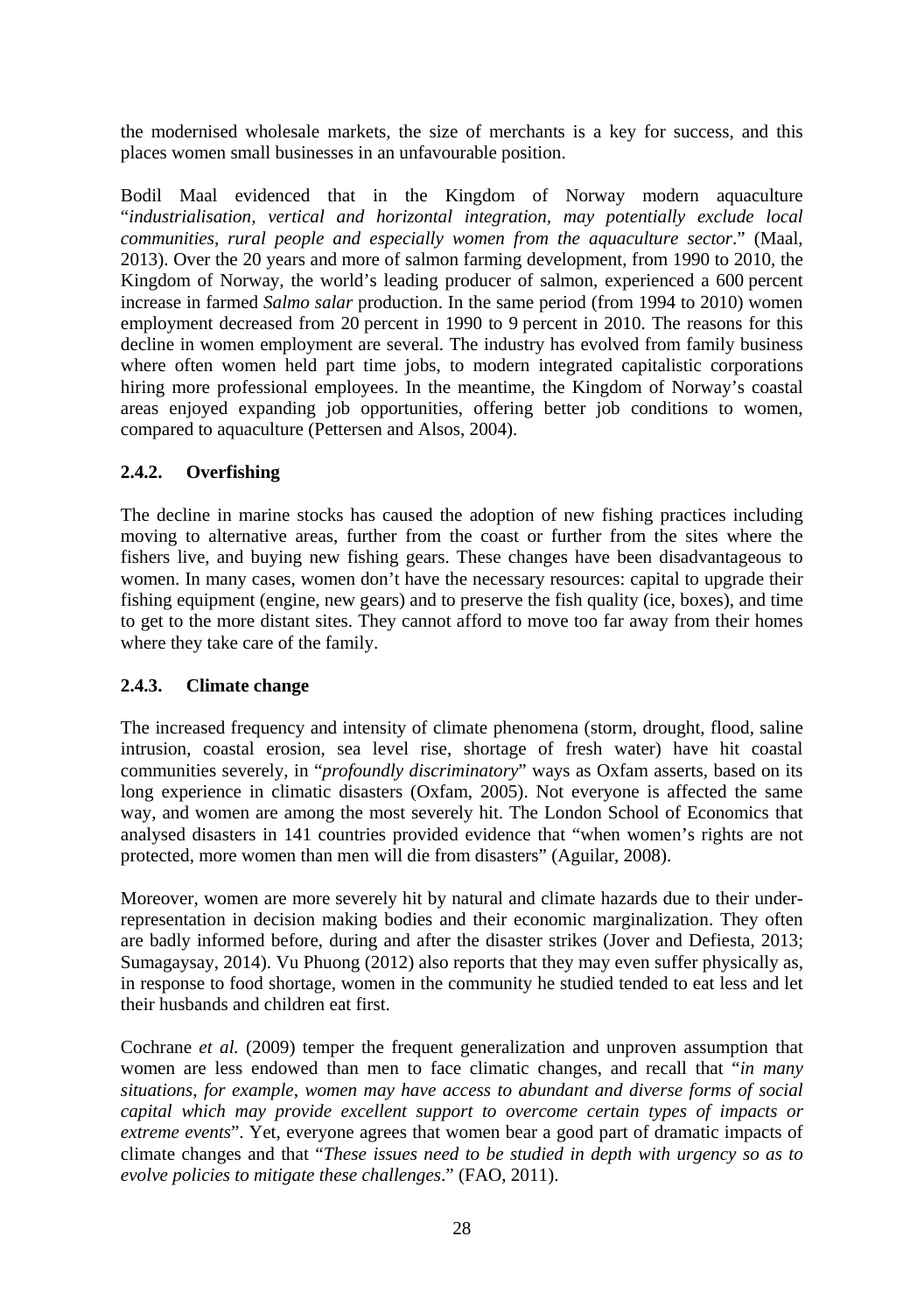# **3. ACTIONS FOR IMPROVING WOMEN'S PARTICIPATION IN THE SEAFOOD INDUSTRY**

A growing body of literature points to the clear relationship between female participation in economics and national economic growth and corporate performance. At national level, the positive effects of women inclusive policies were evidenced in several large-scale studies (OECD, 2011; IMF, 2013). To properly acknowledge women's work stimulates economic growth and decreases poverty, when discrimination against women is economically inefficient. If private companies do not move from a moral imperative, they may do it in order to take advantage of opportunities to improve performance.

In this chapter we present several public and private initiatives which aim at inclusion of women or eradication of discrimination. Not all of them refer to the seafood industry, but all demonstrate that positive actions may be taken.

### **3.1. PUBLIC ACTIONS**

After forty years of changes in society, research and reports, and international conferences, the importance to give women the same rights as men and to recognise their contribution as an important agent for growth and a key driver for poverty reduction is now widely acknowledged, and is slowly but surely entering public policies. In this matter, the United Nations has played and still plays a persuasive role at conveying this ideato the international agenda. But we will see that policies to reform the seafood industry have still a long way to go to fully resolve this issue.

#### **3.1.1. The initiatives of the United Nations**

The United Nations launched its first strong signal in the mid-seventies. It declared 1975 as the International Year for Women. It exhorted development agencies to include women in their programmes and to be "gender-sensitive" in their policies and practices<sup>21</sup>. Another important step followed in 1979, when the Convention on the Elimination of All Forms of Discrimination against Women (CEDAW) formalized rights for women by the UN General Assembly. Gender equality became a central focus. The UN urged governments to promote, protect and fulfil the equal rights of men and women in their own jurisdictions<sup>22</sup>.

At the 1985 Third World Conference on Women in Nairobi, Kenya the concept of gender mainstreaming, a globally accepted strategy for promoting gender equality was adopted. Mainstreaming is a tool to achieve the goal of gender equality. It involves ensuring that gender perspectives and attention to the goal of gender equality are central to all activities including policy development, research, legislation, resource allocation, and planning, implementation and monitoring of programmes and projects designed for public policy<sup>23</sup>. This is a key tool for achieving the goal of equality.

The idea was then formally featured in 1995 at the Fourth World Conference on Women in Beijing, China, exactly 20 years ago. The Beijing Declaration and the Platform for Action, adopted unanimously by 189 countries, is an agenda for women's empowerment and is

-

 $21$  FAO, 2007.

<sup>22</sup> www.un.org/womenwatch/daw/cedaw/recommendations/recomm.htm

<sup>23</sup> www.unwomen.org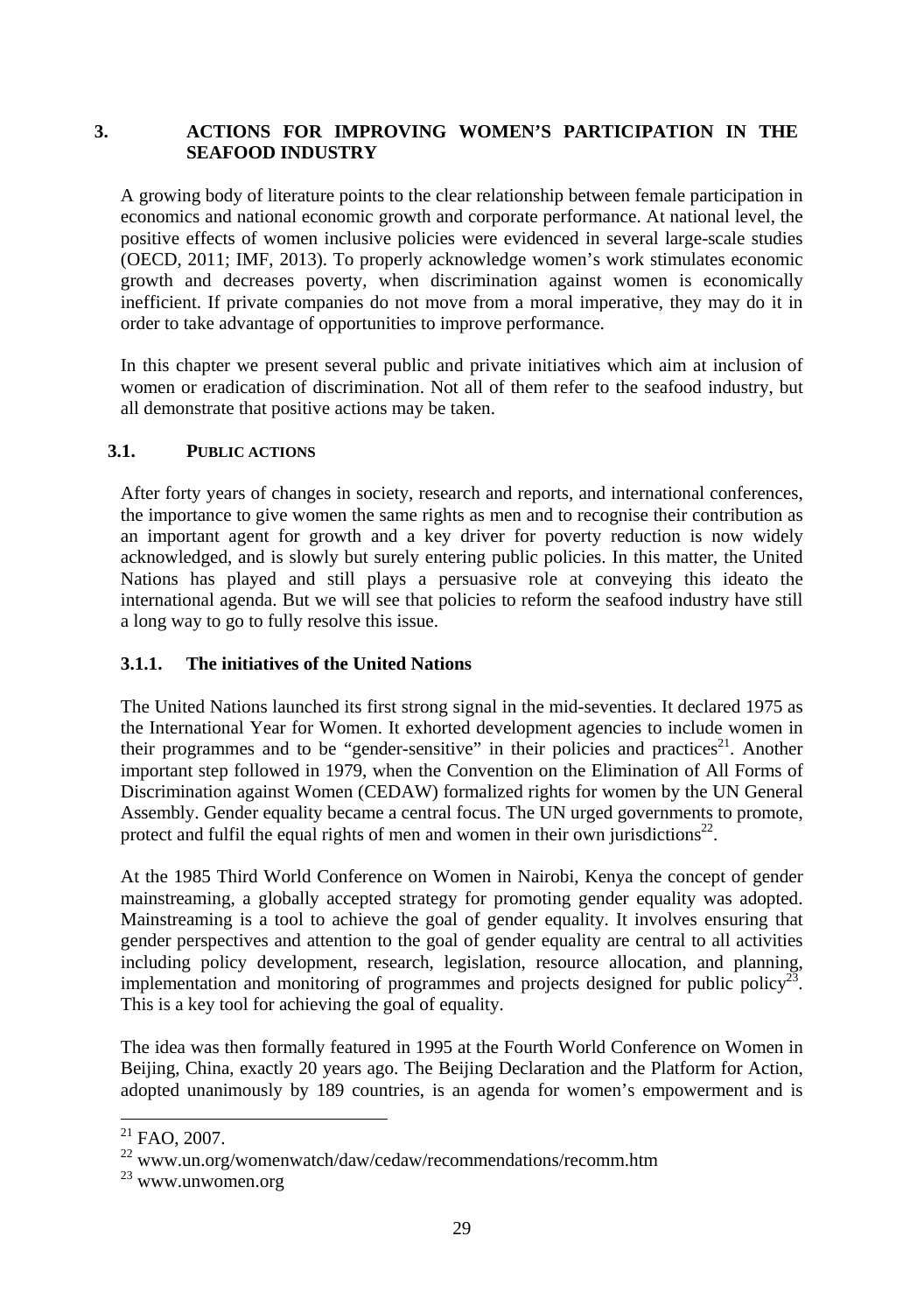considered as the key global policy document on gender equality<sup>24</sup>. The Beijing Platform for Action commanded governments and other players to promote an active and visible policy of mainstreaming a gender perspective in all policies and programmes.

### **Mission Statement from the Beijing Platform for Action**

The Platform for Action is an agenda for women's empowerment. It aims at accelerating the implementation of the Nairobi Forward-looking Strategies for the Advancement of Women and at removing all the obstacles to women's active participation in all spheres of public and private life through a full and equal share in economic, social, cultural and political decision-making. This means that the principle of shared power and responsibility should be established between women and men at home, in the workplace and in the wider national and international communities. Equality between women and men is a matter of human rights and a condition for social justice and is also a necessary and fundamental prerequisite for equality, development and peace. A transformed partnership based on equality between women and men is a condition for people-centred sustainable development. A sustained and long-term commitment is essential, so that women and men can work together for themselves, for their children and for society to meet the challenges of the twenty-first century.

*Source:* www.un.org

In 2000, 189 nations at the Millennium Summit of the United Nations adopted the so-called Millennium Development Goals (MDGs), of which the third goal was gender equality and women empowerment, to be achieved by 2015. In 2010 the United Nations Women Organization was created by the UN General Assembly to foster the implementation of these goals. "*But no country in the world has fulfilled its commitment to the Beijing Platform*" regretted Hillary Clinton<sup>25</sup> in 2014 in a public address.

The 20<sup>th</sup> anniversary of the Beijing conference is being celebrated in 2015. In early 2014, every signatory country, including the 7 countries included in this study, produced a report describing progress to date. The examination of these reports show that the concept of gender equity has not yet been fully accepted by the seafood industry and a lot remains to be done when it comes to gender equality and women empowerment.

Positive actions developed by the FAO include the organisation of dedicated conferences, the financing of specific studies for a better understanding of the issue, including this one, and the setting up of an international network for women in fisheries. The inclusion of a gender perspective in the recently (2014) adopted SSF Guidelines is to be welcomed.

 $24$  www.unwomen.org

<sup>&</sup>lt;sup>25</sup> Why Women and Girls Count. (Bill, Hillary & Chelsea Clinton Foundation, 2014).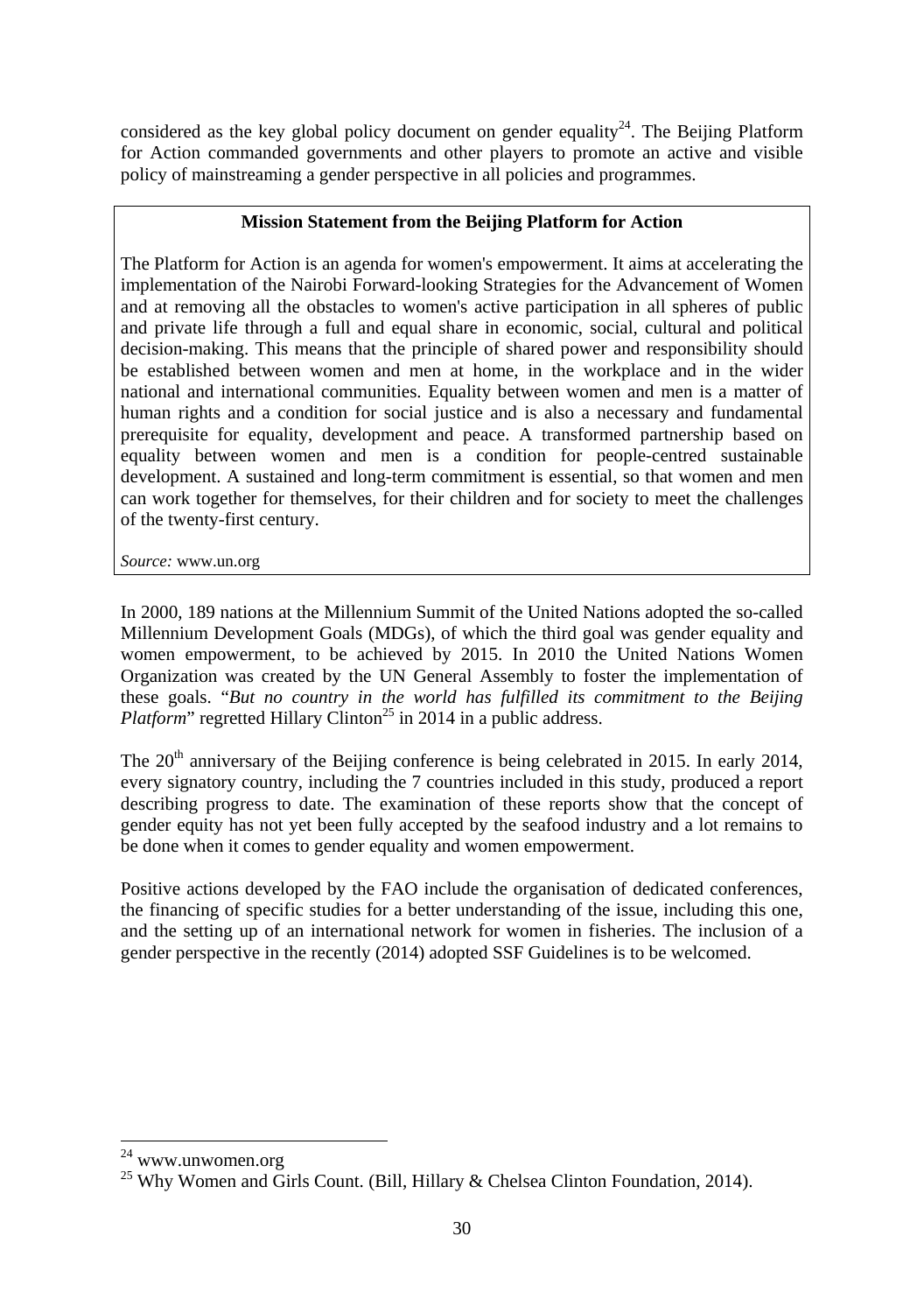## **Voluntary Guidelines for Securing Sustainable Small-Scale Fisheries in the Context of**  Food Security and Poverty Eradication<sup>26</sup>

Small-scale fisheries are the dominant model for catching fish and other aquatic food, supplying half of total catches and by far the largest employment provider with about 120 million people of which about half are women. The contribution of this large segment of the sector has been massively neglected by global decision makers, until the FAO launched a series of discussions and debates in 2011. Three years later, in July 2014, the 31<sup>st</sup> Session of the Committee on Fisheries endorsed the SSF Guidelines.

The SSF Guidelines address five thematic areas: governance of tenure in small-scale fisheries and resource management; social development, employment and decent work; value chains, postharvest and trade; gender equality; disaster risks and climate change. In the specific "gender equality" chapter states are encouraged to address the issue of specific barriers impeding women participation at decision making level in professional organisations.

The inclusion of gender specific provisions in this global set of recommendations is to be seen as an achievement, or more accurately an improvement. Still, a lot remains to be done by national public institutions to reduce discrimination against women. This progress, as analysed by Katia Framgoudes and Nalini Nayak remains unfortunately a stand-alone article (Article 8) when this issue cuts across many other areas. Moreover, the researchers indicate, "*Women and gender appear to be used as synonyms in the Guidelines, indicating that little effort has yet gone into understanding the root causes of women's inequality, especially the powerful patriarchy of the sector*." 27

## **3.1.2. Development and donor agencies**

Development and donor agencies, such as the Asian Development Bank (ADB), the Norwegian Agency for International Cooperation (NORAD), the Swedish International Development Cooperation Agency (SIDA), the World Food Program (WFP), the French Development Agency (AFD), and USAID, just to name a few, are key players in the economic and social progress of developing countries.

In the seventies it was understood that the exclusion of women from the planning and implementation of projects was part of the project's failure (Williams, Williams and Choo, 2002). But it was not until the mid-nineties, i.e. since the Beijing Conference, that international development and donor agencies began putting gender policies in place. The first years after the Millennium, with full recognition of MDG3, the inclusion of the gender perspective was boosted in the project approaches and evaluation of gender began to be implemented $^{28}$ .

<sup>&</sup>lt;sup>26</sup> FAO, 2014.

<sup>27</sup> www.genderaquafish.org

<sup>&</sup>lt;sup>28</sup> Africa Development Bank.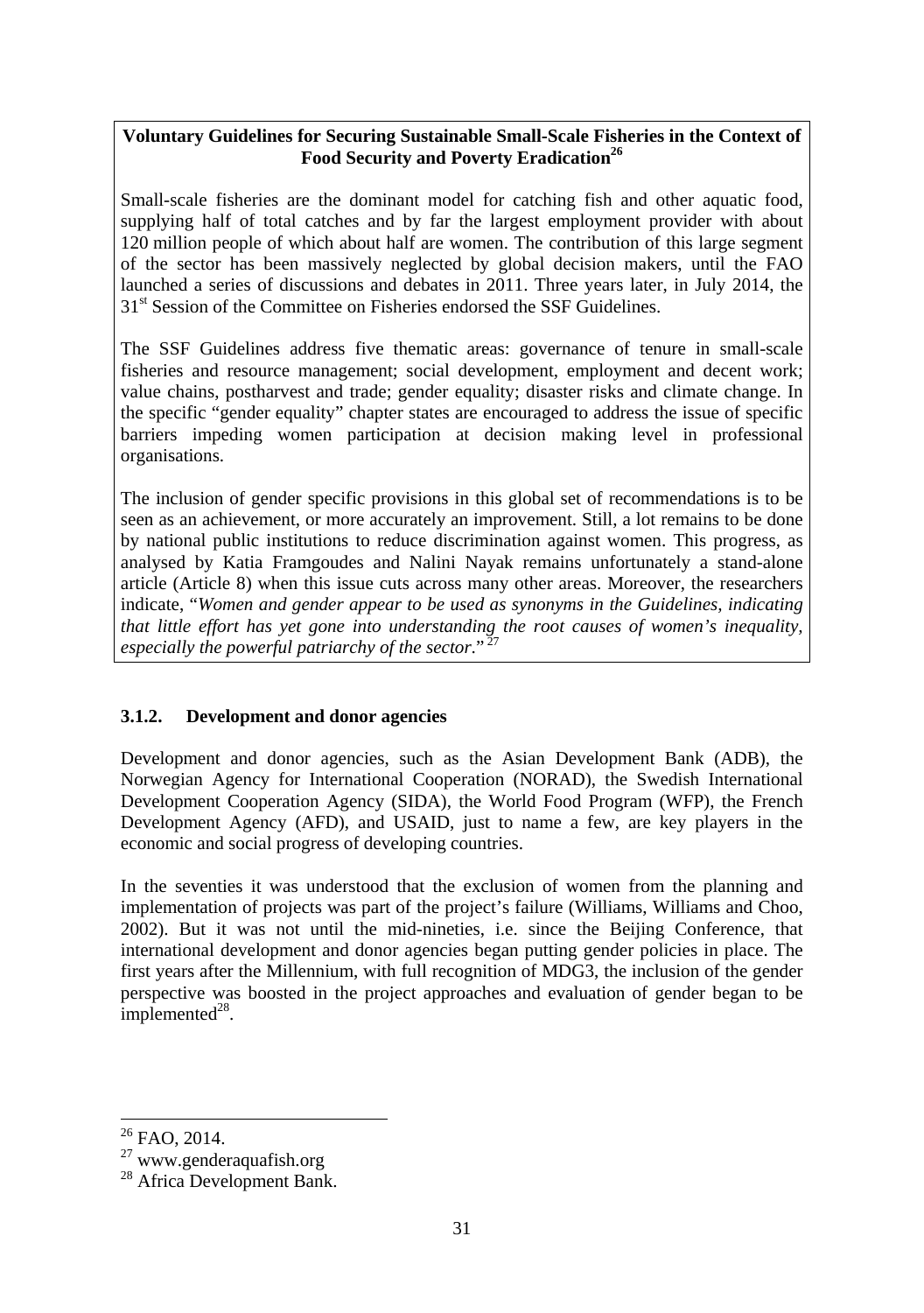In 2013 and 2014, the French Development Agency<sup>29</sup> introduced a gender sensitive strategy in the Agency's activities for the period  $2014-2017^{30}$ . This new approach, motivated by the French Ministry of Foreign Affairs, will require strong political commitment and *ad hoc* sessions for strengthening human capacity with gender training directed at the agency's personnel.

## **3.1.3. The European Union: a promising step forward**

The European Union which has been promoting gender equality from the start (Rome treaty) has taken a further step in its revised treaty signed in Amsterdam in 1999. It included provisions to oblige Member States to eliminate inequality and promote equality between women and men in all areas of activity.

Besides the rhetoric, visible signs of this commitment in the seafood business environment have emerged recently. The first study tackling the participation of women in the industry dates back to 2002 (MacAlister Elliott and Partners, 2001). That year, the  $17<sup>th</sup>$  issue of its periodical publication "Fishing in Europe" was entitled: "Women in fisheries: an unnoticed role" and the editorial starts with a vibrant "*The European Commission acknowledges women's role in fisheries. Despite their presence at all levels and in all areas of the sector, the role of women in European fisheries has until recently remained largely unnoticed*<sup>31</sup>." European institutions including the Commission and the Parliament now strongly encourage national governments to be more "gender sensitive" in their policies. One effective means of persuasion, which was introduced a year ago, is the introduction of gender issues as selection criteria in the allocation of subsidies.

In 2011, the EU Commission suggested a major reform for the fisheries and aquaculture sectors, to be implemented on 1 January 2014 and the setting up of the new European Maritime and Fisheries Fund (EMFF) to help fishermen and the coastal communities to face the needed transition. The EMFF fund of 6.4 billion euros is to be distributed during the period 2014–2020.

The amount is far from negligible and each member state will try to meet the requirements, which include commitment to gender equality. Article 7 expresses the integration of the gender mainstreaming strategy. It states "*The Member States and the Commission shall ensure that equality between men and women and the integration of gender perspectives are taken into account and promoted throughout the preparation and implementation, in relation to monitoring, reporting and evaluation of programmes (…) Member States shall also carry out gender analyses where appropriate*." In addition two measures (Articles 29b and 50c) in the EMFF focus specifically on promoting equal opportunities between men and women. Article 97 and Article 113 both also focus on promoting equality between men and women through the management and control systems of the operational programme instead of through grants.

 $^{29}$  The Agence Française de Développement (French Agency for Development - AFD) is a public development finance institution that has been working to fight poverty and foster economic growth in developing countries and the French Overseas Provinces for 70 years. 30 AFD 2014.

<sup>&</sup>lt;sup>31</sup> EU 2003.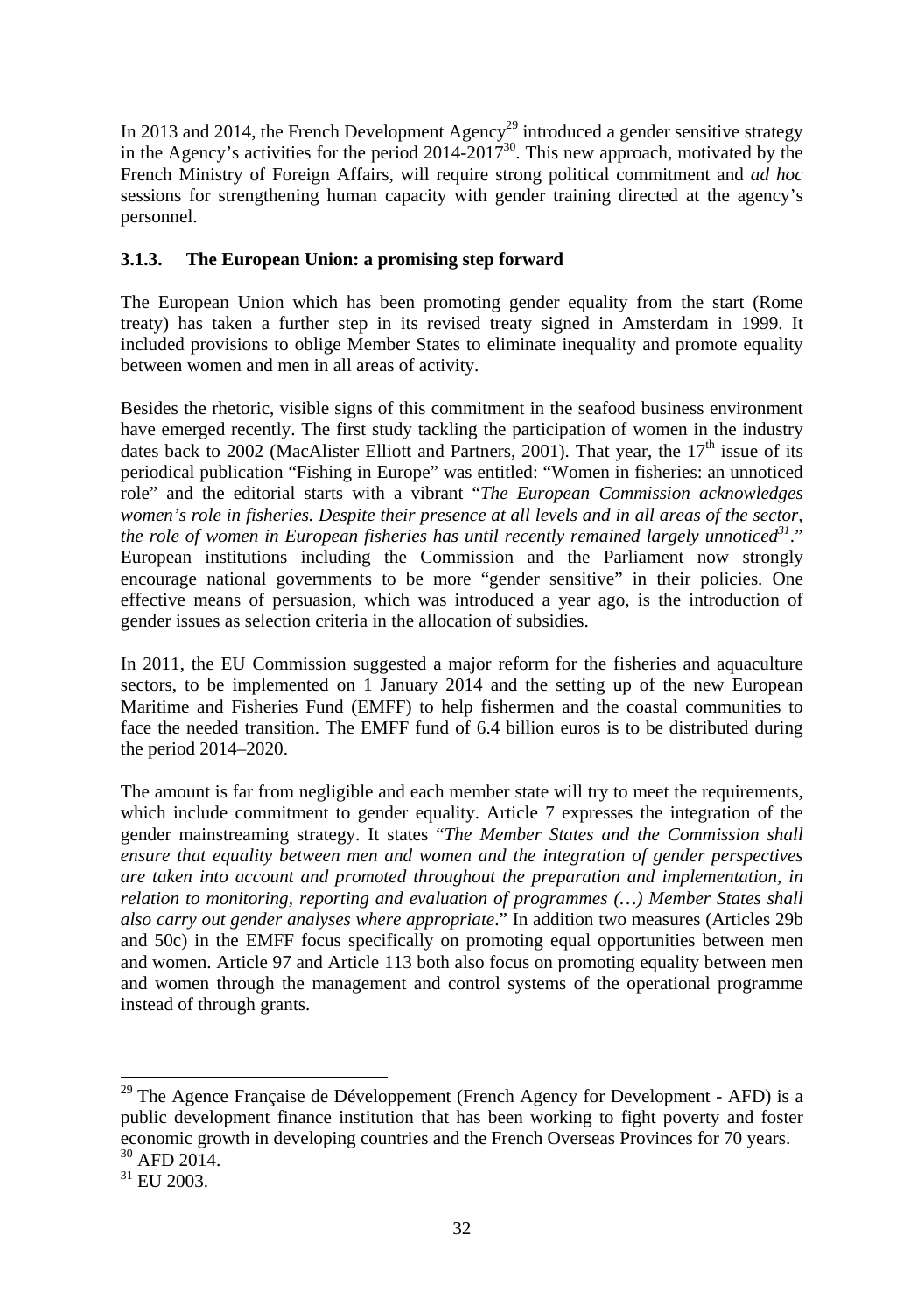This leaves each member state to draw up an operational programme (OP), saying how the Member State intends to spend the money and how it intends to apply a gender equality approach. The OP will be sent to the EU Commission some time in 2015, and as we are summing up the information, the Republic of Latvia is the only country to have presented its specific requests to the  $EU^{32}$ . Once the Commission approves this programme, it is up to the national authorities to decide which projects will be funded.

Yet an important question remains wide open. How will fishermen, fishing communities and concerned administrations tackle these questions when in Europe, still only a few of the seafood industry stakeholders have been educated or sensitized to the issue. Most of the Member States will have difficulties inserting gender sensitive projects in their applications. Well aware of this major difficulty and to help them visualize the subject, the European Commission has sent to member states a guideline (EU, 2014). This four page document is unlikely to be an adequate tool when officers are far from aware of what is at stake.

### **National Institutions**

In France in March 2015, the Fisheries Department published a very inspiring book containing portraits of 42 women working in the industry as fisherwomen, fish farmers, and processing and other support industry workers, in an effort to inspire young women to join the industry, according to Cécile Bigot, the coordinator of the project. The book, 300 copies of which were published, is available on the internet**<sup>33</sup>**.

### **Specific support to small scale local projects**

Axis 4 of the European Fisheries Fund (EFF) is a tool for fisheries communities to drive development locally. It is implemented by private-public partnerships called Fisheries Local Action Groups (FLAGs). Since the inception of this programme, some 300 FLAGs have developed 10 000 local projects. The projects, designed by and for women, are not specifically inventoried. Katia Framgoudes carried out a study on a limited number of initiatives (55 FLAGs stated that they managed 1,690 projects with a total budget of EUR 150 million) and states: "*The lack of data makes it impossible to evaluate the results and impacts of the various EFF programmes in terms of promoting equal opportunities*" and concludes "*There is however still a need for indicators that can be used to evaluate the real impact of the Funds on women."* (Framgoudes, 2013).

## **3.1.4. Not-for-profit associations**

1

We collected data describing small scale projects that support women in the fishing, fish farming and processing industries. The format, the monitoring and the financial details of these training and empowerment programmes vary by project. Among the donors were the national development agencies (NORAD, DANIDA, SIDA, AFD, etc.). From the few examples reviewed, they is no doubt that these projects are important to the population targeted (Gomez, 2007; Rahman and Naoroze, 2007).

 $32$  Unfortunately the document is in Latvian language. We cannot report the specifics of gender related projects.

 $33$  Femmes de mer - 42 Portraits de Femmes travaillant dans les secteurs de la pêche et l'aquaculture. www.developpement-durable.gouv.fr/Femmes-de-mer-42-Portraits-de.html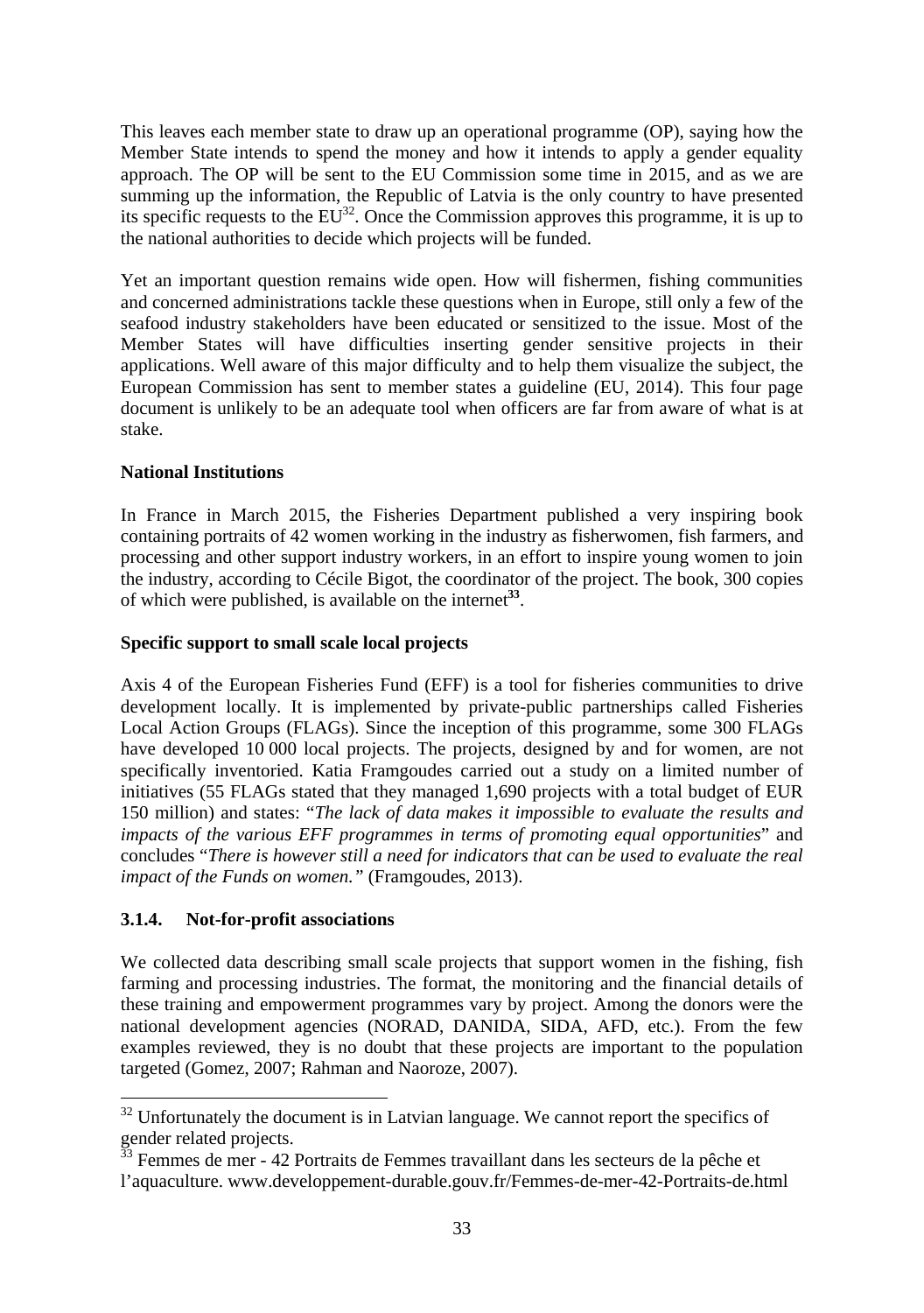### **3.2. PRIVATE BUSINESS INITIATIVES**

Why would the private businesses want to invest in offering women better access to employment, promotion and better recognition in the industry? Reasons vary greatly between sectors and economic environments and size of the company.

#### **Employment shortage**

To Neil Tregarthen, CEO at NES Global Talent<sup>34</sup>, the answer is straightforward: "*The global focus on attracting more women into the oil and gas industry is not just about creating a more diverse workforce; it is of vital importance if we are to continue to serve the world's growing energy needs as the sector is facing a crippling skills shortage*." (Nes Global Talent, 2014).

In many countries, the fishing industry is in the hands of an aging population of men. This demographic feature is not sustainable, and specific programmes need to be developed to attract young personnel from both genders. In France, for instance a deficit in local fishermen expertise requires recruitment of male fishermen abroad. In 2008, the latest known year, 278 foreign fishermen were hired by the French fleet. The industry has never considered promoting these jobs to women, and the advertisement material is designed to attract young male candidates.

#### **Industry image**

-

In many countries the seafood industry is not attractive to women; neither is it much to men. In many cases, this industry is the choice of people who have no choice. If it wants to attract the best, the industry will have to make some efforts to become more attractive, including to women.

### **Improved performance**

Catalyst, a Canadian pressure group, ran a study based on 500 Fortune companies and evidenced that women board directors outperform return on equity by 53 percent return on sale by 42 percent and return on invested capital by 66 percent, compared to boards with no women (Catalyst, 2007). Credit Suisse confirms that where more than 15 percent senior managers are female, the return on equity was 6 points superior compared to companies with less than 10 percent women on-board (Dawson, Kersley and Natella, 2014). If a correlation between bottom line performance and presence of women in boards seems strong and repeatedly proven in study after study, the debate on what is the cause and what is the consequence is still open. But it should not ignore the fact that gains for private enterprises are not only financial. The competitive edge includes other positive elements. The benefits of the gender balance policy include innovation, team dynamics, tone of communication, improved relations with local communities, a more positive image of the activity, and the reputation of a progressive company (IFC, 2013).

 $34$  Provider of technical and engineering experts to the oil and gas, power, infrastructure, chemical, life sciences and rail sectors worldwide.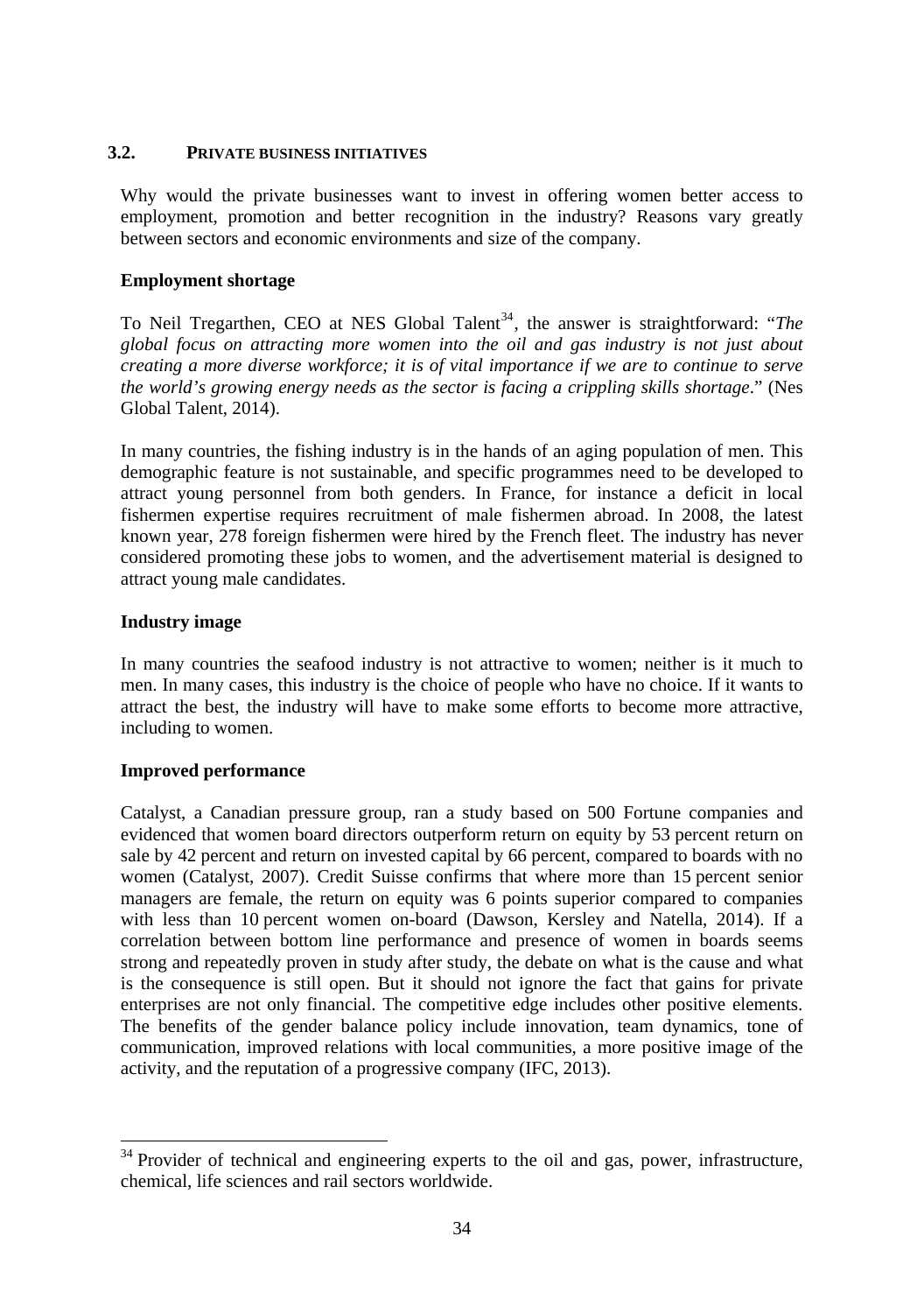## **3.2.1. In non-seafood industries**

## **Women's Empowerment Principles**

Convinced that gender diversity helps businesses perform, UN Women, the UN Global Compact, other leading UN agencies, the World Bank and the World Economic Forum launched this programme dedicated to private business. This pragmatic international standard is designed to help private companies address and report on progress on the issue of inclusion of women in their working environment. The Women's Empowerment Principles programme includes  $7$  principles<sup>35</sup>:

- 1. Establish high-level corporate leadership for gender equality;
- 2. Treat all women and men fairly at work respect and support human rights and non-discrimination;
- 3. Ensure the health, safety and well-being of all women and men workers;
- 4. Promote education, training and professional development for women;
- 5. Implement enterprise development, supply chain and marketing practices that empower women;
- 6. Promote equality through community initiatives and advocacy;
- 7. Measure and publicly report on progress to achieve gender equality.

To date, 862 companies have embraced this programme, of which 47 are food, 10 oil and gas, and 4 forestry companies but none from the seafood sector. Each company has developed specific in-house tools related to addressing one or several of the above listed principles.

## **Other women empowerment programmes**

Based on an examination of the 40 largest listed companies in France, Deloitte Conseil found out that 22 companies have launched a dedicated programme, engineered within the company, to "*break the barriers that prevent women from getting access to the same opportunities as men*" (Deloitte, 2012). These tools, different from one company to another, include good recuitement practices (to emprove the gender balance in the company at leadership level), women mentoring programmes, gender sensitization programmes directed at employees, men and women and adoption of specific rules to facilitate parenthood leave for both parents. This French case illustrates that large scale corporations have started working on this issue.

## **Women associations and networks**

Many industries have set up global or regional networks aimed at supporting women along their carreer, and providing training, mentoring, connections, advice, etc. to them, such as the Rwanda Women Network, Women in Renewable Energy Scotland (WiRES), the Confederation of Indian Industry Women Network, etc. These networks are usually backed up by the industry or by public funds. Their objectives and output vary according to each network.

1

<sup>&</sup>lt;sup>35</sup> www.weprinciples.org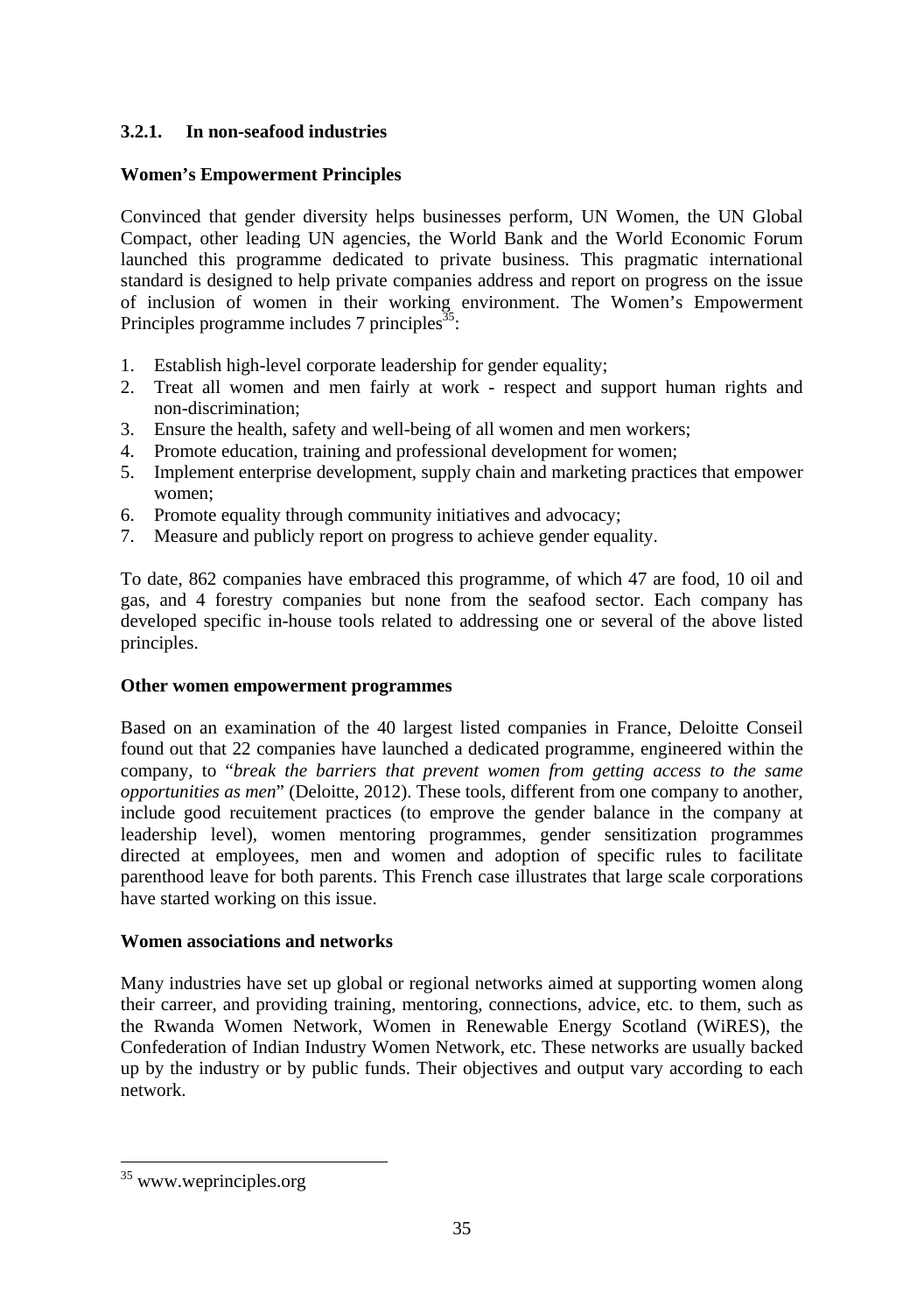### **Corporate Social Responsibility and gender issues**

Private companies may find advantages in setting and complying with internal rules and objectives and presenting them publicly in what is commonly called a Corporate Social Responsibility (CSR) report. The report illustrates the economic, environmental and social impacts created by the company's activities. Sustainability reports rarely contain data broken down by gender, but there is increasing demand for this information. The company may adopt a globally accepted guideline such as the one developed by the Global Reporting Initiative known as GRI (GRI & IFC, 2009), which includes relevant gender-related indicators (G3). This guideline, which is a tool not a policy, means that the company accepts to measure and report its practices.

## **3.2.2. In the seafood industry**

Through our research, we could only spot a few positive initiatives. The seafood industry in general, its leaders in particular, have proven to be oblivious to the gender issues, unaware of the discriminations that women undergo and, at the end, to be not supportive of women.

## **Private company initiatives**

Despite our diligent research, we have not found one single in-service initiative addressing the gender inequality or a programme directed to promotion or empowerment of women in private corporations in the seafood industry.

In the few CSR reports we reviewed, only one, the Cermaq 2013 report (complying with the GRI reporting), revealed a specific intention "*The Board is of the opinion that in the long term it would be preferable to increase the percentage of female leaders in the Group. One means of achieving this would be through in-house talent development.*" Yet, the Corporate Affairs Director<sup>36</sup> confirmed to us "*Cermaq's gender diversity programs are not very advanced (…) but new talent programmes are being planned*."

## **Women's networks in the seafood industry**

Several women networks have been launched in the past two decades. They all have been active at inception but lost their enthusiasm with time, due to lack of finance and time devoted and, in some cases, due to the lack of clear objectives and sustained human and financial means to achieve them. Their survival is often the result of the will and enthusiasm of one or two women.

In Europe, the association of women shellfishers<sup>37</sup> is often cited as an inspiring model. Prior to the mid-nineties women were not permitted to attend meetings in cofradias (local fishers organisations). After they attended training courses, organised with the support of women public servants working at the Regional Ministry of Fisheries and Maritime Affairs of Galicia, which stimulated the self-confidence of the women, they occupied an increasing number of positions within the boards of cofradias. As a result of this successful empowerement process, women were better off (higher income, social benefits), the

<sup>36</sup> Email conversation dated 30 January 2015.

 $37$  In Galicia, Northern Spain, women shellfishers constitute 95% of the circa 8 000 on-foot shellfishers.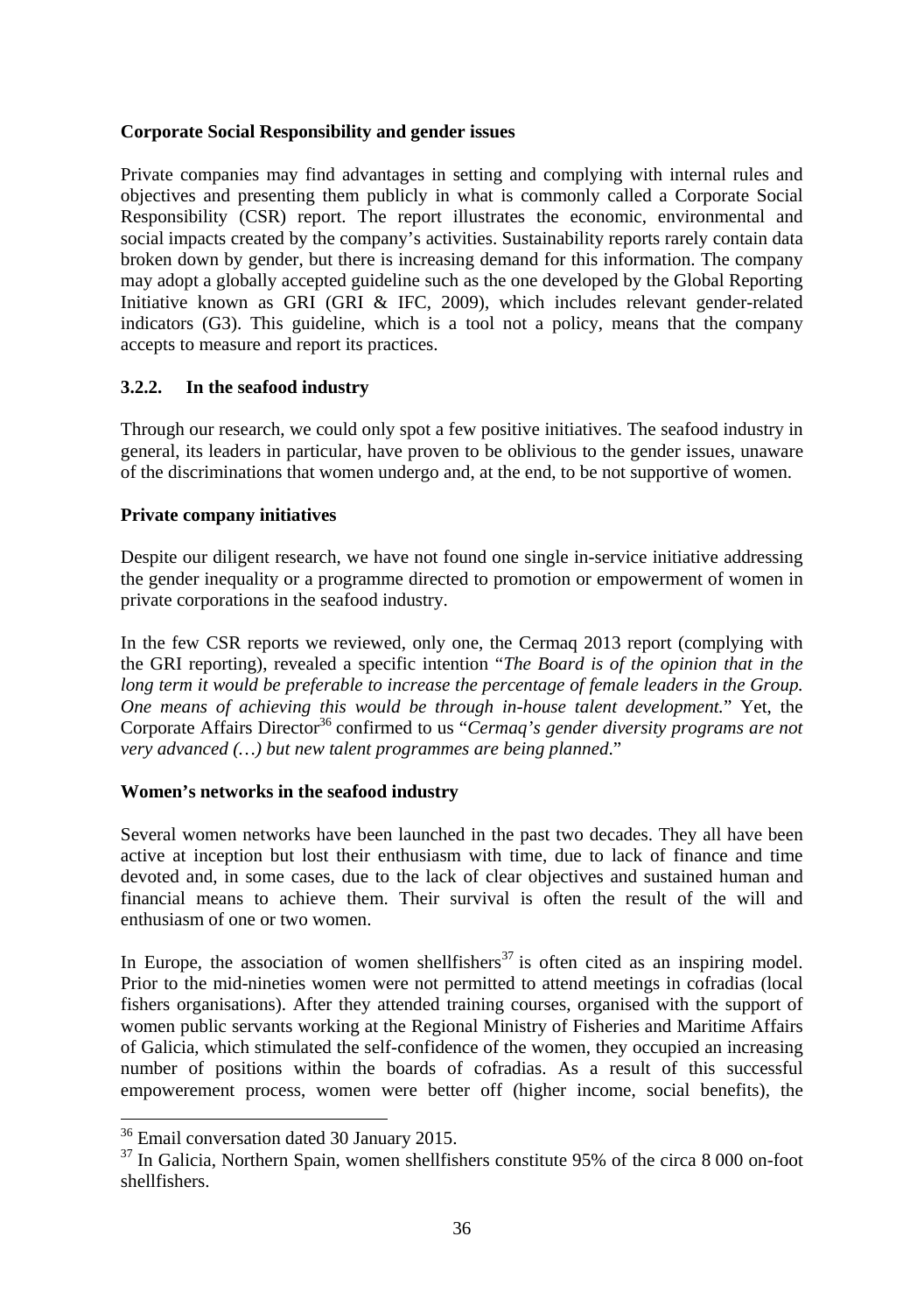shellfish fishery better managed and the entire management of the sector improved (Framgoudes, Marugan-Pintos and Pascual-Fernandez, 2008).

In July 2014, the Australia-based association "Aquaculture without Frontiers" launched an Aquaculture Women's Network. As we write this report, the aim, means, strategy and tools are under discussion.

In 2015, the FAO ran an investigation on the relevance of monitoring an international network for women at leadership level in the seafood industry. As we publish this report, the results of a survey carried out on 40 professional women showed an interest for such a network. Its objectives, strategy, means and governance remain to be settled.

### **Self Help Groups (SHG)**

Self Help Groups represent an original social-economic structure, with the objective of organising mutual help and benefit for a small (10 to 20 members) homogeneous group. This micro-finance scheme is well suited to women in rural areas. SHGs facilitate the access of poor women to microfinance and facilitate members' access to capital and education. Self Help Groups, key instruments for supporting women's empowerment, are often facilitated by NGOs, and supported by governments. This tool is intensively utilised in India.

"*We want self-help groups to be a tool to transform women into individual entrepreneurs*", said Senthil Kumar, reporting and monitoring officer for the International Fund for Agricultural Development (IFAD) to Interpress Service newspaper in February 2015<sup>38</sup>. Numerous seafood projects run by SHGs have proved to be successful.

### **Role models**

1

The entire literature on empowerment and career stimulation in any industry emphasizes the key impact that role models play. Precisely because men hold tight to all positions in the public sphere, charismatic and successful women in the seafood industry are seldom visible, and their inspirational impact limited.

The initiative of the "Aquaculture without Frontiers" Women's Network in launching in December 2014 a "Woman of the Month" award is to be lauded. The first "Woman of the Month" was Dr. Jennifer Cobcroft, BSc, PhD, Research Fellow at the Institute for Marine and Antarctic Studies, University of Tasmania. The second nominated "Woman of the Month" was Dr Anna Mercy, professor at the University of Fisheries and Ocean Studies of Kerala, chosen for her long commitment to promoting aquaculture<sup>39</sup>.

 $38$  Women Pick Up the Slack as Fishing Declines on India's Southern Coasts By Nachammai Raman on Interpress Services, February 2015.

<sup>&</sup>lt;sup>39</sup> www.aquaculturewithoutfrontiers.org/womens-network/woman-of-the-monthaward/woman-of-the-month-december-2014/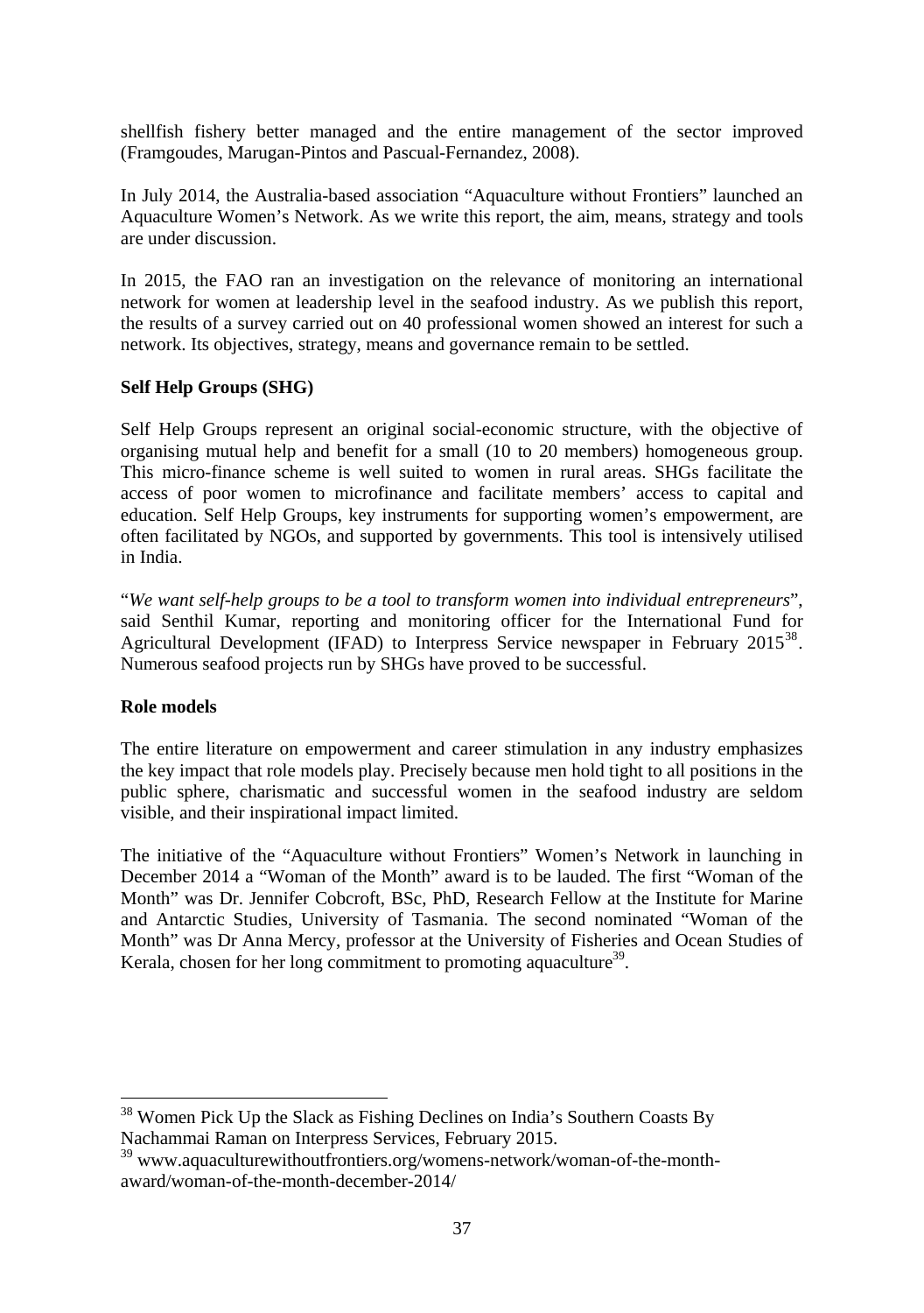#### **Gender awareness initiatives**

Several initiatives have contributed to raising attention on gender issues in fisheries and aquaculture, mostly undertaken in the Asia-Pacific region. These include the biennial Gender in Aquaculture and Fisheries (GAF) conference, the Women in Fisheries publication of the Secretariat of the Pacific Community, and Yemaya (published by the International Collective in Support of Fishworkers).

We have not identified specific private events launched to stimulate gender awareness, promote women in the industry or to empower them.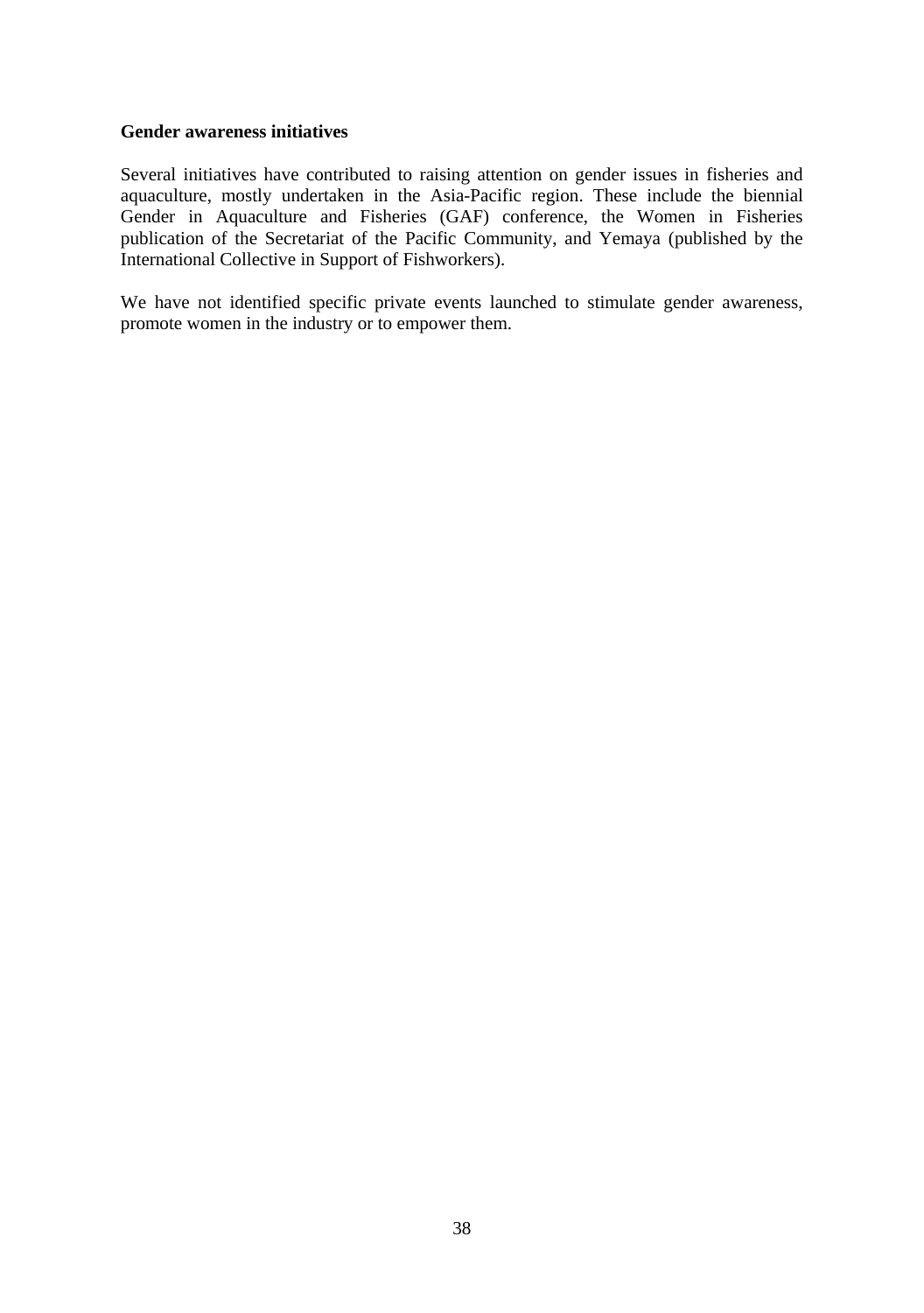### **4. CONCLUSIONS**

For some thirty years now, research has been carried out, reports have been published, and debates have been organised on the issue of discrimination against women, but in the seafood industry the level of awareness about the important role played by women is still very limited among seafood stakeholders.

When considering this industry as a whole, including fishing, aquaculture, seafood processing and all related services, women represent about half of the total workforce. There is evidence that the working participation of women is constrained or affected by strong cultural rules, robust societal conventions and even in some cases by discriminatory laws. Women are present in all segments of the seafood industry, yet are invisible; they are efficient workers, yet most often underpaid. They have little or no access to resources allowing them to face adverse external events as they do not receive the same public support as men. In addition, on-going global changes including the demand for cheap inputs, the widespread decline in marine resources, the deterioration of marine habitats and the impact of climate changes, among other things, further affect already fragile populations, to which many women belong.

Twenty years after the Beijing World Conference on Gender Equity, further efforts need to be made in most developing and developed countries, by public and private agents. This work demonstrates that the seafood industry is, by far, not an exception.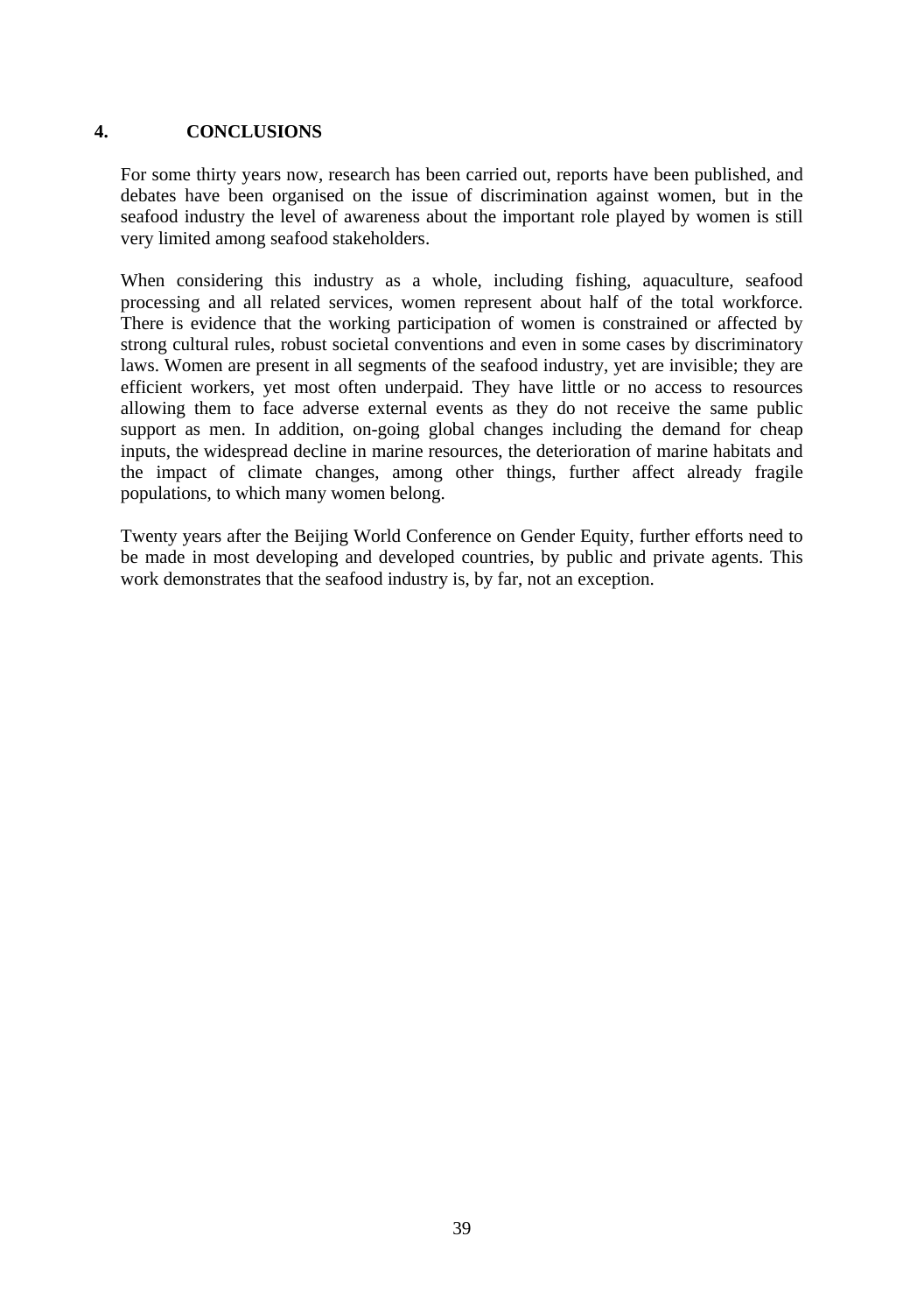## **5. CASE STUDIES**

This last section reviews the state of knowledge and awareness on women's participation in the seafood industry in six countries. The selected countries represent different social and economic contexts: the Republic of Croatia, the Arab Republic of Egypt, the French Republic, the Republic of Iceland, the Republic of India, and the Republic of Senegal.

Due to the lack of data we have used a qualitative approach to measure the level of knowledge of women's situation, the level of public and industry awareness and the level of corrective actions undertaken in each country.

In each country, we measure the **level of knowledge and the level of awareness of women's situation** in the seafood industry, not the actual level of disparity or discrimination. This simple tool is not meant to run comparisons between countries.

### **5.1. METHODOLOGY**

In each country, we have compiled all available data related to seafood and gender to assess qualitatively what is known of women's participation in the fisheries and aquaculture value chain and what is done to improve their situation when inequality had been noticed. Data are rather poor in most countries. This paucity of data is in itself a telling result.

We have used an assessment grid made of three successive steps.

**Step one**. What is the state of knowledge on potential gender-bias in the seafood industry? To answer this question, we looked for **sex disaggregated data** in the different segments of the industry (fishing, fish processing, aquaculture, fish trading), and for **qualitative social studies** carried out by sociologists, anthropologists or economists about gender-based distribution of roles and power in the industry and all along the value chain (access to education, capital, network, visibility, power). Are women recorded in official statistics? What do we know about their contribution to the seafood value chain?

**Step two**. What is the level of knowledge of the status of men and women in the society and the existence or otherwise of gender inequality (access to education, capital, network, visibility, power). If/when there is evidence of gender-bias in the industry, has this bias been publicised to raise people's awareness. Has **any gender imbalance been addressed** by public authorities, trade unions, NGOs, by industry stakeholders in the society and in the seafood industry?

**Step three.** What is done in practical terms to correct the imbalance? What initiatives have been taken in the seafood industry, **by the public sector and/ or by private companies**?

We have used a marking scheme as follows: 0 (when no data/ action is available), 1 (little data/ action), 2 (good data/ action), and 3 (when comprehensive data/ action is available). This simplified filter helps highlight any gaps of information and actions and identify the areas which require further research and private or public action.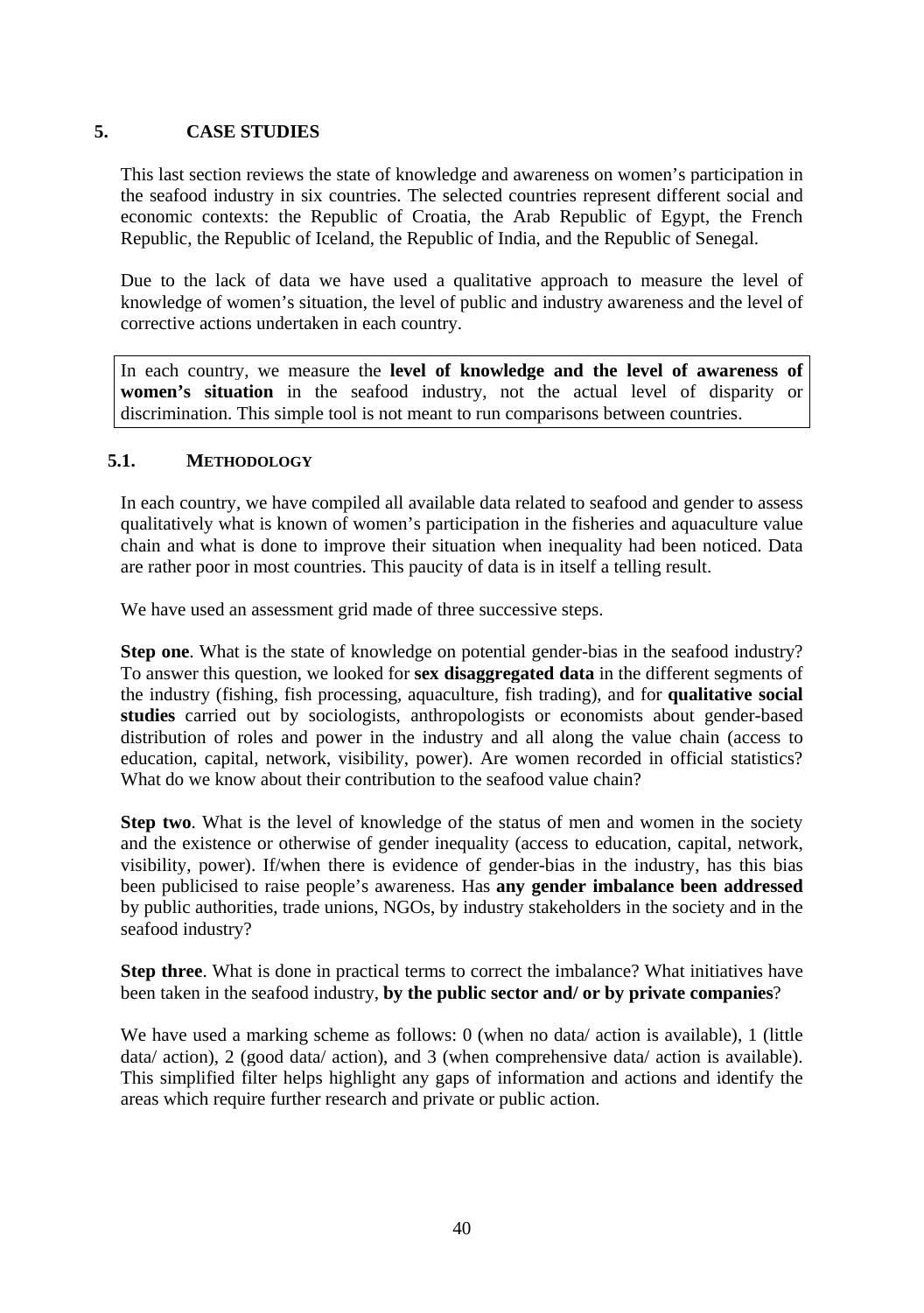| Knowledge of women's participation, gender-based roles and power distribution |                                                                                |  |  |
|-------------------------------------------------------------------------------|--------------------------------------------------------------------------------|--|--|
| in the seafood industry                                                       |                                                                                |  |  |
| Gender-based role distribution:                                               | Does sex disaggregated data exist? Is there a                                  |  |  |
| quantitative data in the industry                                             | systematic collection organised?                                               |  |  |
|                                                                               | Who provides labour force/ capital; who owns                                   |  |  |
|                                                                               | resource; who makes decisions?                                                 |  |  |
| Knowledge and understanding                                                   | Social research work on the issue? Gender surveys?                             |  |  |
| of gender relationships in the                                                |                                                                                |  |  |
| industry                                                                      |                                                                                |  |  |
|                                                                               | Awareness of inequalities and barriers against women in the society in general |  |  |
| and in the industry                                                           |                                                                                |  |  |
| Inequalities identified in the                                                | Have inequalities affecting women been                                         |  |  |
| society                                                                       | identified/published/publicised and recognised?                                |  |  |
| Inequalities identified and                                                   | Have this issues been addressed by stakeholders:                               |  |  |
| addressed by seafood                                                          | NGOs, associations, public authorities, private                                |  |  |
| stakeholders                                                                  | businesses?                                                                    |  |  |
| Correctives measures and initiatives in the seafood industry                  |                                                                                |  |  |
| Taken by the public sector,                                                   | Specific provisions, dedicated projects?                                       |  |  |
| NGOs and aid agencies                                                         |                                                                                |  |  |
| Taken by private businesses                                                   | Have private companies developed specific gender<br>related programmes?        |  |  |

**Table 9. The three step assessment grid for gender analysis** 

### **5.2. REPUBLIC OF CROATIA**

In 2014, the country was ranked  $55<sup>th</sup>$  out of 142 countries by the Global Gender Gap<sup>40</sup> established by the World Economic Forum. Results by category place the Republic of Croatia at the  $65<sup>st</sup>$  rank for women economic participation and opportunity and  $56<sup>th</sup>$  in political participation.

The Republic of Croatia, formerly a communist country bordering the Mediterranean Sea, is a moderately important seafood nation. The fishing, fish farming and all related industries, including seafood processing and trading contribute to a marginal share of the country's economic and social welfare. Total landings are estimated at 80 000 tonnes, of which 30 000 tonnes are marine and fresh water aquaculture products $41$ .

## **5.2.1. Knowledge about women's participation in the seafood industry**

### **Quantitative data**

-

All data related to this industry is gathered and analysed by the Directorate of Fisheries of the Ministry of Agriculture, Fisheries and Rural Development.

 $40$  The Global Gender Gap Report benchmarks national gender gaps of 142 countries on economic, political, education and health based criteria. The methodology and quantitative analysis behind the rankings are available here: http://reports.weforum.org/global-gendergap-report-2014/part-1/the-global-gender-gap-index-2014/

 $41$  www.mps.hr/ribarstvo/default.aspx?id=45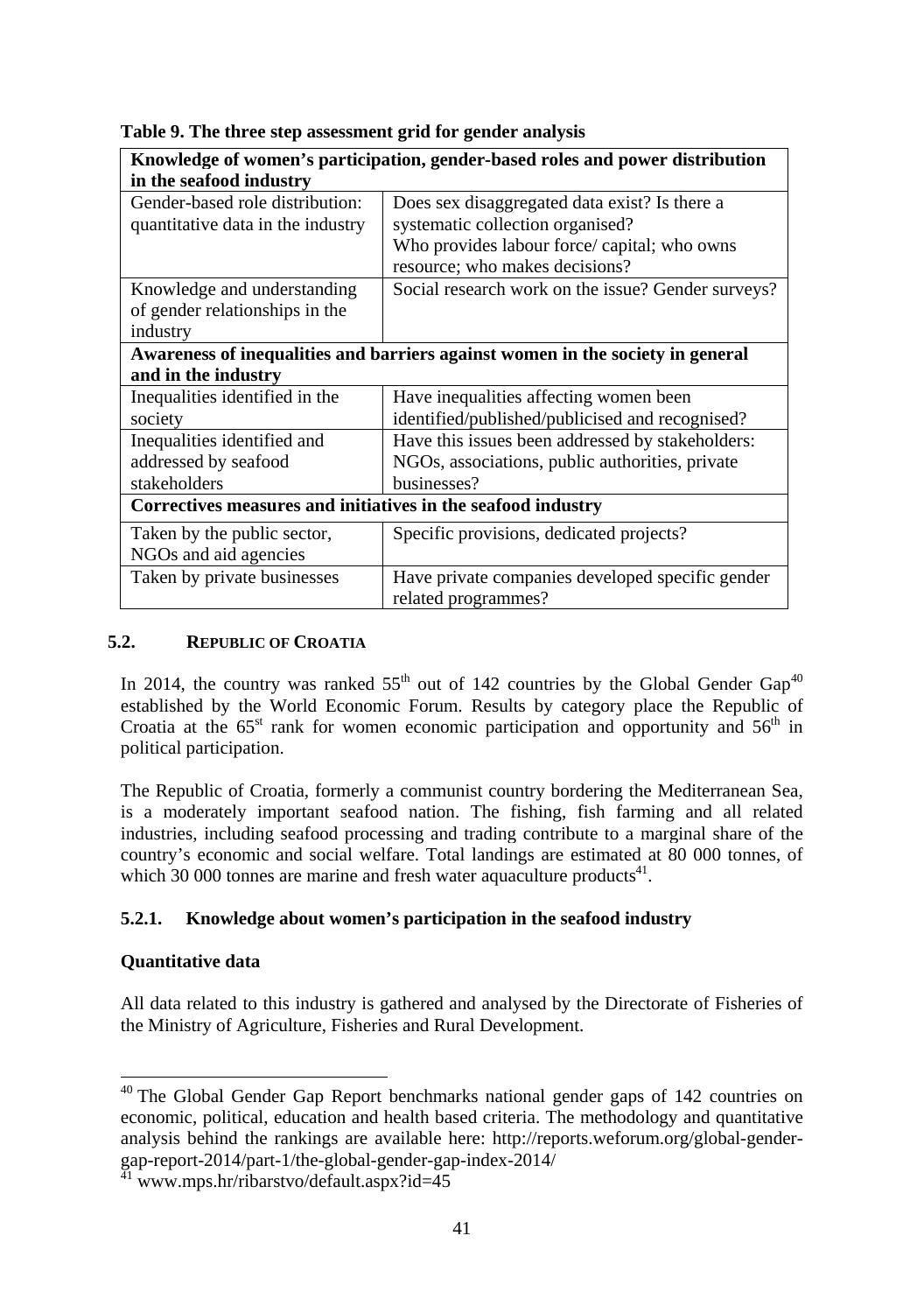Aquaculture: The number of workers by sex is, since recently, collected from farmers once a year and sent to the Ministry of Agriculture, Directorate of Fisheries. They are not published regularly, but are available.

|           |                  | 2011 | 2012  | 2013    |
|-----------|------------------|------|-------|---------|
| Full time | Men              | 942  | 1 007 | 1 0 3 5 |
|           | Women            | 143  | 144   | 111     |
|           | Percentage women | 13%  | 13%   | 10%     |
| Part time | Men              | 251  | 252   | 248     |
|           | Women            | 35   |       |         |
|           | Percentage women | 12%  | 4%    | 4%      |

**Table 10. Republic of Croatia: Labour force in aquaculture** 

*Source:* Directorate of Fisheries, Aquaculture Unit.

In April 2013, the Scientific, Technical and Economic Committee for Fisheries (STECF, 2013b) indicated that "*nothing is mentioned concerning the employment data by gender. The Republic of Croatia should be aware that this gender specific data collection has to be done not only for aquaculture but also for the processing industry. A brief confirmation that the Republic of Croatia will be aware of the gender specific employment data collection should be sent to the Commission*." A few months later the national authority responsible for implementing the National Data Collection Programme as the National Correspondent – the Ministry of Agriculture, Directorate of Fisheries – confirmed "The Republic of *Croatia is aware of the necessity to collect data on employment by gender. Since no disaggregation at this level is available from the Croatian Bureau of Statistics*  data for the fishery industry (including processing and aquaculture), data on this element *shall initially be collected by way of a questionnaire for initial assessment*." (Croatia, 2013).

In 2008, the Central Bureau of Statistics adopted the new *National Classification of Occupations* in which, for the first time, all occupations are stated in both the male and female gender, which has created the conditions for a balanced representation of men and women in the labour market and for the elimination of gender role stereotypes.

To date, sex disaggregated data are partially available. They only indicate the number of personnel by activity, without informing about the level of education, the level of the job, the qualifications, the role and responsibilities.

## **Qualitative data**

-

Social studies on gender in the Croatian society are carried out by several universities and departments (Center for Women's Studies, Zagreb; Zenska Infoteka, the Women's Information Documentation and Resource Center, Zagreb). Yet, specific situations in the fishing and the fish farming sectors have attracted very little attention from researchers, sociologists or anthropologists. Out of the tens of articles published in the newsletter of The Croatian Sociological Association in the period from January 2011 to April 2014, no article was devoted to women's participation in the seafood industry<sup>42</sup>.

<sup>&</sup>lt;sup>42</sup> Academic Publications of Croatia Sociological Association Members. www.hsd.hr/web/en/newsletter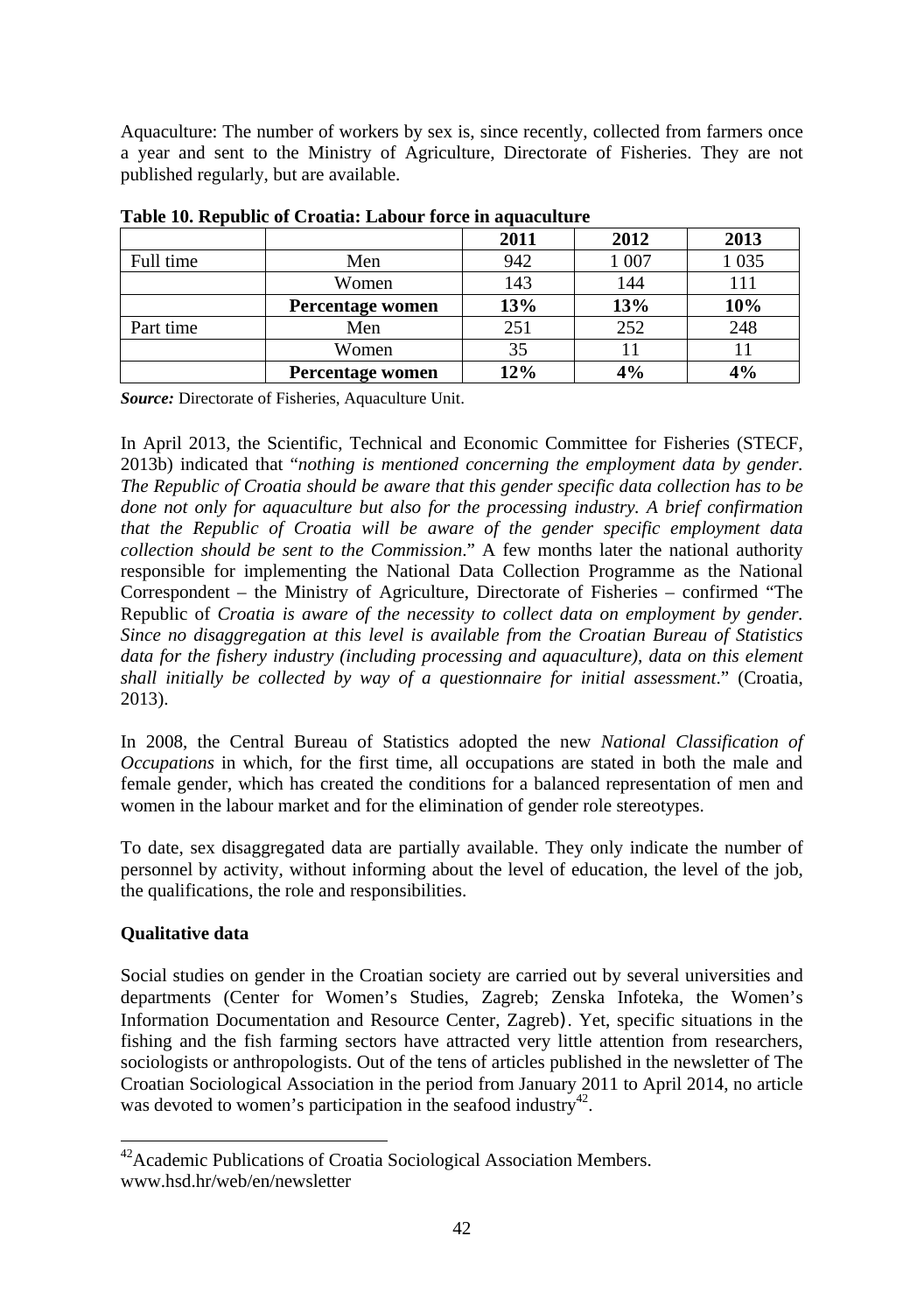All major issues remain to be investigated.

## **5.2.2. Awareness of gender inequalities**

## **In the society**

Under the pressure of the United Nations and more recently the European Commission, the Republic of Croatia started tackling the issue of gender inequity and role of women in the society.

Article 3 of the Constitution of the Republic of Croatia places gender equality among the highest values of the constitutional order. In December 1997, the Croatian Commission for Gender Equality produced the first National Policy for the Promotion of Gender Equality by taking as a starting point the Beijing Platform for Action. In March 2001, the Committee for Gender Equality in the Croatian Parliament was established. In 2006, following a Government proposal, the Croatian Parliament adopted the National Policy for the **Promotion of Gender Equality.** In 2008, the Croatian Parliament passed the new Gender Equality Act with the provisions of the relevant international standards and the directives of the European Union concerning gender equality. Yet, results of research undertaken in 2009, 2010 and 2013 show that most citizens, especially in rural areas, do not know that the Gender Equality Act exists, nor that gender discrimination is punishable by law. It is felt necessary to run a variety of campaigns "*aimed at raising the level of knowledge and awareness of the public on gender equality*." 43

The effort to regulate this area with a series of measures, protocols and laws is not yet completed.

## **In the seafood industry**

According to our knowledge, this issue has not been addressed by the industry.

## **5.2.3. Correctives measures in the seafood industry**

### **Initiatives taken by public institutions, donor agencies and NGOs**

In recent times, ministries, local government bodies and NGOs have been implementing various programmes aimed at strengthening women's entrepreneurship and the economic empowerment of women. The Ministry of Economy, Labour and Entrepreneurship (MELE) is continuously providing financial support through a project entitled "Women's Entrepreneurship". Women have also had the opportunity to participate in other projects, such as "Education for Entrepreneurships", "Strategic Entrepreneurship" and "Creating an Existence" project. The Ministry of the Economy, Labour and Entrepreneurship, and the Government Office for Gender Equality are financially supporting an Internet portal for women entrepreneurs.

1

<sup>43</sup> Croatia, 2014.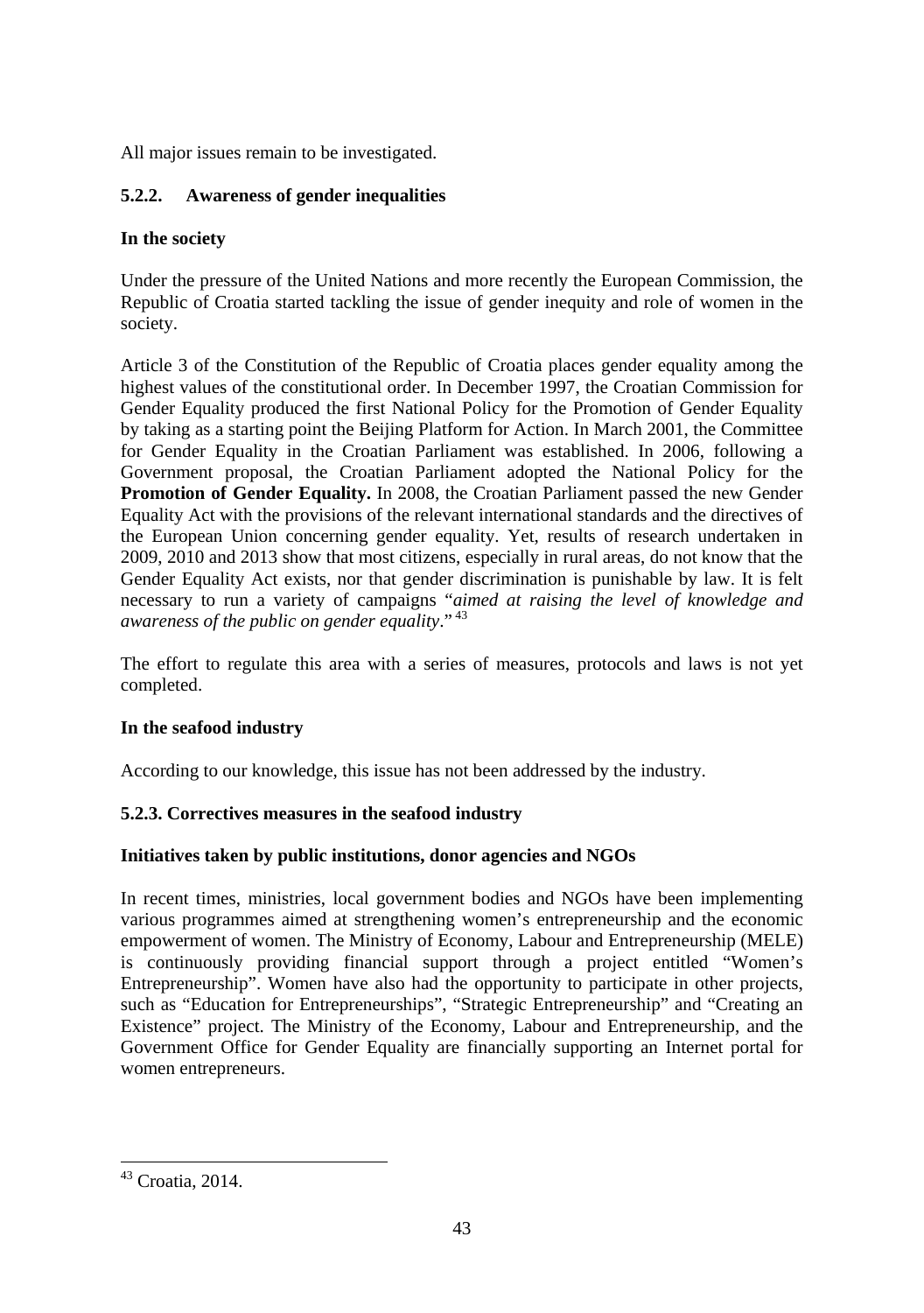### **Initiatives taken by the seafood industry**

According to our knowledge, no specific actions in the fishing and aquaculture industries have been developed by the industry.

| distribution in the seafood industry                         | Knowledge of women's participation, gender-based roles and power    |  |  |
|--------------------------------------------------------------|---------------------------------------------------------------------|--|--|
|                                                              | Gender distribution: sex disaggregated data                         |  |  |
|                                                              | Knowledge on gender relationships                                   |  |  |
| Awareness of inequalities and barriers against women         |                                                                     |  |  |
|                                                              | Inequalities identified and disseminated in the<br>society at large |  |  |
|                                                              | Inequalities addressed by industry's stakeholders                   |  |  |
| Correctives measures and initiatives in the seafood industry |                                                                     |  |  |
|                                                              | Taken by the public sector, aid agencies NGOs                       |  |  |
|                                                              | Taken by private players in the industry                            |  |  |

# **Table 11. The situation of women in the Republic of Croatia's seafood industry**





## **5.3. ARAB REPUBLIC OF EGYPT**

Egypt is the largest producer of aquacultured fish in Africa with nearly one million tonnes landed every year and women represent less than 1 percent of the over 150 000 people employed in the fisheries and aquaculture sectors (Abu Hatab, 2014).

## **5.3.1. Knowledge of women's participation in the seafood industry**

The participation of women in the Arab Republic of Egypt's seafood industry is very poorly documented. They are said to be important players in Egyptian fisheries (Kantor and Kruijssen, 2014) and in formal and non-formal fresh fish retailing. By contrast, they are absent in the aquaculture and farmed fish wholesaling domains (El-Ganainy, 2007).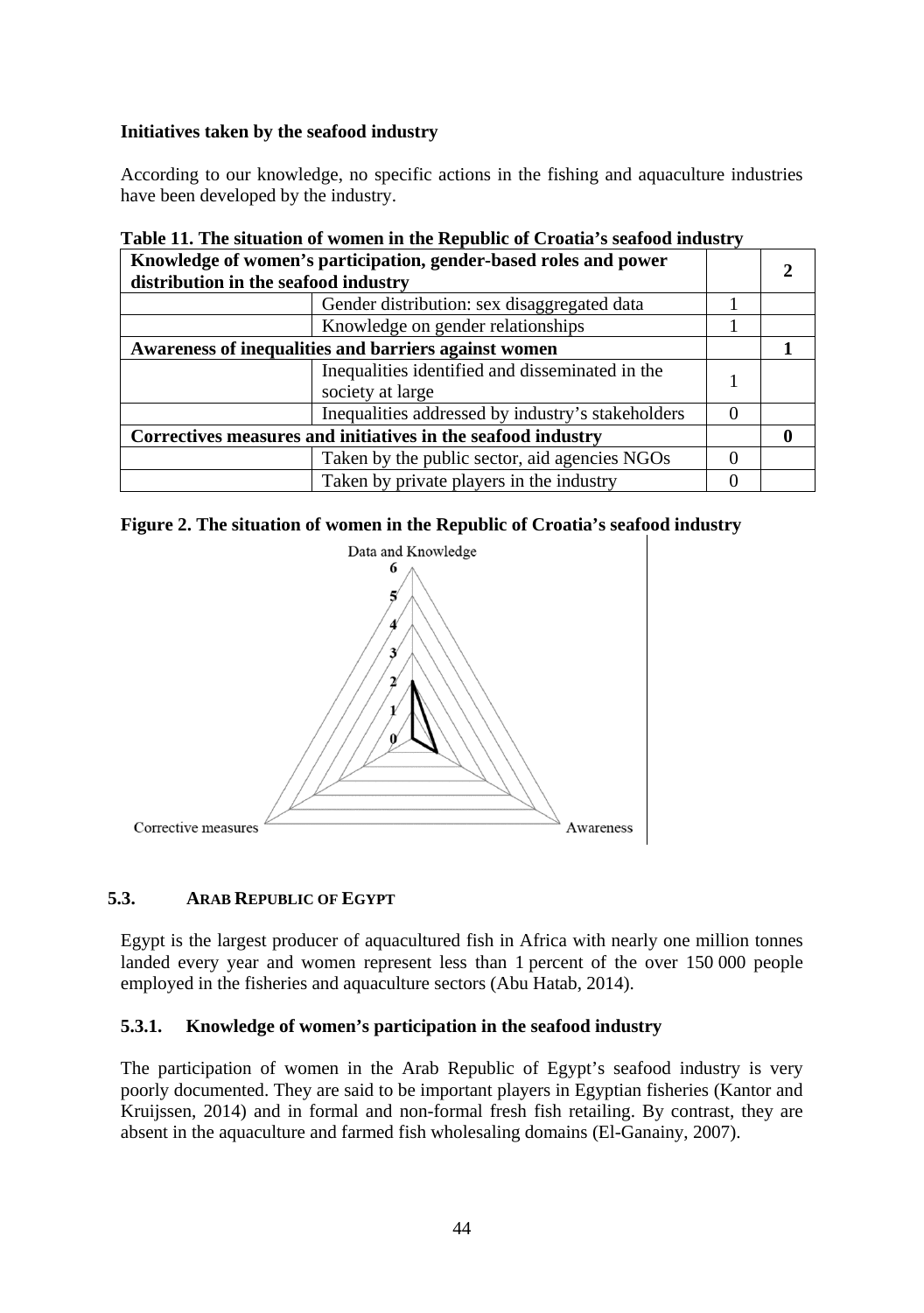## **Quantitative data**

We only found precise sex segregated data in surveys run by consultants in specific projects. Unfortunately the geographical and professional scope of these research studies is too limited to be used here. There is "*almost complete absence of gender disaggregated data across the fisheries and aquaculture value chain*" (Abu Hatab, 2014).

### **Qualitative data**

When it comes to the description and analysis of gender role distribution in the seafood industry, only sparse knowledge is available. The issue has been almost completely neglected by researchers.

Several project reports produced by the Consultative Group for International Agricultural Research – Livestock and Fish (CGIAR) or affiliated organisations (WORLDFISH in fisheries and aquaculture) have investigated the position of women.

The sum of these data is unfortunately far from enough to get a precise picture.

## **5.3.2. Awareness of inequalities**

### **In the society**

Gender inequality in the Arab Republic of Egypt is extremely high. In 2014, the country was rated 129<sup>th</sup> out of 142 countries by the Global Gender Gap established by the World Economic Forum. Results for women's participation in the economic and political arenas ranked the country at  $131<sup>st</sup>$  and  $134<sup>th</sup>$  position respectively.

Until the Arab revolution, women in the Arab Republic of Egypt were in principle protected by a number of laws and policies, but implementation was inconsistent (World Bank, 2009). Today, women in the country face endemic violence in the public sphere and at home. Discrimination and inequality are ubiquitous. This has been proven by various reports commissioned by international organisations (Amnesty International, 2015).

In early 2014, the newly enacted constitution established equality for all citizens and dictated that the State shall ensure the achievement of equality between women and men in all civil, political, economic, social, and cultural rights. The 2014 Constitution established the foundation of the National Council for Women $44$ .

### **In the seafood industry**

To our knowledge, this issue has not yet been addressed by the industry.

1

<sup>44</sup> www.genderindex.org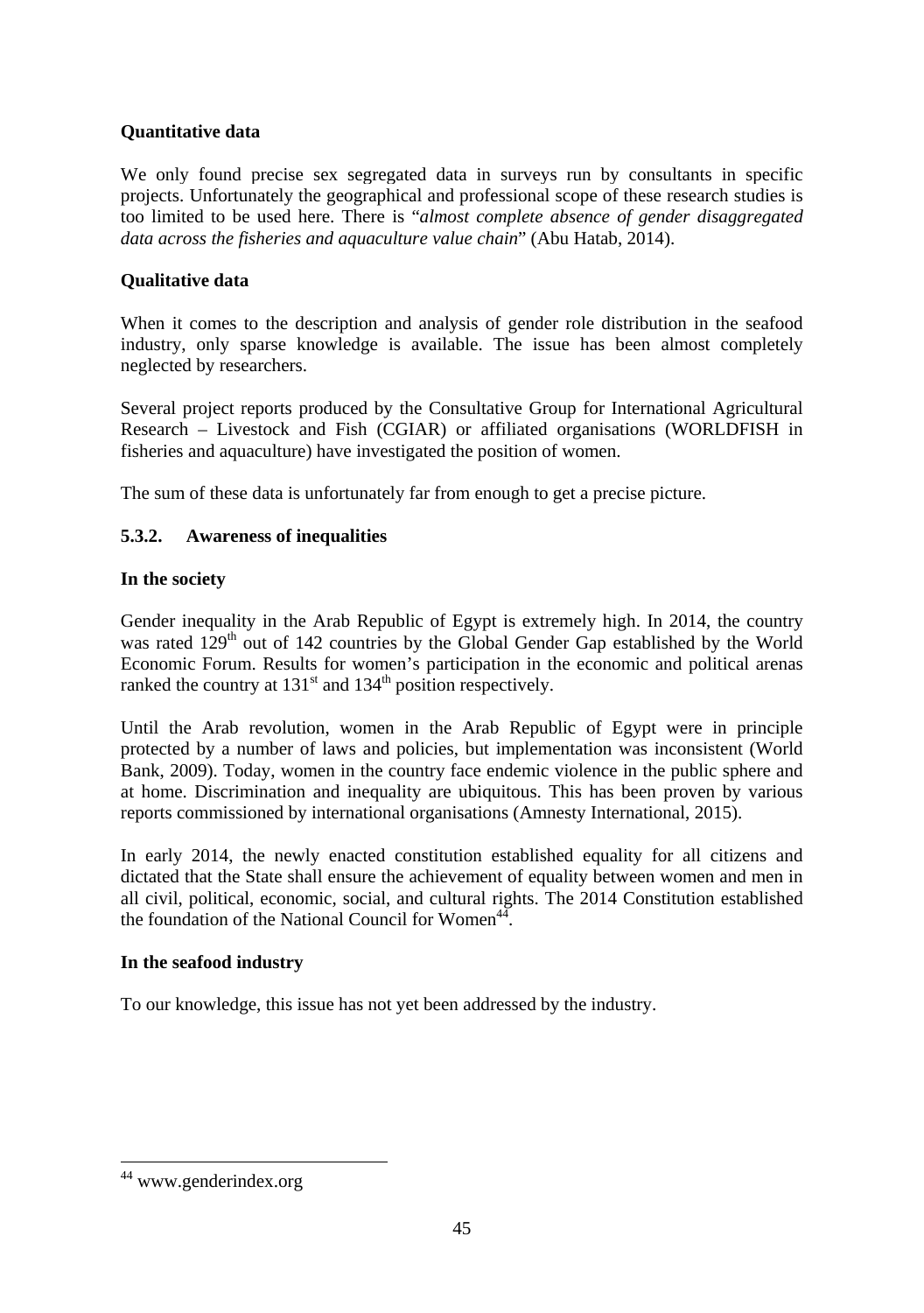## **5.3.3. Correctives measures in the seafood industry**

### **Initiatives taken by public institutions, donor agencies and NGOs**

We did not find traces of public action in favour of reducing discrimination, nor stimulating women empowerment in the seafood industry. It is thus important to note fragmented initiatives of development agencies to stimulate women empowerment, including in the seafood industry. The theatre workshop, organised for helping fresh fish women retailers to fight the unfair attitude of market rulers<sup> $45$ </sup> is an interesting example.

### **Initiatives taken by private stakeholders**

The private sector consists mainly of small scale or very small scale enterprises, which have no specific human resource concerns.

### **Table 12. The situation of women in the Arab Republic of Egypt's seafood industry**

| Knowledge of women's participation, gender-based roles and power<br>distribution in the seafood industry |  |  |
|----------------------------------------------------------------------------------------------------------|--|--|
| Gender distribution: sex disaggregated data                                                              |  |  |
| Knowledge on gender relationships                                                                        |  |  |
| Awareness of inequalities and barriers against women                                                     |  |  |
| Inequalities identified and disseminated in the<br>society at large                                      |  |  |
| Inequalities addressed by industry's stakeholders                                                        |  |  |
| Correctives measures and initiatives in the seafood industry                                             |  |  |
| Taken by the public sector, aid agencies NGOs                                                            |  |  |
| Taken by private players in the industry                                                                 |  |  |

#### **Figure 3. The situation of women in the Arab Republic of Egypt's seafood industry**



<sup>&</sup>lt;sup>45</sup> http://worldfishcenter.org/content/community-theatre-inspires-women-fish-retailersegypt#.VGQoc5OUfZS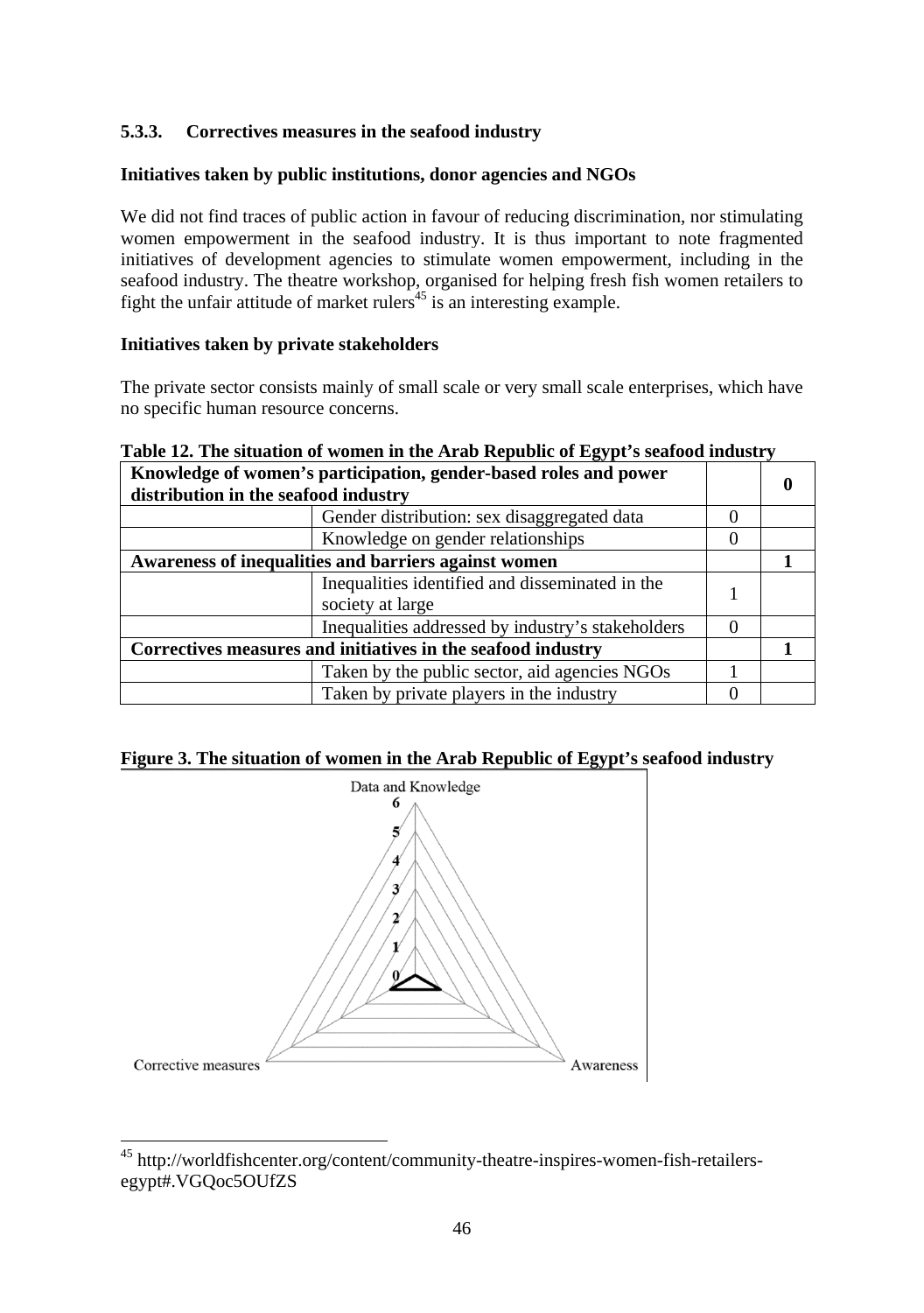### **5.4. THE FRENCH REPUBLIC**

The French Republic is a moderate fishing nation with *circa* 500 000 tonnes landed every year, and some 250,000 tonnes of farmed aquatic products produced, which include important quantities of farmed bivalves (oysters and mussels). Up to now, French stakeholders of the seafood industries have been remarkably oblivious to gender issues, in contrast to public institutions.

In 2014, the country was ranked  $16<sup>th</sup>$  out of 142 by the Global Gender Gap established by the World Economic Forum. The French Republic was placed at  $57<sup>th</sup>$  position for women's economic participation and opportunity and at  $20<sup>th</sup>$  position for political participation.

### **5.4.1. Knowledge on women's participation in the seafood industry**

### **Quantitative data**

Sex disaggregated data are not systematically collected and very few data are available to describe the participation of women in the fisheries, fish and shellfish farming and related activities. The last data regarding women in fisheries dates back to 2008 (Agefos, 2008). It gives the number of women by type of boat and number of women by age and regions. Census data on professional women who operate as beach fishers exist with local fishermen organisations, but are not centralized.

No sex disaggregated data exist for the fresh fish processing activity (fresh fish trade), the chilled produce manufacturers (Adepale), or the seafood traders. The French fish processing sector encompasses 311 companies which employ 15 590 workers (Girard, Montgruel and Le Moing, 2009). Female employees represent the majority (56 percent) of all workers (STECF, 2012).

### **Qualitative data**

-

Few social researchers have investigated the participation of women in fisheries and the seafood industry. In the eighties and nineties, Aliette Marianne Geistdoerfer, ethnologist attached to the French National Centre for Scientific Research (CNRS) carried out several studies on fishermen's wives in different populations in the North Atlantic, including the French Republic. More recently, Katia Framgoudes, social scientist at the University of Brest has found evidence that French fishers' wives played an important role within fisheries enterprises, but often with no specific status, until this contribution became legally recognized with the creation of "the collaborative spouse status<sup>46</sup>" (CSS) in 1997. Katia Framgoudes, who is pro-active on this issue, is one of the founders of the European association, AKTEA.

The focus of most French research has been on fishermen's wives, their assistance to their husband's work and their status. Very little work has been undertaken on other situations. Despite the importance of women in the processing businesses (fresh fish processing, canneries or preparation of chilled ready meals) the gender aspect of the value chain has never been investigated.

<sup>&</sup>lt;sup>46</sup> Wives of fishermen undertaking tasks for fishing enterprises on the shore and having a legal status in accordance with the EC directive 86/613.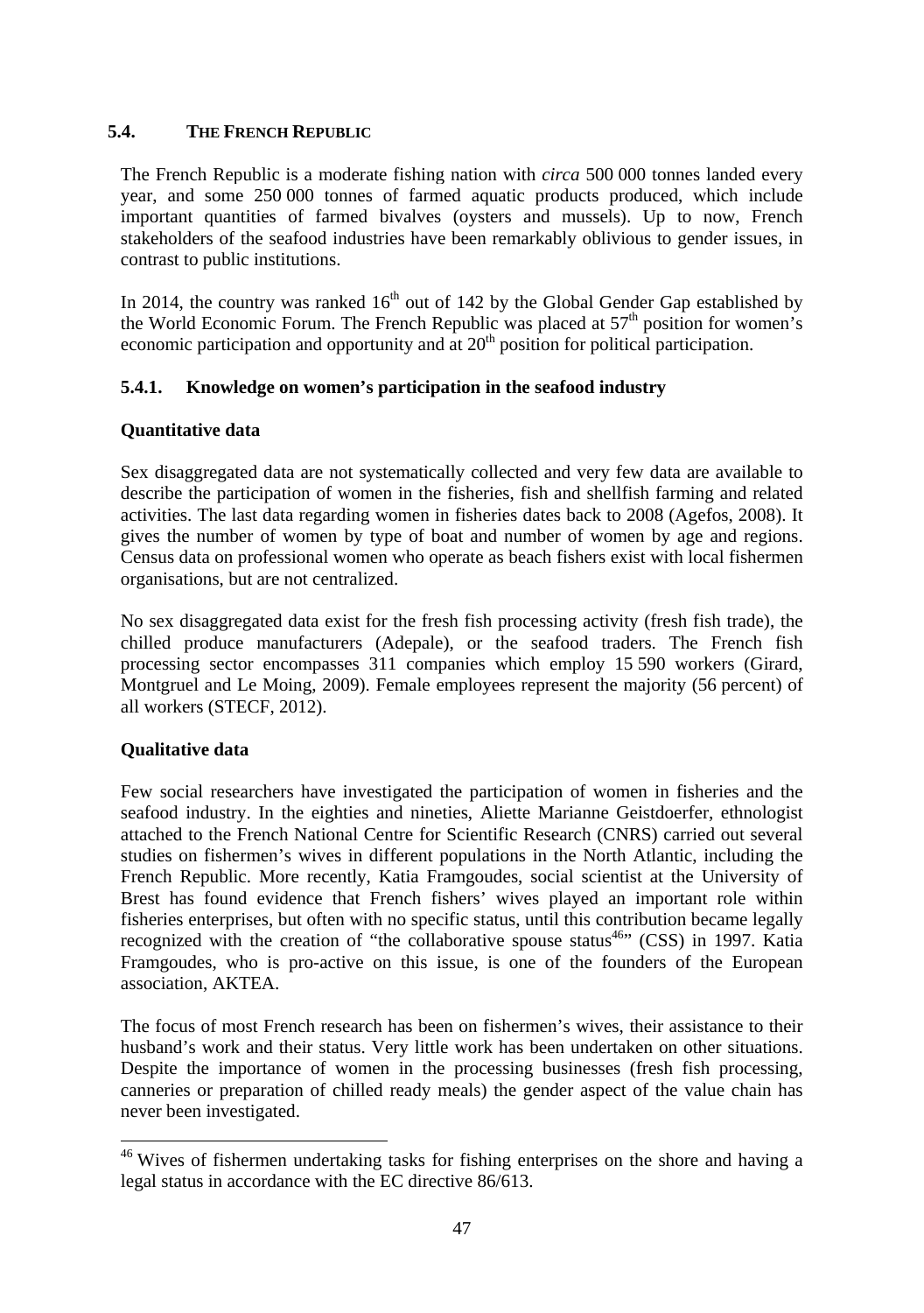## **5.4.2. Awareness of gender inequalities**

## **In the society**

Forty years after the second wave of feminism burst in the French Republic, gender discrimination is still very vivid in today's French society, and has effects on women's involvement in both social and private spheres. In the past years, prompted by successive governments, the French Republic has made progress in terms of institutional and legal gender equality. The impact on the Gender Index has been quite radical, as the French Republic "*is the country with the highest improvement on the "legislators, senior officials and managers" indicator over the past nine years*."47

### **In the seafood industry**

The French Republic has been short of fishermen for several years. In 2013, 297 foreigners (Agefos, 2013) complemented the national labour force. Neither the fishermen's association nor the training institutions have considered promoting the work to women. In the public document that advertises the positions of fishermen or aquaculture technicians, no incentives are given to women to consider taking up these careers.

Women's participation in the seafood industry was totally absent from the stakeholders' agenda, up to this year, with the new EU gender-sensitive criterion in subsidies distribution. If not for the European pressure, and apart from the few sociologists working on the issue, no one in the industry is ready to consider women equality and gender specific issues.

## **5.4.3. Correctives measures in the seafood industry**

### **Initiatives taken by public institutions, donor agencies and NGOs**

In March 2015, the Fisheries Directorate published a very interesting book containing portraits of 42 women working in the seafood industry. These women, who are fisherwomen, fish farmers, processing plant or other support service workers, share their experiences and try to attract more women to join the industry. "*I hope these portraits will stimulate the desire of young women to work in the industry*" said Cécile Bigot, director of fisheries and aquaculture affairs at the Ministry of Sustainable Development, in her introduction to the book that she inspired.<sup>48</sup>

### **Initiatives taken by private stakeholders**

To our knowledge, neither trade unions nor private companies have set up specific motivation or empowerment programmes for women in the seafood industry.

The new EMFF attribution rules should encourage stakeholders to consider this issue.

<sup>&</sup>lt;sup>47</sup> http://reports.weforum.org/global-gender-gap-report-2014/report-highlights/

<sup>&</sup>lt;sup>48</sup> Femmes de mer - 42 Portraits de Femmes travaillant dans les secteurs de la pêche et l'aquaculture, 96 pp.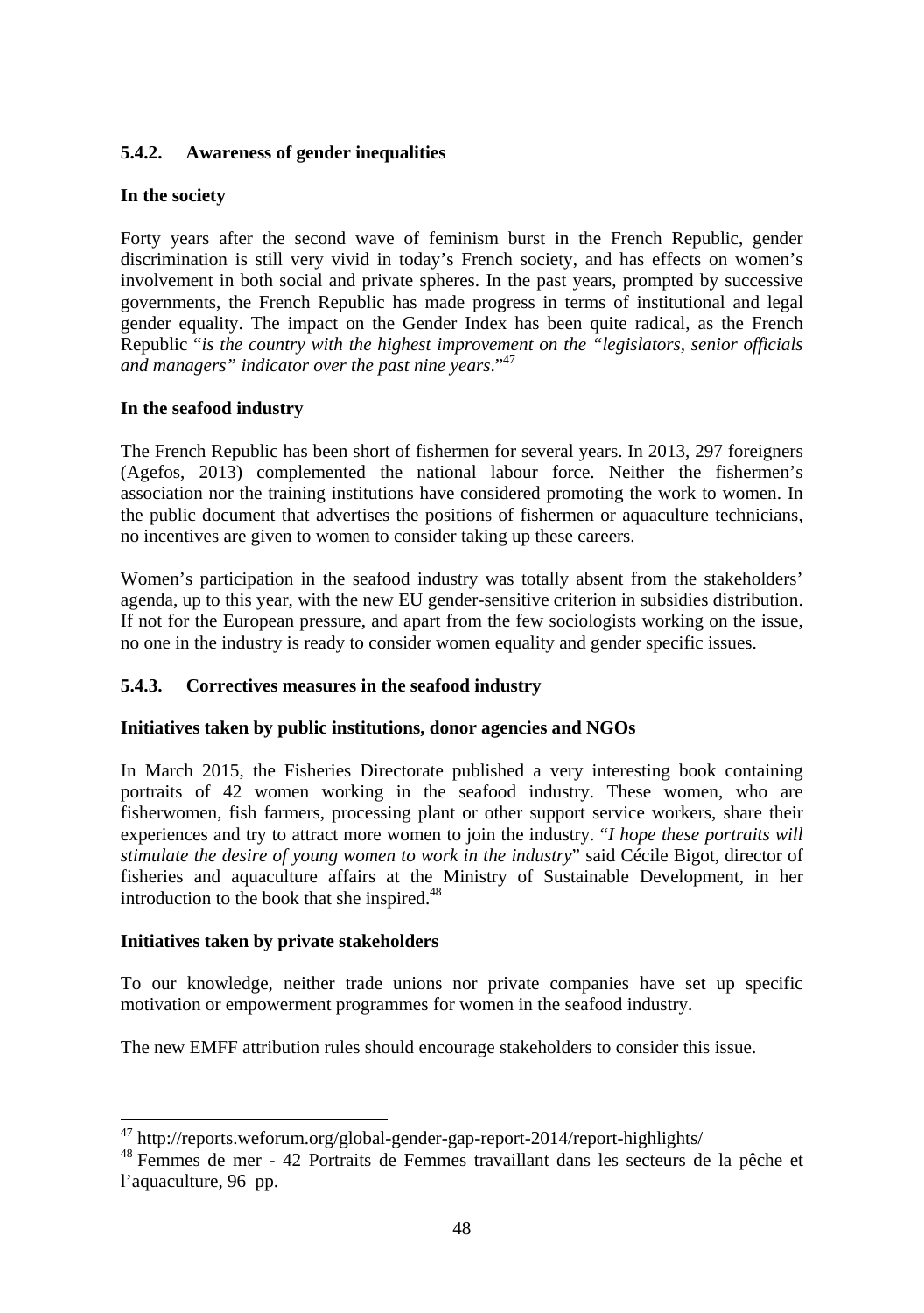| Knowledge of women's participation, gender-based roles and power<br>distribution in the seafood industry |                                                                     |          |  |
|----------------------------------------------------------------------------------------------------------|---------------------------------------------------------------------|----------|--|
|                                                                                                          | Gender distribution: sex disaggregated data                         |          |  |
|                                                                                                          | Knowledge on gender relationships                                   |          |  |
| Awareness of inequalities and barriers against women                                                     |                                                                     |          |  |
|                                                                                                          | Inequalities identified and disseminated in the<br>society at large |          |  |
|                                                                                                          | Awareness of inequalities in the seafood industry                   | $\Omega$ |  |
| Correctives measures and initiatives in the seafood industry                                             |                                                                     |          |  |
|                                                                                                          | Taken by the public sector, aid agencies and<br>NGOs                |          |  |
|                                                                                                          | Taken by private players in the industry                            |          |  |

**Table 13. The situation of women in the French Republic's seafood industry** 





### **5.5. REPUBLIC OF ICELAND**

In the Global Gender Gap Report<sup>49</sup> for 2014, the Republic of Iceland is ranked number one for the fifth consecutive year. Notwithstanding these outstanding results, the gender issue remains high on the public policy makers' agenda as full equality is still ahead and challenges are yet to be addressed (Centre for Gender Equality Iceland, 2012).

### **5.5.1. Knowledge's on women's participation in the seafood industry**

### **Quantitative data**

-

The Republic of Iceland is a rich fishing nation where total landings reached 1.4 million tonnes in 2013, and employed 3 600 workers. In addition, the fish processing sector employs 5 000 persons. All employment statistics generated by the official statistics department are gender disaggregated.

<sup>&</sup>lt;sup>49</sup> The OECD Social Institutions and Gender Index (SIGI) focuses instead on the underlying drivers of these inequalities.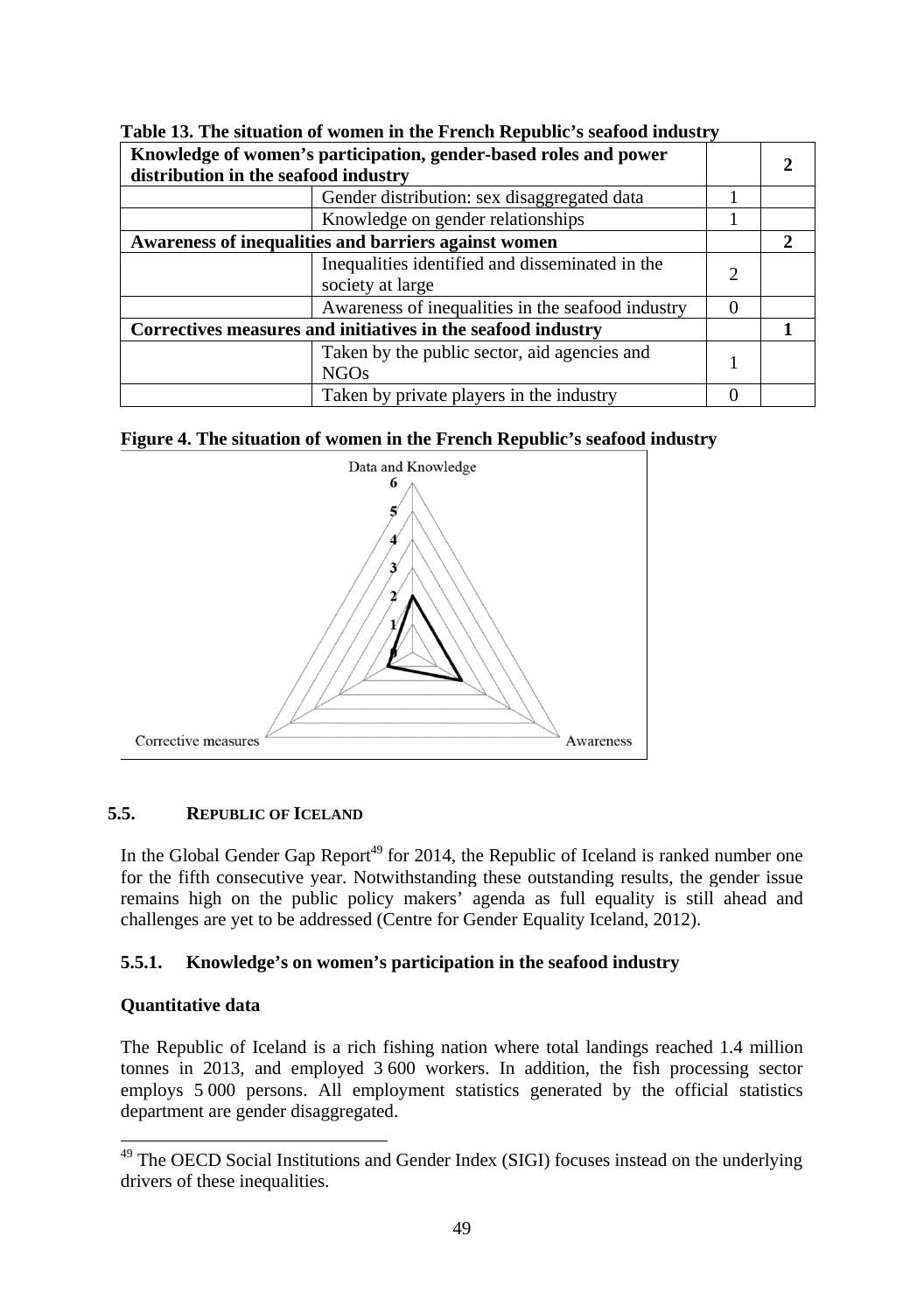|         |            | 2008  | 2009    | 2010  | 2011    | 2012  | 2013  |
|---------|------------|-------|---------|-------|---------|-------|-------|
| Fishing | Men        | 3 800 | 4 4 0 0 | 5 000 | 4 9 0 0 | 4 600 | 3 200 |
|         | Women      | 400   | 300     | 300   | 300     | 300   | 400   |
|         | Percentage | 10%   | 6%      | 6%    | 6%      | 6%    | 11%   |
|         | women      |       |         |       |         |       |       |

**Table 14. Republic of Iceland: Number of employees in fishing and fish processing industries, 2008–2013** 

|            |            | 2008  | 2009 | 2010  | 2011  | 2012 | 2013 |
|------------|------------|-------|------|-------|-------|------|------|
| Fish       | Men        | 1 900 | 1900 | 1800  | 2 100 | 2400 | 2600 |
| processing |            |       |      |       |       |      |      |
|            | Women      | 100   | 300  | 1 500 | 1 600 | 800  | 2400 |
|            | Percentage | 37%   | 41%  | 45%   | 43%   | 43%  | 48%  |
|            | women      |       |      |       |       |      |      |

*Source*: www.statice.is

### **Table 15. Men and women as CEOs and Board Members of Icelandic fishing and fish processing companies in 2013**

|                        |                      | Men  | Women | Percentage women |
|------------------------|----------------------|------|-------|------------------|
| Fishing                | CEOs                 | 689  | 90    | 2%               |
| <b>Fish Processing</b> | <b>CEOs</b>          | 185  |       | 11%              |
| Fishing                | <b>Board Members</b> | 1505 | 722   | 32%              |
| Fish Processing        | <b>Board Members</b> | 510  | 193   | 27%              |

*Source:* www.statice.is

### **Qualitative data**

Social studies on gender perspectives in the seafood industry are rather recent. They date back to the nineties with works of anthropologist Gísli Pálsson, on *Women's Position in Icelandic Fishing Villages*. A few years later, sociologist Gubjörg Linda Rafnsdóttir conducted a study on the status of fish processing women and their perceptions on income and their affiliation to women's labour organisations. During the same period, anthropologist Unnur Dís Skaptadóttir focused on the social construction of gender and gender based division of labour within the fishery industry.

More recently the impact on women of the individual transferable quota system, which was implemented gradually from 1980, was examined by anthropologist Hulda Proppé. According to her studies, no woman was publicly involved in the decision making of the implementation of the new fishery resource regulation system and no woman were selected as member of public committees (cited by Anna Karlsdóttir in Sloan *et al.*, 2004).

Representation of women in seafood companies is partially documented. In complement with official data, an examination with a gender lens of who runs companies reveals that in large scale units, women are rare in decision making positions, but it is quite common to find them managing smaller-scale companies. Our observation, made in early 2015, begs for further investigation, to determine the reasons for what looks like a strong gender disparity. Are women not interested to take decision making positions, or are the board members selection rules favouring men?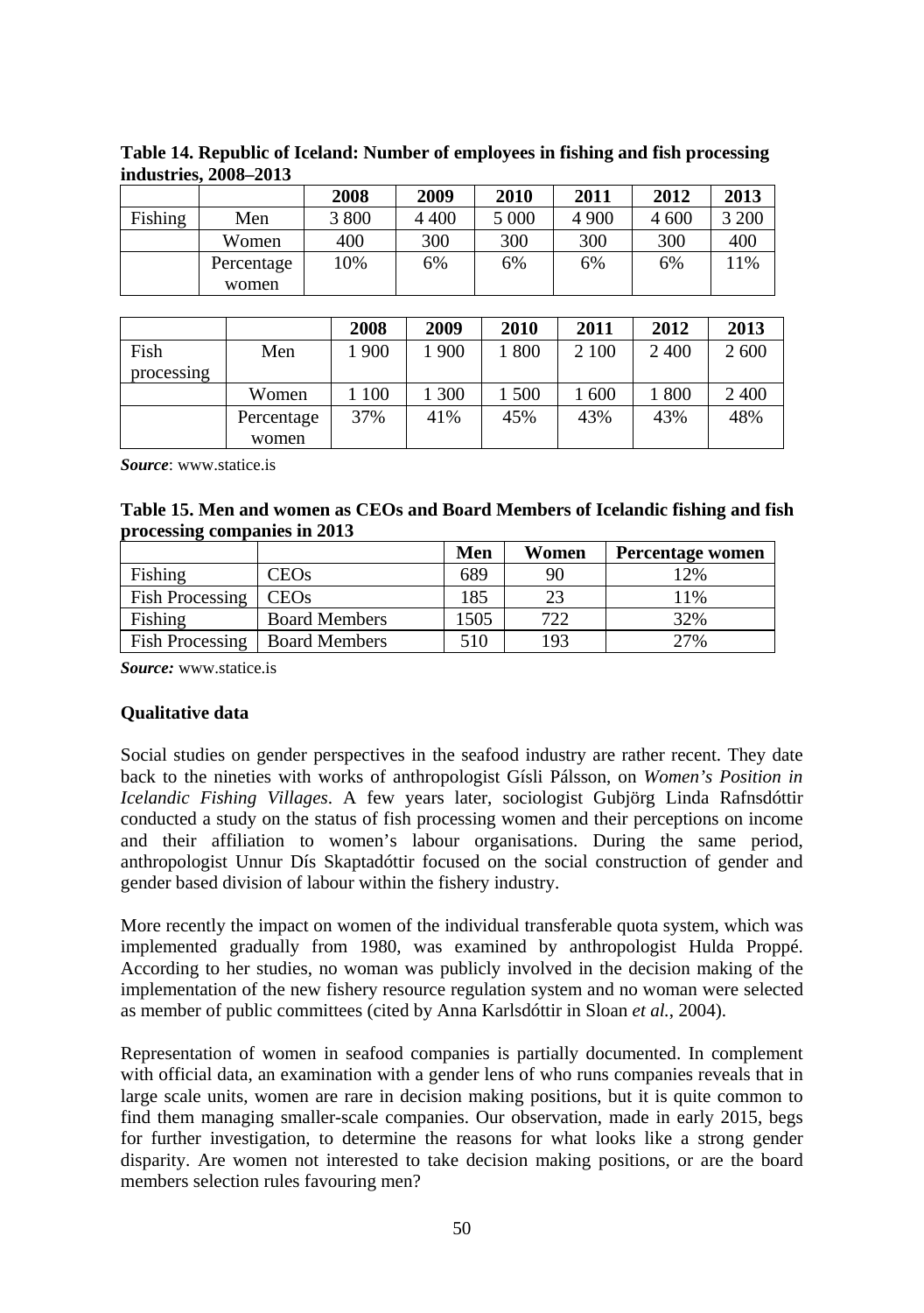| Company                       | CEO  | <b>Total Board</b><br><b>Members</b> | <b>Female</b><br><b>Board Members</b> |
|-------------------------------|------|--------------------------------------|---------------------------------------|
| Icelandic Group               | Male |                                      |                                       |
| Samherii                      | Male |                                      |                                       |
| Iceland Seafood International | Male |                                      |                                       |

**Table 16. The top three seafood companies in the Republic of Iceland** 

Listed in the 100 First World Seafood Companies, 2014.

*Source*: Individual company website.

It is important to note that many of the smaller scale fish related companies are run by women.

| Company                    | <b>Name</b>                | <b>Position</b>               |
|----------------------------|----------------------------|-------------------------------|
| Lysi hf                    | Katrín Pétursdóttir        | Managing Director and Owner   |
| Einhamar Seafood           | Helena Sandra Antonsdóttir | Office Director and Co-owner  |
| Valafell                   | Kristín Vigfúsdóttir       | Managing Director and Founder |
| Marz Seafood               | Erla Bjorg Gudrunardottir  | Owner and Founder             |
| <b>Iceland Fish Online</b> | Hafdís Vilhjálmsdóttir     | Owner                         |
| Codland                    | Erla Ósk Pétursdóttir      | <b>Managing Director</b>      |
| Ice Protein                | Hólmfríður Sveinsdóttir    | <b>Managing Director</b>      |

**Table 17. Icelandic companies headed by women** 

*Source:* Personal collection.

Quantitative and qualitative information and analysis of women's participation in the industry as a whole and of the value chain distribution exist but are not yet complete.

## **5.5.2. Awareness of inequalities**

### **In the society**

Established in 1907, the Icelandic Women's Rights Association (IWRA) was the first formal organization of Icelandic women focusing its efforts on the struggle for political equality between men and women, as well as equal opportunities in education and profession. The Icelandic society is very aware of the importance to give everyone the same chances and opportunities. It is often taken as an example of good practices and excellent results. The country was the first in Europe to be ruled by a female president (Vigdís Finnbogadóttir, from 1980 to 1996).

The legislative and institutional apparatus designed to prevent gender inequality is very developed.

The Parliament approved in 2011 a new Plan of Action on Gender Equality for the period 2011–2015. Especially, the aim of having women take more part in managerial and influential positions in the Icelandic labour market is still a zone for improvement (Beijing, 2014). In the light of this fact, in 2010 the Government introduced a provision on gender proportions in the boards (at least 40 percent of each gender) of limited companies with more than 50 employees to take effect from 1 September 2013.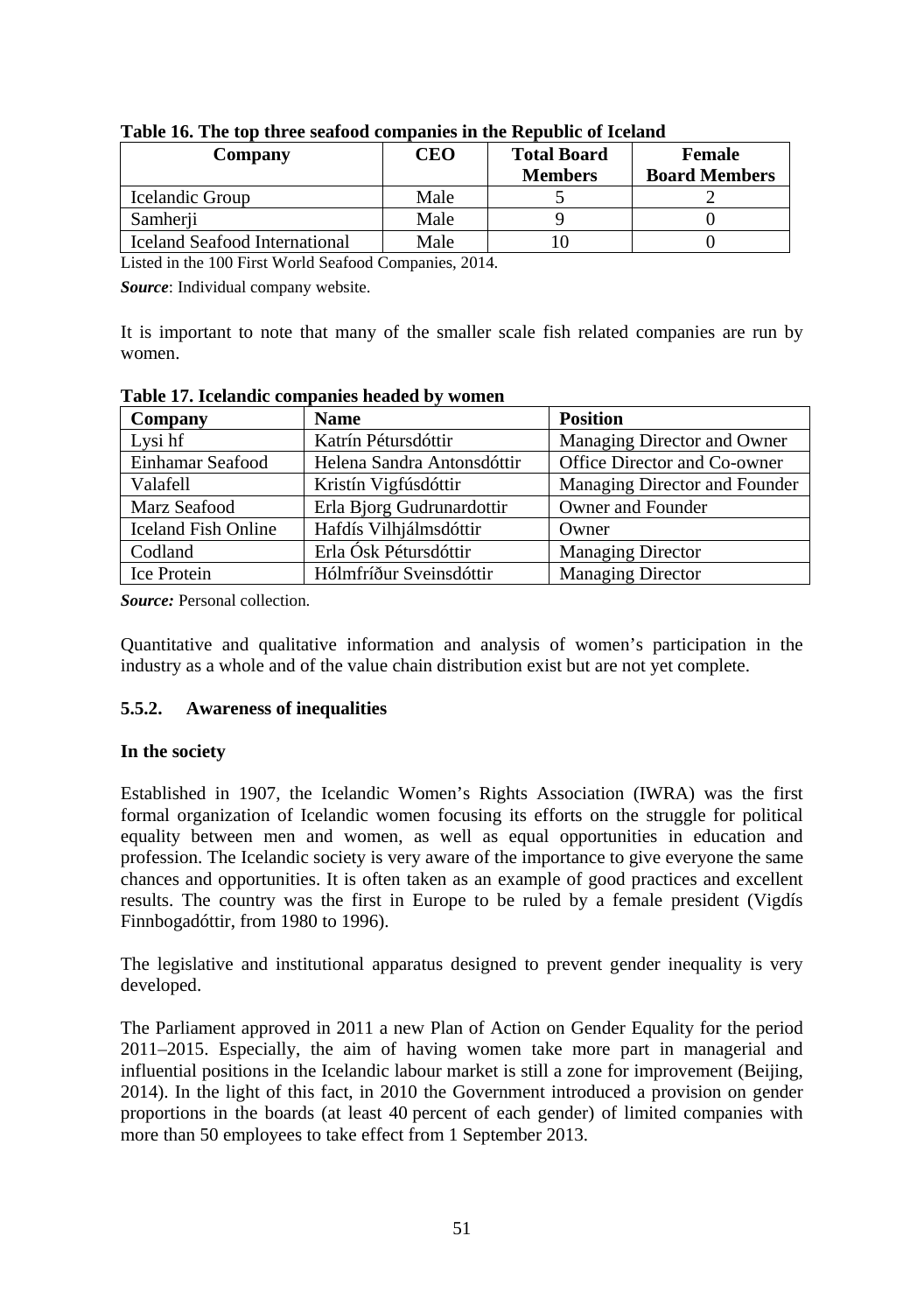### **In the seafood industry**

It is said that technological development within the fishing processing industry, increased automation of fish processing; new generations of fish processing lines require less labour, for example within filleting and trimming where a lot of the women within fish processing work and made jobs redundant. We did not found any documented reports on this commonly mentioned fact.

According to education experts, the fishing industry (technology, technical innovation) may be less attractive to women compared to other industries<sup>50</sup>.

Women are prime level politicians, and occupy all position, including prime minister. It is yet interesting to note that the portfolios of Agriculture and Fisheries<sup>51</sup> have never been held by a woman.

### **5.5.3. Corrective measures in the seafood industry**

### **Initiatives taken by public institutions, donor agencies and NGOs**

Despite the crucial role of fisheries and related industries for the country, it is believed that not everything has been done to offer women equal conditions compared to men. As everywhere else in the world, the presence of women in the seafood industry has not been broadcast and they remain remarkably invisible.

### **Initiatives taken by private stakeholders**

In 2013, Konur í sjávarútvegi, an association of women in the seafood industry, was established under the initiative of Hildur Sif Kristborgardóttir, a woman involved in the industry as a publisher. Starting from the point where the numerous Icelandic women who work in the industry did not know each other, as men do, after a first meeting the association was set up. It today gathers 124 women from 74 seafood related companies in Iceland, involved in technology, sciences, sales, marketing and more. The board comprises 10 women and the fisheries Secretary of State. The association's long term goals are:

- To bring women in the fishing industry together and create a strong network within them. Get to know the women in the company and the company they work in;
- To create a supportive network directed at woman;
- Better understand the jobs they are involved in;
- To enhance visibility of women and participate to make this industry attractive to young women.

<sup>&</sup>lt;sup>50</sup> *Source:* University Reykjavik, personal communication, December 2014.<br><sup>51</sup> Beijing, Iceland 2014.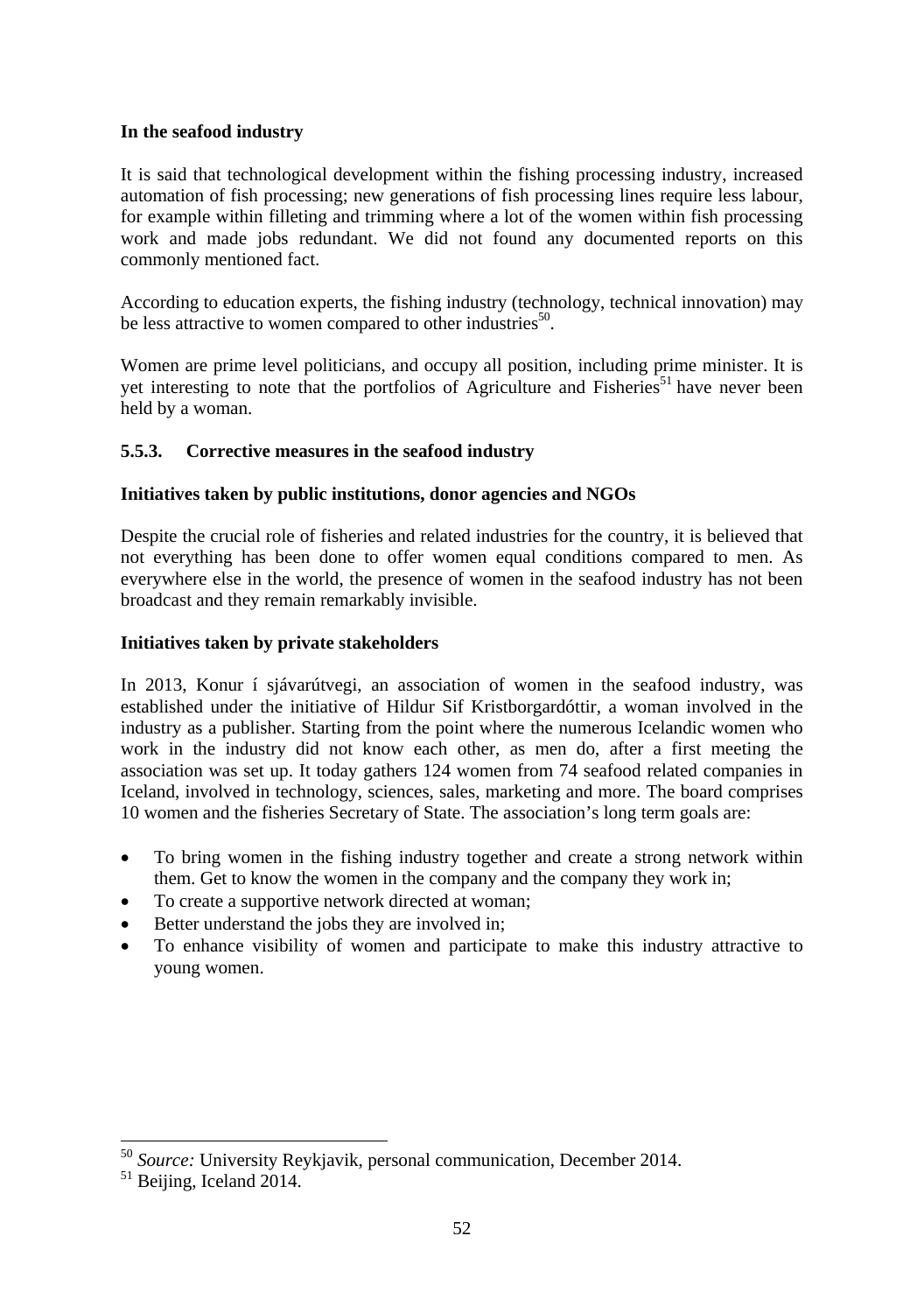| Knowledges of women's participation, gender-based roles and power<br>distribution in the seafood industry |                                                                     |                |  |
|-----------------------------------------------------------------------------------------------------------|---------------------------------------------------------------------|----------------|--|
|                                                                                                           | Gender distribution: sex disaggregated data                         | 2              |  |
|                                                                                                           | Knowledge on gender relationships                                   | $\mathfrak{D}$ |  |
| Awareness of inequalities and barriers against women                                                      |                                                                     |                |  |
|                                                                                                           | Inequalities identified and disseminated in the<br>society at large |                |  |
|                                                                                                           | Awareness of inequalities in the seafood industry                   |                |  |
|                                                                                                           | Correctives measures and initiatives in the seafood industry        |                |  |
|                                                                                                           | Taken by the public sector, aid agencies and<br><b>NGOs</b>         | 0              |  |
|                                                                                                           | Taken by private players in the industry                            |                |  |

**Table 18. The situation of women in the Republic of Iceland's seafood industry** 

The presence of women in the seafood industry is partially documented. The Icelandic society believes strongly in equality, and the value of women in the society is acknowledged and receives equal attention from public authorities. Yet, women's participation in the seafood industry is not fully acknowledged. The gender gap seems to be thin, therefore corrective measure are absent. Yet further investigations would help to understand how attractive and hospitable the industry is to women.

**Figure 5. The situation of women in the Republic of Iceland's seafood industry** 



### **5.6. REPUBLIC OF INDIA**

Gender inequality in the Republic of India is extremely high. In 2014, the country was rated  $114<sup>th</sup>$  out of 142 countries by the Global Gender Gap. Results by category are very contrasting with women's economic participation and opportunity coming at 134<sup>th</sup> position in the world, whilst it shines at the  $15<sup>th</sup>$  position for women in politics. The Republic of India is a country of contrasts, where women can hold top positions as president, prime minister, leader of the opposition, and where brutality to women is also atrociously high.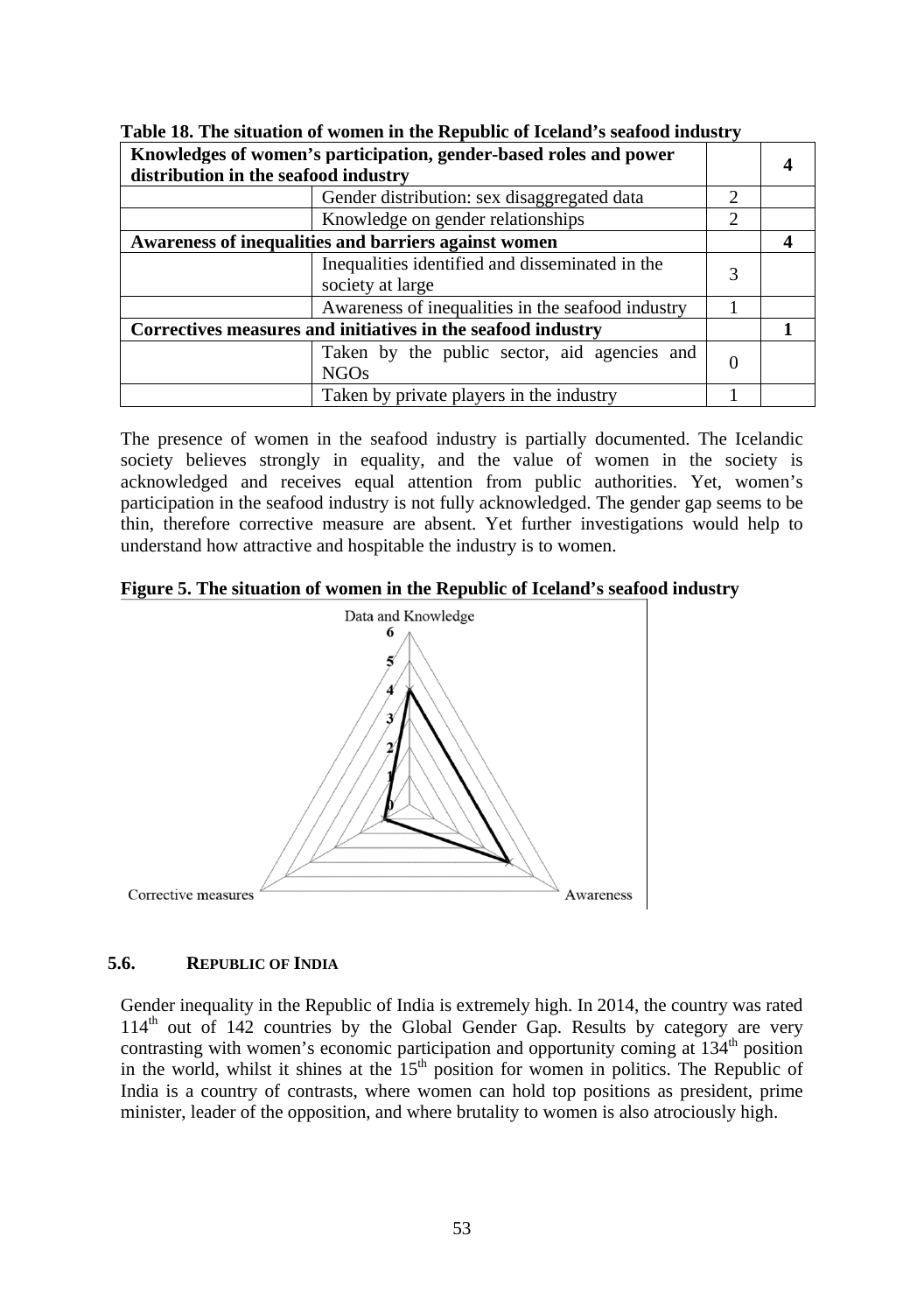## **5.6.1. Knowledge of women's participation in the seafood industry**

### **Quantitative data**

Some data collected by and for the Marine Fisheries Census indicate an estimated number and proportion of women at the different parts of the industry. In 2010, the Fisheries Census established by the Central Marine Fisheries Research Institute indicates the number of women by working activity: labourer/ marking and repairing nets/ curing-processing/ peeling (shrimps)/ others.

### **Qualitative data**

-

The status, role and power (or lack of it) of women in fish processing, fisheries and, to a lesser extent, in aquaculture have been studied. Numerous articles investigate these topics on an activity in one region or another. The Republic of India seems to be one of world's most scrutinized countries in the field. This is the result of the influence of charismatic and inspirational champions in gender equality, the presence of the active ICSF (International Collective in Support of Fishworkers), and the subsequent organization of several regional workshops since the nineties.

Several high profile and internationally renowned researchers contributed to inspire gender research in the field, among them Dr M.C. Nandeesha, a pioneer at raising awareness on the importance of women in Asian and global fisheries, and stimulating activities for addressing gender inequality; Dr Nikita Gopal, Senior Scientist, Central Institute of Fisheries Technology, Cochin, co-organiser of the GAF5 conferences on gender in fisheries; Chandrika Sharma<sup>52</sup>, Executive Secretary, ICSF and Publisher of SAMUDRA and YEMAYA Reports; And Nalini Nayak, a founder member of ICSF, current general secretary of the Self Employed Women's Association in Kerala, and above all a feminist activist involved with coastal communities.

The Republic of India has hosted several fisheries and aquaculture symposia dealing with gender problems, of which the very first in 1990 entitled "Women in Fisheries in India", was held at the 2<sup>nd</sup> Indian Fisheries Forum in Mangalore. A workshop on "Gender in Fisheries: a Future Roadmap" was organised in 2012 at the Central Institute of Fisheries Technology, Cochin by Nikita Gopal, Arathy Ashok, Jeyanthi, P., Gopal, T. K. S. And Meenakumari, B., and a workshop on "Women Fish Vendors in Mumbai" was organised by the ICSF in 2013 at the Tata Institute of Social Sciences. Recently, in November 2014, the fifth edition of Gender in Aquaculture and Fisheries took place in Lucknow in the state of Uttar Pradesh.

All these events contribute to raise interest on these questions in the academic and development project scene and inspired a large number of research studies. The sum of this fragmented and dispersed information is non-exhaustive. A lot still remains to be done, to raise the knowledge and understanding, but the Republic of India appears to be a very advanced country in the matter.

 $52$  Chandrika Sharma tragically disappeared in the missing Malaysian Airlines MH370 flight on 8 March 2014.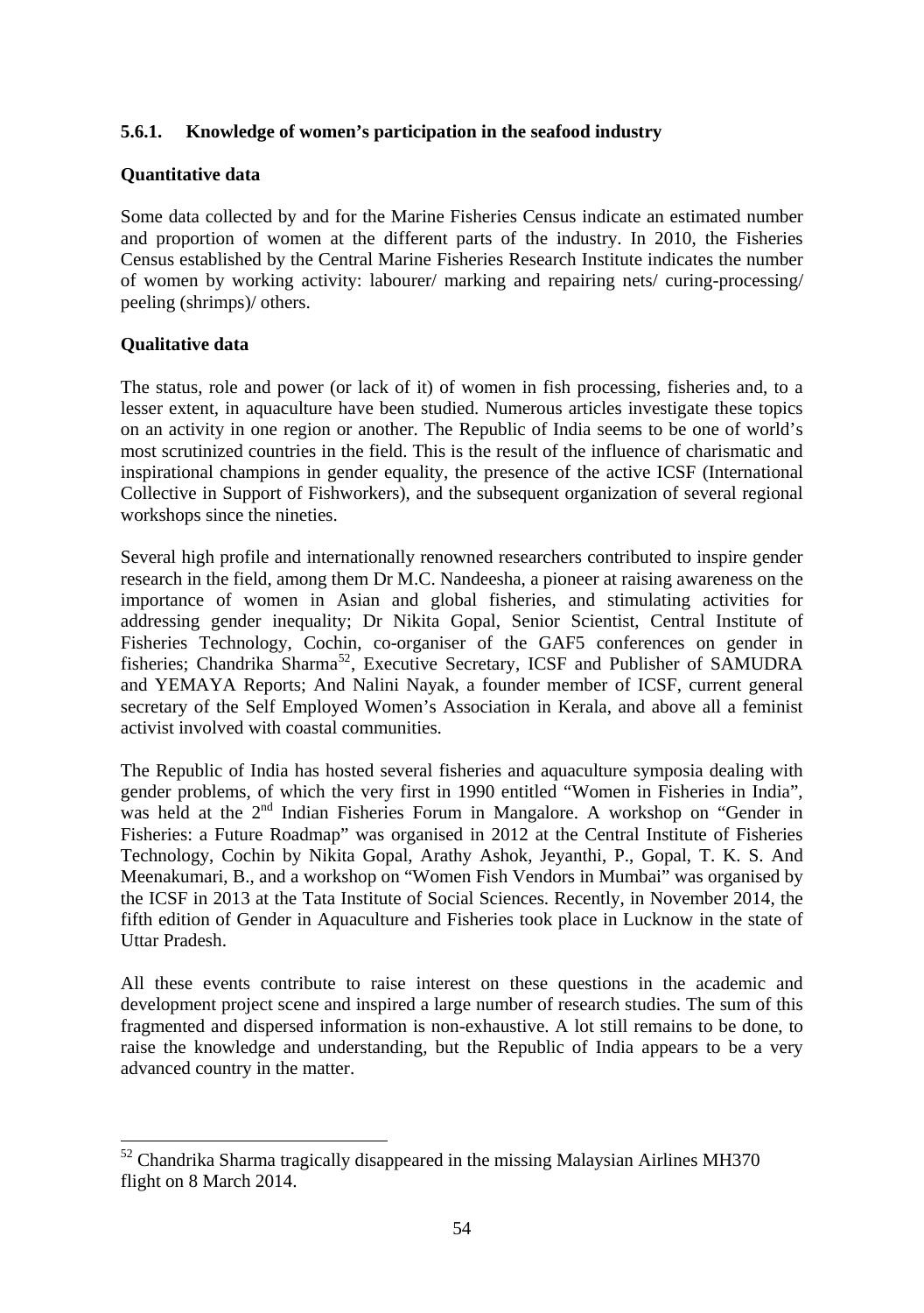## **5.6.2. Awareness of inequalities**

### **In the society**

Unequal access to education, capital, property and culture for boys and girls is now widely acknowledged. In recent years, the Republic of India has been confronted by one dark aspect of its social fabric where violence against women is prevalent. Deep rooted gender inequalities continue to undermine the country's potential to translate economic growth into inclusive development.

In October 2014, the UN Women launched a campaign, aimed at ensuring greater participation of men in promoting women's rights and gender equality. The Ministry of Women & Child Development (WCD) has started initiatives to empower women including: the one-stop crisis centres for women, the national mission on malnutrition, and the '*beti bachayo, beti padhayo*' *("*protect the girl, educate the girl") campaign.

### **In the seafood industry**

Several events have been organised to allow academic researchers on gender issues in the industry to gather and exchange information and results. Whether these findings have been disseminated to public authorities and seafood entrepreneurs, the real stakeholders, is uncertain.

### **5.6.3. Correctives measures in the seafood industry**

### **Initiatives taken by public institutions, donor agencies and NGOs**

The women's SHG model is a home grown Indian scheme. It is based on the principles of self-help, self-management, self-responsibility and self-reliance. In the mid-1980s, there were a few pilot experiments, mostly in Andhra Pradesh and other Southern states. Women's Self Help Groups represent an original social-economic structure, the objective of which is to organise mutual help and benefit for a small (10 to 20 members) homogeneous group. Key instruments widely spread in India for supporting women's empowerment are often facilitated by NGOs and supported by local governments. Several seafood projects run by SHGs have proved to be successful (www.genderaquafish.org).

### **Initiatives taken by private stakeholders**

To our knowledge, no private companies have launched specific programmes for women education or women empowerment.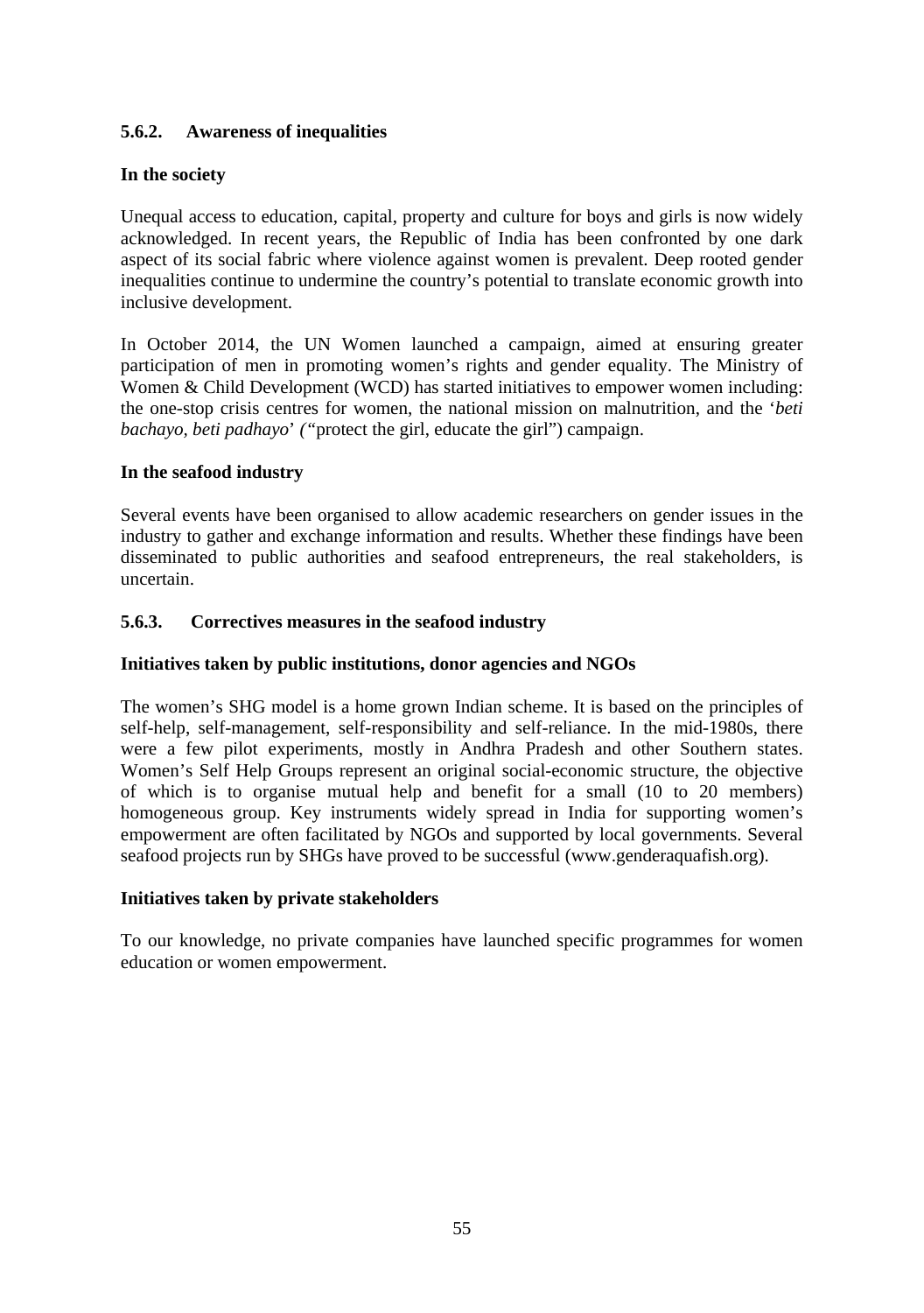| Knowledge of women's participation, gender-based roles and power<br>distribution in the seafood industry |                                                                     |                |  |
|----------------------------------------------------------------------------------------------------------|---------------------------------------------------------------------|----------------|--|
|                                                                                                          | Gender distribution: sex disaggregated data                         |                |  |
|                                                                                                          | Knowledge on gender relationships                                   | $\mathfrak{D}$ |  |
| Awareness of inequalities and barriers against women                                                     |                                                                     |                |  |
|                                                                                                          | Inequalities identified and disseminated in the<br>society at large |                |  |
|                                                                                                          | Awareness of inequalities in the seafood industry                   |                |  |
| Correctives measures and initiatives in the seafood industry                                             |                                                                     |                |  |
|                                                                                                          | Taken by the public sector, aid agencies and<br>NGOs                |                |  |
|                                                                                                          | Taken by private players in the industry                            |                |  |







## **5.7. REPUBLIC OF SENEGAL**

The Republic of Senegal is an important fishing nation on the Western coast of Africa. Over the past thirty years, it has attracted remarkable attention from other fishing nations, as well as international aid agencies (FAO, UNDP, USAID, AFD and Belgian Italian, Canadian and Japanese development agencies, to only mention some of them). The challenges that the industry and its workers face are well documented.

Women play a central role in the fishing communities in Western African countries and it has been recognised and documented since the mid-nineties.

### **5.7.1. Knowledge's of women's participation in the fisheries industry**

#### **Quantitative data**

The participation of women in the Senegalese fisheries industry is partially documented. Sex disaggregated statistics are not systematically collected. Local or regional field reports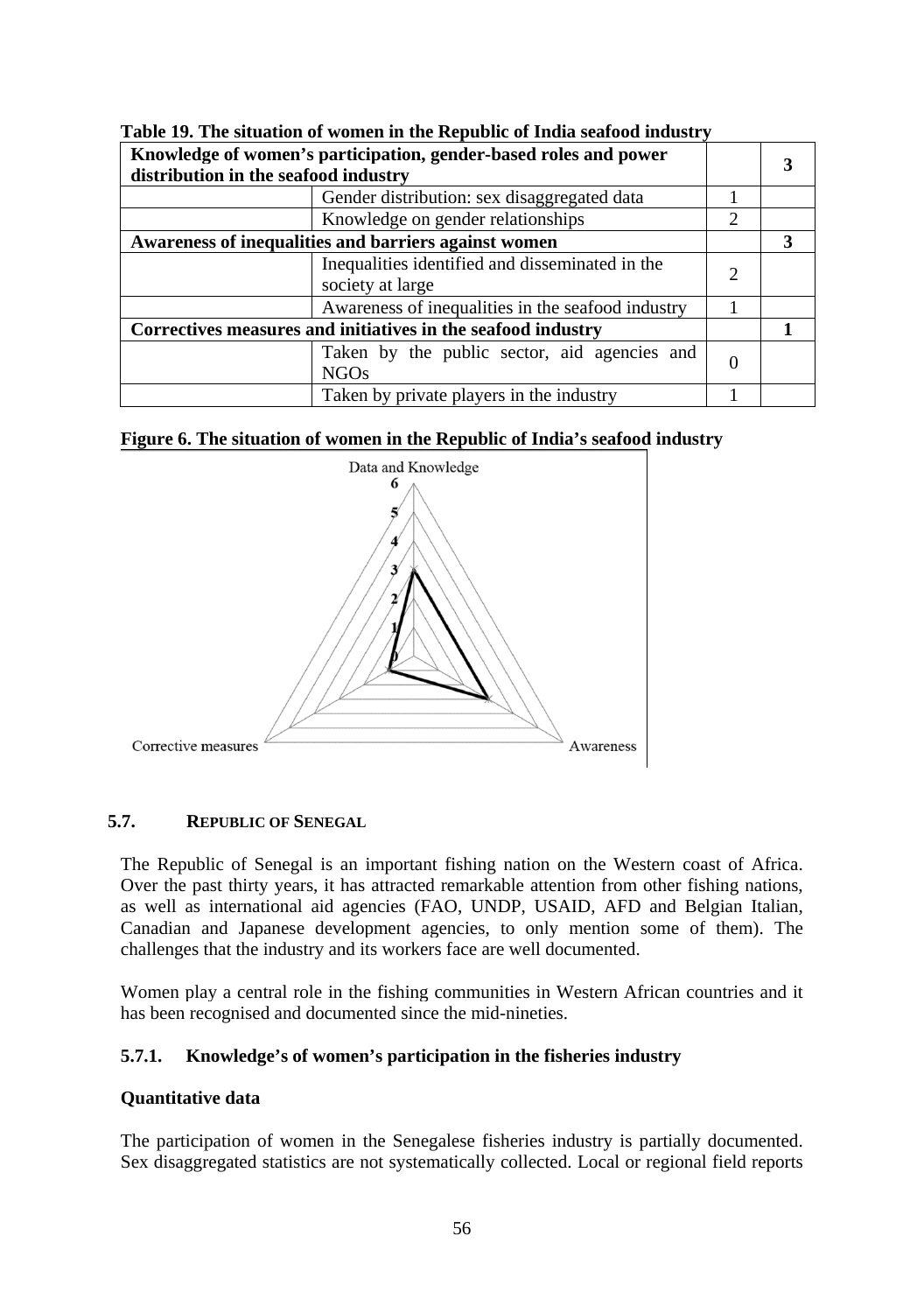provide rather good quantitative descriptions at the moment of their production but become rapidly out-dated. Undeclared working women are rarely taken into account.

## **Qualitative data**

The participation of women in the Senegalese fish and shellfish processing sectors, their capital and human endowment, their duties, responsibilities and relationship with other business counterparts is rather well documented. The sum of knowledge offers a rather good understanding of the role of women in the Senegalese seafood industry.

## **5.7.2. Awareness of inequalities**

## **In the society**

In 2010, the Republic of Senegal enacted absolute gender parity in the country (Law N02010–11). This law covers all electoral lists, but leaves out decision making bodies, where people are appointed, such as the government or business centres. In 2012, the Republic of Senegal adopted a rule of "total equity" between men and women.

In 2014, the country was rated  $77<sup>th</sup>$  out of 142 countries by the Global Gender Gap for gender inequality. Results by category rank the country No. 71 in women's participation in economics and opportunity, and  $24^{\text{th}}$  for political involvement. The Beijing +20 report produced in 2014 (UN Women, 2014), stresses all efforts and improvements made by the Senegalese institutions on the promotion of gender equality but highlights the gap between intentions and the deeply ingrained cultural constraints. The legal rules supporting gender equality are voted for by policy makers, but societal behaviour has not completely embraced the concept.

## **In the seafood industry**

More specifically in the seafood sector, it is recognised that women are excluded from the decision making arenas (Deme, 2014; WWF, 2012).

More recently it has been seen that they face growing difficulties to get access to the fish resource (new rising competition from large scale buyers), to maintain their facilities under the pressure of new entrants (access to land). As a consequence, in the past 5 years, some women have lost their status of entrepreneurs and today are employed as workers<sup>53</sup>.

# **5.7.3. Correctives measures in the seafood industry**

## **Initiatives taken by public institutions, donor agencies and NGOs**

The institutions and local NGOs are well aware of the discriminations that women experience in the seafood industry. They show intentions to correct the inequality. But behind the positive rhetoric, still a lot needs to be done. For instance, the activities of women as major local market players are not taken into account in the fishing agreements that the country signs with harvesting nations (EU, Russia).

1

<sup>53</sup> Enda Graf Sahel 2012.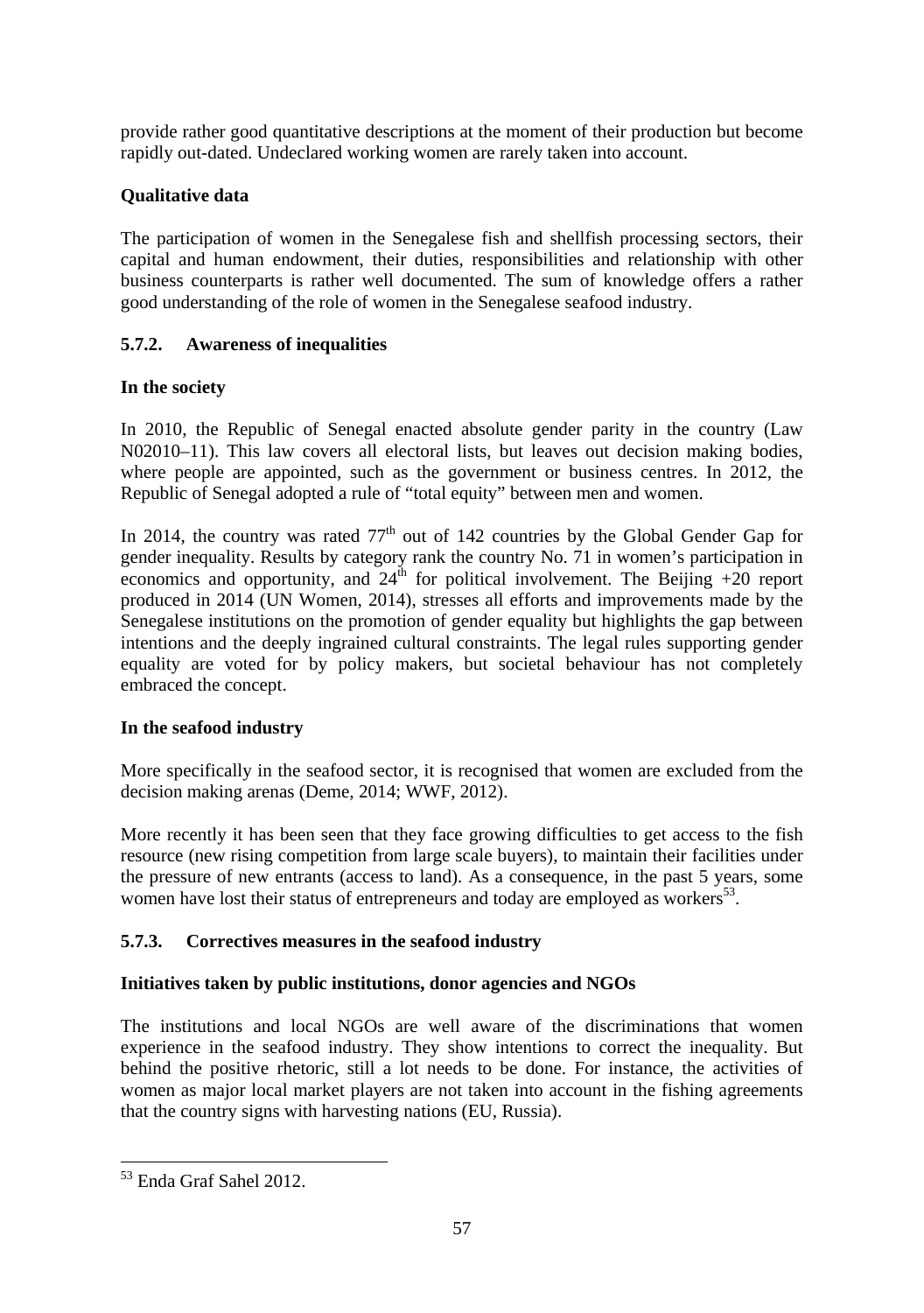In  $2012^{54}$ , the development programme for fisheries and aquaculture, elaborated by the Prime Minister's office, included several specific actions dedicated to women. We did not access the details on the implemented programme, and cannot assert that these women specific empowerment initiatives existed.

Donors' agencies are active in the Republic of Senegal's maritime development, and some projects are designed for the education, promotion or empowerment of women. Here is a selection of them. In the period 2008 to 2011, the Japanese International Cooperation Agency ran a capacity enhancement for women and children, with focus on fish processing carried out by women<sup>55</sup>. In 2009, the French Research Institute (IRD) in cooperation with the Foundation Internationale du Banc d'Arguin ran a project to enhance women's knowledge and capacity to exploit and add value to shellfish<sup>56</sup>. In 2011, USAID/COMFISH started a project that targeted women and introduced to them pioneer eco-friendly fish processing methods. The aim was clearly to boost their incomes. The project is managed by the Coastal Resources Center at the University of Rhode Island Graduate School Of Oceanography. It works across the Republic of Senegal to increase the resilience of coastal communities to climate change and to build an ecosystem-based management plan for six priority fish species, which provide much of the dietary protein for people in Senegal<sup>57</sup>. As part of the World Bank six year project (2013-2019) "Casamance Development Pole Project for Senegal", the specifically women-led 'Oyster Farms Foster Sustainable Development in the Republic of Senegal' was launched. It is financed by the country's Agence National de l'Aquaculture (National Aquaculture Agency or ANA) and the World Bank. The goal is to help these women achieve financial independence and enable them to meet the needs of their families<sup>58</sup>.

## **Initiatives taken by private stakeholders**

| Knowledges of women's participation, gender-based roles and power<br>distribution in the seafood industry |                |  |
|-----------------------------------------------------------------------------------------------------------|----------------|--|
| Inequalities identified and disseminated in the<br>society at large                                       |                |  |
| Knowledge on gender relationships                                                                         | 2              |  |
| Awareness of inequalities and barriers against women                                                      |                |  |
| Awareness of inequalities in the society                                                                  | $\mathfrak{D}$ |  |
| Awareness of inequalities in the seafood industry                                                         |                |  |
| Correctives measures and initiatives in the seafood industry                                              |                |  |
| Taken by the public sector, aid agencies and<br><b>NGOs</b>                                               | $\mathfrak{D}$ |  |
| Taken by private players in the industry                                                                  |                |  |

## **Table 20. The situation of women in the Republic of Senegal's seafood industry**

<sup>54</sup> Primature, 2012.

<sup>&</sup>lt;sup>55</sup> JICA, 2008. Women and Children Capacity Enhancement, Guet Dar, Fishing community in St Louis coastal city.

<sup>56</sup> RAP LEMAR, 2011.

<sup>57</sup> www.usaid.org

<sup>58</sup> www.worldbank.org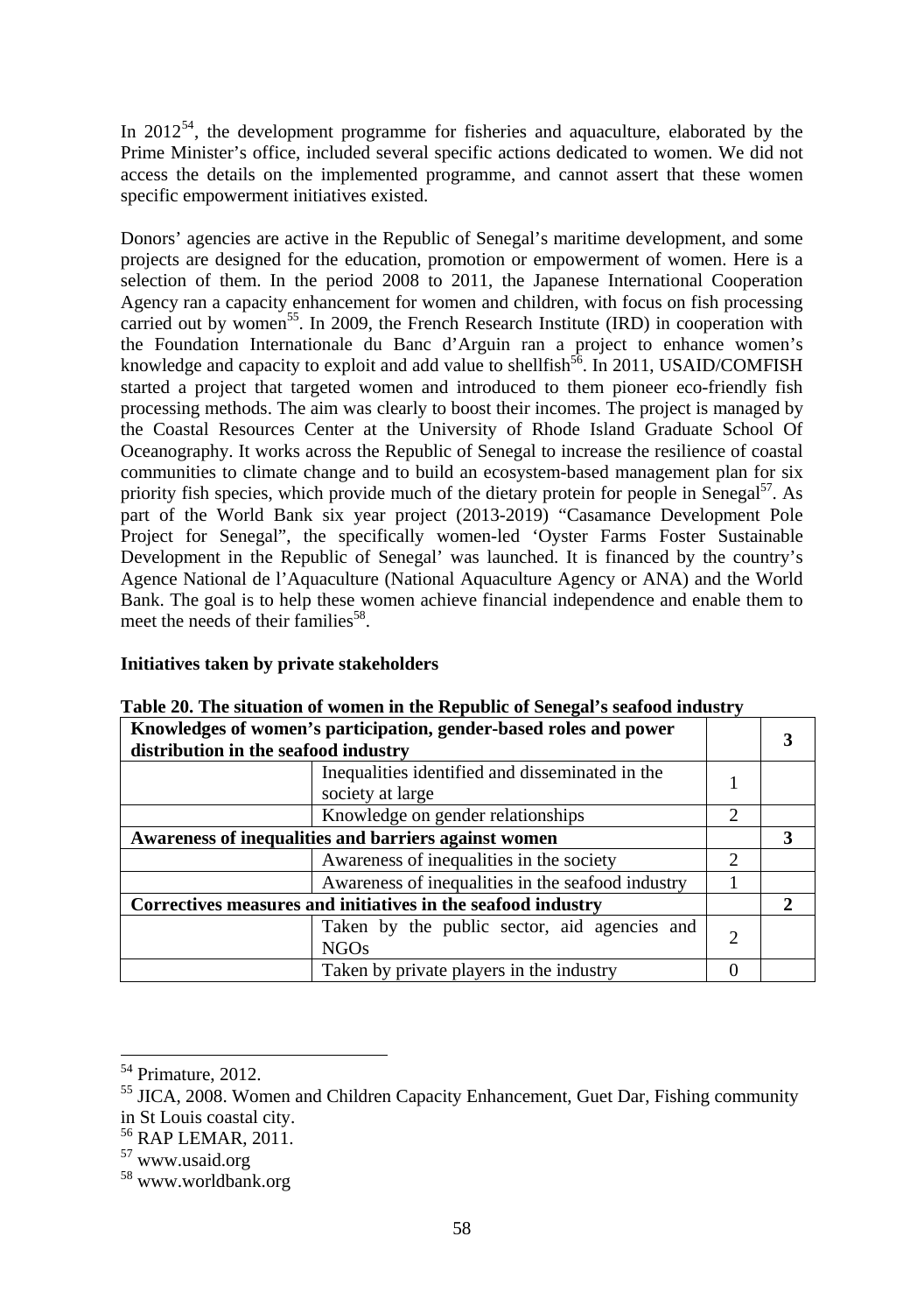**Figure 7. The situation of women in the Republic of Senegal's seafood industry** 



When researching data on the Republic of Senegal, it does not take long to understand that women play a key role in the Senegalese fisheries as processors and local markets suppliers, that they are thus fragile players with little power to participate in the coming development and are threatened by what appears to be the business model chosen by the authorities (industrial processing, export oriented in the context of globalisation). In this context, the government is vocal about what should be done and donor agencies have launched some projects, but much remains to be promoted.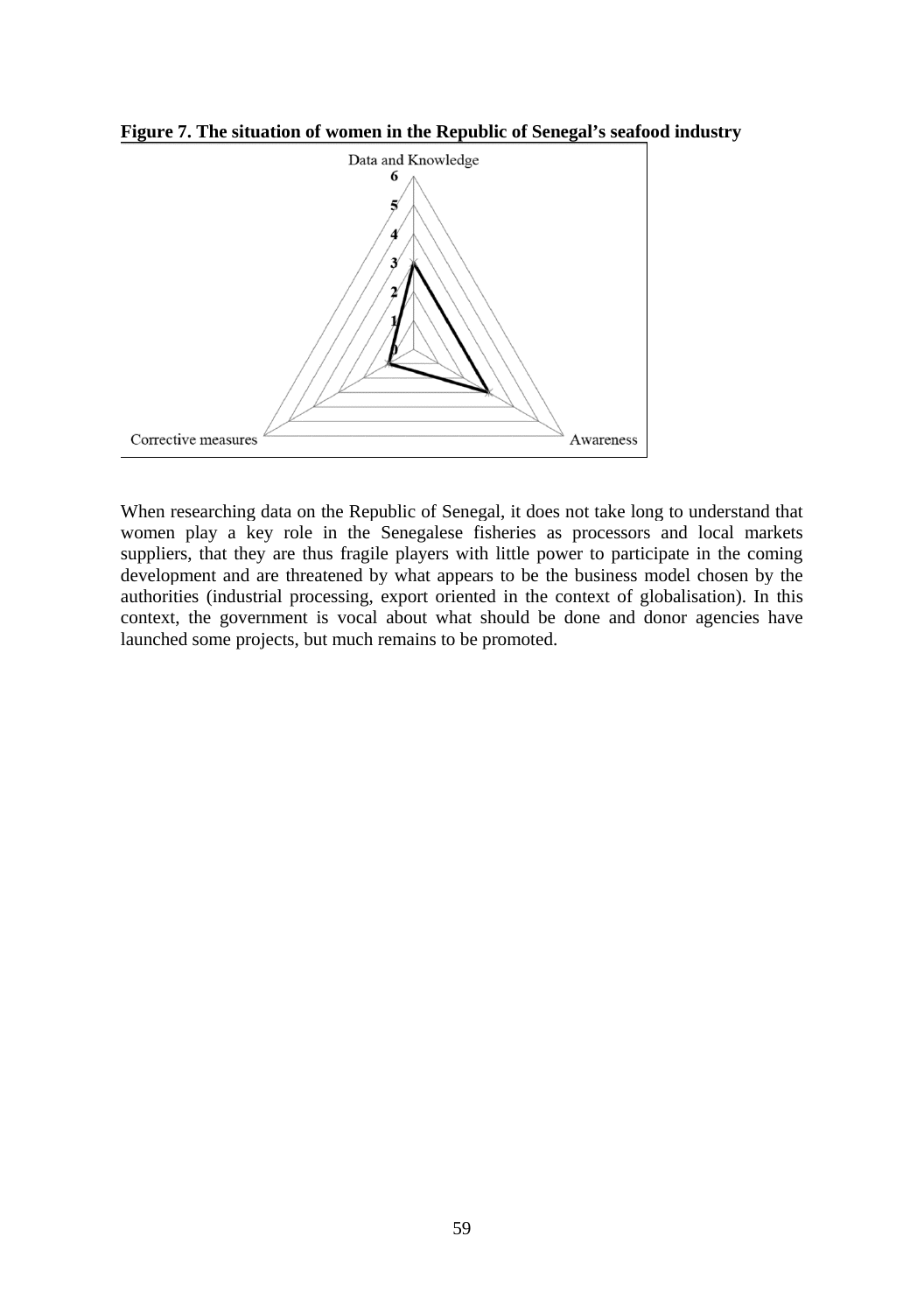#### **6. BIBLIOGRAPHY**

- **Abu Hatab, A.** 2014. Gender in the fisheries and aquaculture sectors in Egypt*. Watch Letter* N° 31, CIHEAM December 2014. 3 pp.
- **Agence Française de Développement(AFD).**2014a. *Evaluation rétrospective des appuis de l'AFD au secteur de la pêche et de l'aquaculture de la crevette à Madagascar.*  Rapport Final, Paris. 117 pp.
- **Agence Française de Développement (AFD).** 2014b. *Le genre et la réduction des inégalités femmes-hommes.* Paris. 50 pp.
- **Africa Development Bank (AfDB).** 2012. *Mainstreaming Gender Equality: A road to results or a road to nowhere?* 52 pp.
- **Agefos.** 2008. *Zoom sur l'emploi des femmes en 2008* [online]. [Cited 19 January 2015] www.spppcm.fr/bases/pdf/fichier-action/31/Note\_2009\_05.pdf
- **Aguilar, L.** 2008. *Establishing the Linkages between Gender and Climate Change.* Paper presented at the 52<sup>nd</sup> Session of the Commission on the Status of Women-Gender and Climate Change Panel, New York, February 28. [Cited 2 February 2015] www.gdnonline.org/resources/Aguilar\_CSWgender-climatechange.pdf.
- **AKTEA.** 2004. *Conference on Women in Fisheries and Aquaculture: lessons from the past, current actions and ambitions for the future*, pp. 187–198, Santiago de Compostela, Spain. Also available at: www.univ-brest.fr/gdr-amure/sitecedem/Proceedings\_two\_pages.pdf
- **Al Rashidi, K.M. & Mclean, E.** 2014.Small Scale Fisheries to the Livelihoods of Omani Women: A Case Study of the Al Wusta Governorate. *In Gender in Aquaculture and Fisheries: Navigating Change*. *Asian Fisheries Science Special Issue*, 27S:135–149, Technical Paper Contribution.
- **Amnesty International.** 2015. *"Circles of hell". Domestic public and state violence against women in Egypt.* January 2015. 88 pp.
- **Aslin, H.J., Webb, T. & Fisher, M.** 2000. *Fishing for women: understanding women's roles in the fishing industry.* Bureau of Rural Sciences, Canberra, Australia.
- **Baluyut, E.A.** 1987. Women in aquaculture production in Asian countries. *In* C.E. Nash, C.R. Engle & D. Crossetti, eds. *Proceedings of ADCP/NORAD Workshop on Women in Aquaculture*, pp. 29–40. Rome.
- **Browne, P.B.** 2002. Women do fish: a case study on gender and the fishing industry in Sierra Leone. pp 169–174, *In* M.J. Williams, N.H. Chao, P.S. Choo. K. Matics, M.C. Nandeesha, M. Shariff, I. Siason, E. Tech & J.M.C. Wong, eds., *Global Symposium on Women in Fisheries: Sixth Asian Fisheries Forum,* 29 November 2001, Kaohsiung, Taiwan. WorldFish Centre, Penang, Malaysia.
- **Catalyst.** 2007. *The Bottom Line: Corporate Performance and Women's Representation on Boards*. [online [Cited 12 February 2015] http://catalyst.org/system/files/The \_Bottom\_Line\_Corporate\_Performance\_and\_Womens\_Representation\_on\_Boards.pdf
- **Centre for Gender Equality Iceland.** 2012. *Information on Gender Equality Issues in Iceland*. 98 pp. [online] [Cited 2 March 2015] www.velferdarraduneyti.is/media/rit-ogskyrslur2012/Gender-Equality-in-Iceland.pdf
- **Cermaq.** 2013. Annual Report [online] [Cited 22 February 2015] http://report2013.cermaq.com/files/download\_center/en/pdf/Cermaq\_Annual\_Report\_2 013\_web.pdf
- **Cochrane, K., De Young, C., Soto, D. & Bahri, T. (eds)** 2009. *Climate change implications for fisheries and aquaculture: overview of current scientific knowledge*. FAO Fisheries and Aquaculture Technical Paper No. 530. Rome, FAO.212 pp. (Also available at www.fao.org/docrep/012/i0994e/i0994e00.htm)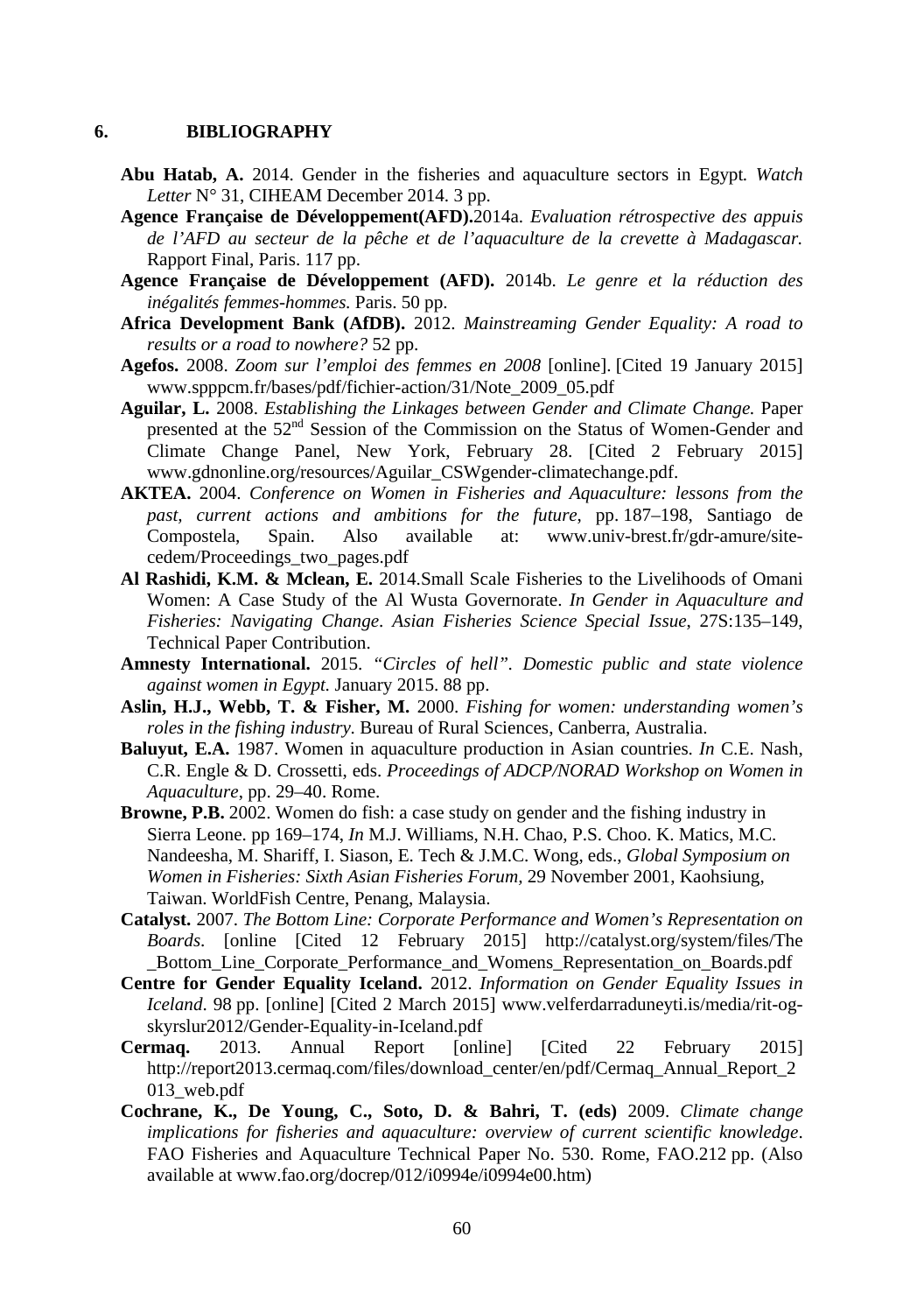- **Conseil Info MPEA.** 2005. *Etat des lieux de la filière de transformation artisanale des produits halieutiques au Sénégal*. Dakar, Sénégal. 40 pp.
- **Croatia.** 2013. *Croatian multi annual programme for collection of fisheries data, 2014–2016*. Ministry of Agriculture, Zabreb. 52 pp.
- **Croatia.** 2014. *BEIJING + 20*. Prepared by The Gender Equality Office of the Government of the Republic of Croatia. Zagreb,Croatia, May 2014, 48 pp.
- **Dawson, J., Kersley, R. & Natella, S.** 2014.*The CS Gender 3000: Women in Senior Management*. Crédit Suisse. 56 pp.
- **De, H.K. & Pandey, D.K.** 2014. Constraints to women's involvement in small scale aquaculture: an explanatory study. *International Journal of Agricultural Extension*, 02(01): 81–88.
- **Deloitte.** 2012. *Egalité professionnelle entre les hommes et les femmes, initiatives dans les entreprises du CAC40*. Deloitte Conseil. 32 pp.
- **Deme, A.** 2014. *Autonomisation des femmes du secteur de la pêche artisanale in mbourinfo*. March 2014 [online] [Cited 22 March 2015] www.mbour.info/economiemaritime/item/4487-genre-%E2%80%93-autonomisation-des-femmes-du-secteur-de-lap%C3%AAche-artisanale.html
- **de Pryck, J.D.** 2013. *Good practice policies to eliminate gender inequalities in fish value chains*. FAO, Rome. 120 pp.
- **De Silva, D.A.M.** 2011. *Faces of women in global fishery value chains: Female involvement, impact and importance in the fisheries of developed and developing countries.* NORAD/ FAO Value Chain Project. 50 pp.
- **Development & Training Services, Inc.** 2006. *A pro-poor analysis of the shrimp sector in Bangladesh* [online] [Cited 22 March 2015] www.usaid.gov/our\_work/cross-cutting\_ programs/wid/pubs/Bangladesh\_Shrimp\_Value\_Chain\_Feb\_2006.pdf
- **DG MARE.** 2013. *Évaluation prospective de l'opportunité d'un accord de partenariat dans le secteur de la pêche entre l'UE et le Sénégal – version finale G*. Brussels. 115 pp.
- **Dhanya, G.** 2013. Status of women employed in seafood pre-processing units of Alapuzha, Kerala.*Fishing Chimes*, Vol 33 N°7, Oct 2013, pp 41–45.
- **Dugan, P., Delaporte, A., Andrew, N., O'Keefe, M. & Welcomme, R.** 2010. *Blue Harvest: Inland Fisheries as an Ecosystem Service*. WorldFish Center, Penang, Malaysia. United Nations Environment Programme. 63 pp.
- **Edou, M.** 2013. La transformation artisanale du poisson à Libreville (Gabon) / The traditional processing of fishes in Libreville (Gabon). *Geo-Eco-Trop.*, 37(1): 127–136.
- **Edwin, L., Das, D., Gopal, N. & Meenakamuri, B**.2014. *Technological changes in the traditional ring seine sector of Kerala and its impact on women employment.* Poster presentation, GAF 5, Lucknow, India.
- **Elborgh-Woytek, K., Newiak, M., Kochhar, K., Fabrizio, S., Kpodar, K., Wingender, P., Clements, B. & Schwartz, G.** 2013. *Women, work and the economy: macroeconomic gains from gender equity*. SDN/13/10, International Monetary Fund. 32 pp.
- **El-Ganainy, A.** 2007. Enhancement of Women's Role in Artisanal Fishing Communities Egypt, UNDP [online] [Cited 22 March 2015] http://tcdc2.undp.org/GSSDA cademy/SIE/Docs/Vol16/3.pdf
- **Enda Graf Sahel.** 2012. *Playdoyer pour la défense des métiers des femmes dans le secteur de la pêche au Sénégal.* La coopération belge au développement. 6 pp.
- **EU Commission.** 2003. Fishing in Europe publication, N°17, September 2003. European Commission.12 pp.
- **EU Commission.** 2014. *EMFF measures of relevance for gender mainstreaming fisheries, 08/12/2014.* 4 pp.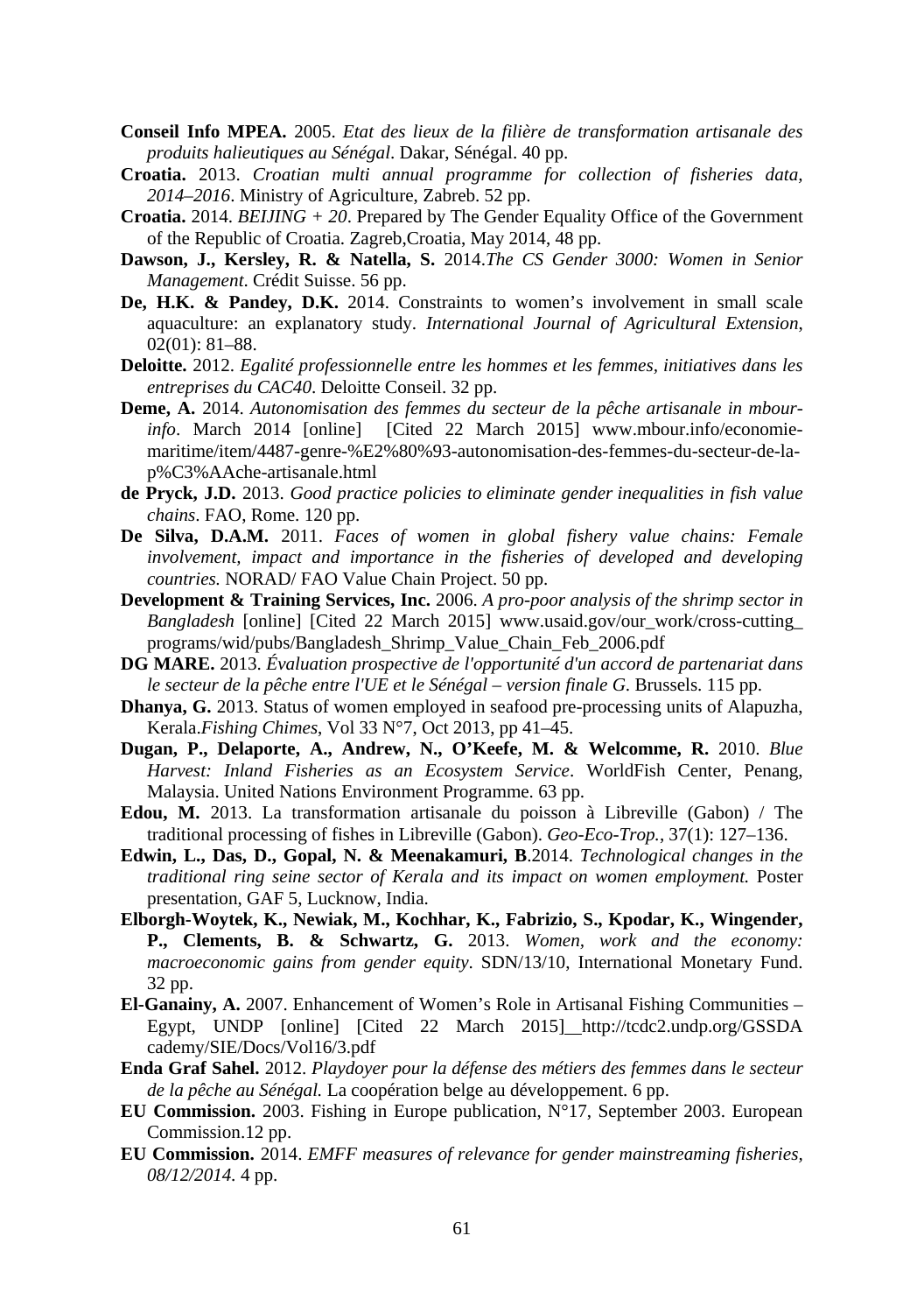- **FAO.** 1999.*Numbers of fishers, 1970-1996*. FAO Fisheries Circular No. 929, Rev. 1. Rome. 124 pp. (also available at ftp.fao.org/docrep/fao/005/x1168e/x1168e.pdf)
- **FAO.** 2007. *Gender policies for responsible fisheries Policies to support gender equity and livelihoods in small-scale fisheries*. New Directions in Fisheries – A Series of Policy Briefs on Development Issues, No. 06. Rome. 8 pp. (also available at www.fao.org/3/a-a0990e.pdf)
- **FAO.** 2012a. *The State of World Fisheries and Aquaculture 2012*. FAO, Rome (also available at www.fao.org/docrep/016/i2727e/i2727e00.htm).
- **FAO.** 2012b. *Workshop on future directions for gender in aquaculture and fisheries. Action, research and development*. Shanghai, April 2011. FAO Fisheries and Aquaculture Report N°998 FIRA/R998, Rome, Italy. 37 pp. (also available at www.fao.org/docrep/015/i2762e/i2762e00.pdf).
- **FAO.** 2014a. *Voluntary Guidelines for Securing Sustainable Small-Scale Fisheries in the Context of Food Security and Poverty Eradication.* Rome. 26 pp.
- **FAO.** 2014b. *The state of world fisheries and aquaculture, opportunities and challenges*. Rome. 223 pp. (also available at www.fao.org/3/d1eaa9a1-5a71-4e42-86c0 f2111f07de16/i3720e.pdf).
- **Felsing, M., Brugere, C., Kusakabe, K. & Kelkar, G.** 2001. *Women in Aquaculture*. Asia Pacific Economic Cooperation, Project FWG 03/99. 60 pp.
- **Framgoudes, K.** 2013. *Women in fisheries: a European perspective*. European Parliament Policy Department. 50 pp.
- **Framgoudes, K. & Keromnes, E.** 2008. *Women in Artisanal Fisheries in Brittany*, pp. 265–270. France. [online] [Cited 12 February 2015] doi:10.1057/dev.2008.20,
- **Framgoudes, K., Marugan-Pintos, B. & Pascual-Ferna, J. 2008. From open-access to** co-governance and conservation: The case of women shellfish collectors in Galicia (Spain). *Marine Policy*, 32: 223–232.
- **Fröcklin, S.,** de la Torre-Castro, M., Lindstrom, L. & Jiddawi, N. 2013. Invisible actors on a male dominated arena: female fish mongers' roles, strategies and needs in the fisheries sector. *In*: Ann L. Shriver, ed. *Visible Possibilities: The Economics of Sustainable Fisheries, Aquaculture and Seafood Trade*. Proceedings of the Sixteenth Biennial Conference of the International Institute of Fisheries Economics and Trade, 16-20 July 2012, Dar es Salaam, Tanzania. International Institute of Fisheries Economics and Trade (IIFET), Corvallis.
- **Girard, S., LeMoing, I. & Mongruel, R.** 2009. *Commercialisation et transformation des produits de la mer* /SRM MMDN. Ifremer.
- **Gomes, A.** 2007. Empowerment of women through fisheries and aquaculture. *In* M. Dickson and A. Brooks, eds., *Proceedings of the CBFM-2 International Conference on Community Based Approaches to Fisheries Management*, Dhaka, Bangladesh, 6–7 March 2007. The WorldFish Center - Bangladesh Office.
- **Gonzales, C., Jain-Chandra, S., Kochhar, K. & Newiak, M**. 2015. *Fair Play: More Equal Laws Boost Female Labour Force Participation.* Staff Discussion Notes No. 15/2. International Monetary Fund. 35 pp.
- **Global Reporting Initiative (GRI) & International Finance Corporation (IFC).** 2009. *Embedding Gender in Sustainability Reporting – A Practitioner´s Guide*. 90 pp. [online] [Cited 12 February 2015] www.globalreporting.org/resourcelibrary/Embedding-Gender-In-Sustainability-Reporting-Executive-Summary.pdf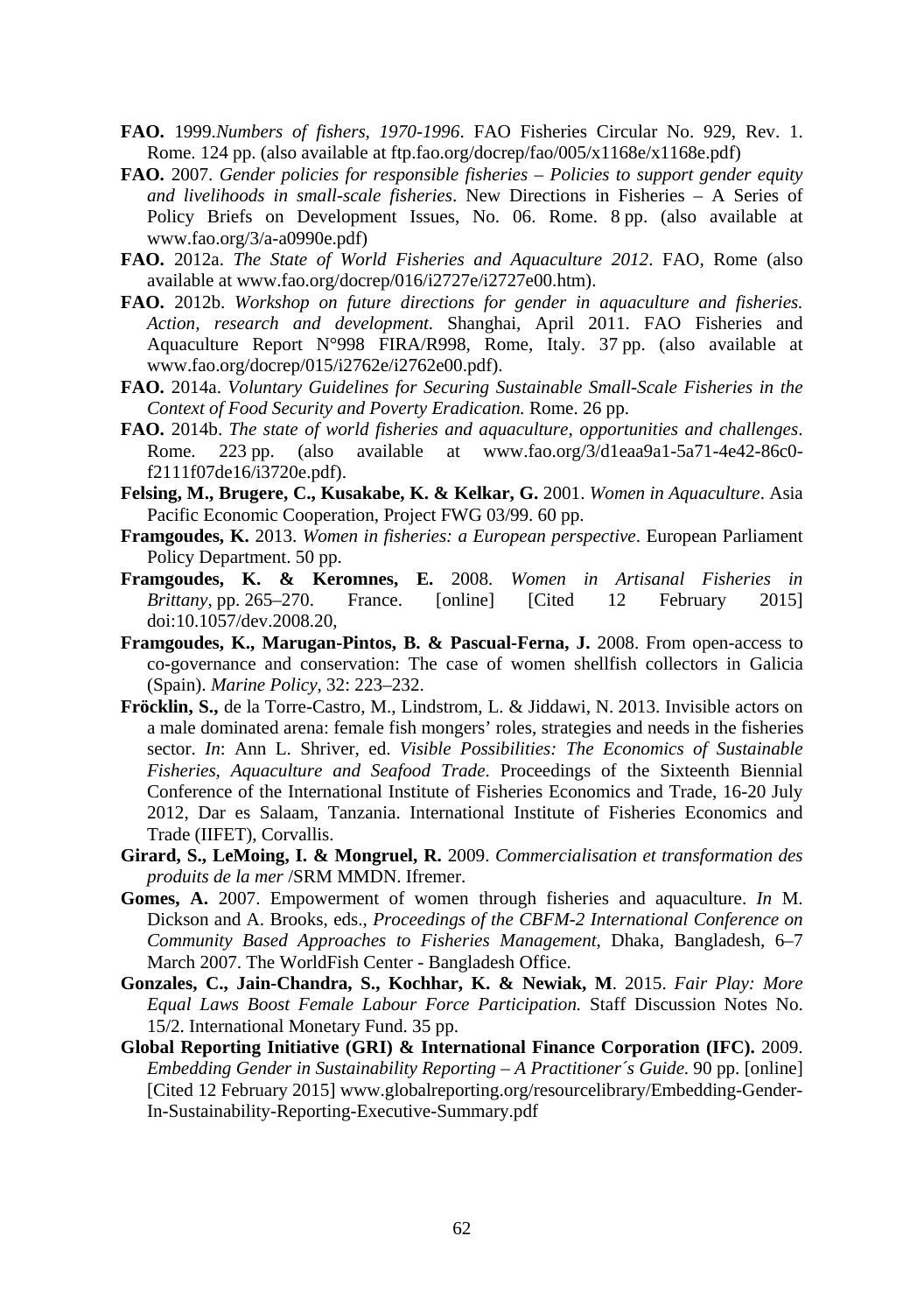- **Halim, S.** 2004. Marginalization or empowerment? Women's involvement in shrimp cultivation and shrimp processing plants in Bangladesh. *In*: K T. Hossain., M. H. Imam and S. E. Habib, eds. *Women, Gender and Discrimination*. University of Rajshahi, pp. 95–112.
- **Hishamunda, N., Bueno, P., Menezes, A.M., Ridler, N., Wattage, P. & Martono, E.**  2014. *Improving governance in aquaculture employment: a global assessment.* FAO Fisheries and Aquaculture Technical Paper No. 575. Rome, FAO. 48 pp.
- **Iceland.** 2014. *Report on the implementation of the Beijing Declaration and platform for action (1995) and the conclusions of the 23rd special session of the general assembly.* [online] [Cited 12 February 2015] www.unwomen.org/~/media/headquarters/ attachments/sections/csw/59/national\_reviews/iceland\_review\_beijing20.ashx.
- **International Finance Corporation (IFC).** 2013. *Investing in Women's Employment Good for Business, Good for Development*. Gender Program and its WINvest, New York. 108 pp.
- **International Labour Organization (ILO).** 2015. *Women in business and management: gaining momentum.* Geneva. 44 pp.
- **Jover, M.B. & Defiesta, G.** 2014. Gender concerns in coastal disasters: an analysis of women's political subordination and prospects for empowerment. Gender in aquaculture and fisheries: navigating change. *Asian Fisheries Science Special Issue*, 27S: 91–96.
- **Kantor, P. & Kruijssen, F.** 2014. *Informal fish retailing in rural Egypt: opportunities to enhance income and work conditions for women and men.* WorldFish Center, Penang, Malaysia. [online] [Cited February 2015] http://aquaticcommons.org/15602/1/2014- 51.pdf
- **Kleiber, D., Harris, L.M. & Vincent, A.C.J.** 2014.*Gender and small-scale fisheries: a case for counting women and beyond.* Fish and Fisheries. [online] [Cited 15 February 2015] doi: 10.1111/faf.12075
- **Korsrud, M.** 1996. Norway. Pp 10–11*, In: Women in Fisheries*. Series No. 4, Globalization, Gender and Fisheries, Samudra, India. 58 pp.
- **Kossoff, C, Werner, C., Le Corguillé, M. & Simpson, J. 2010.** *Women at the top of corporations: Making it happen***.** 28 pp. [online] [Cited 15 February 2015] www.mckinsey.com/features/women\_matter
- **Kuriakose, S. & Jayasankar, J.** 2011. *Role of women in Indian marine fisheries a mining study on census statistics*. Presentation at GAF2.
- **Lambeth, L., Hanchard, B., Aslin, H.J., Fay-Sauni, L., Tuara, P. & Rochers, K.D.** 2014.An overview of the involvement of women in fisheries activities in Oceania. *SPC Women in Fisheries Information Bulletin #25.* October 2014, pp. 19–26.
- **Le Monde.** 2014. *Au Sénégal, la ruée des Russes et des Asiatiques sur la pêche artisanale*. Newspaper. [online] [Cited 6 March 2015] www.lemonde.fr/planete/article/2014/01/30/ la-ruee-des-russes-et-des-asiatiques-sur-le-poisson-senegalais\_4356805\_3244.html
- **Lentisco, A. & Lee, R.** 2014. Beyond Fish Processors and Caregivers: Women as Primary, Secondary and Tertiary Fish Users. Gender in Aquaculture and Fisheries: Navigating Change. *Asian Fisheries Science Special Issue* 27S: 33–42.
- **Maal, B. 2013**. *Rich aquaculture, poor fisheries communities, growth equity and gender in rural communities.* Presentation at GAF 4. [online] [Cited 15 February 2015] https://genderaquafish.files.wordpress.com/2013/04/ppt\_14.pdf
- **MacAlister Elliott and Partners.** 2001. *The role of women in the fisheries sector.* Final Report 1443/R/03/C, p71, EU Commission.
- **Kossoff, C, Werner, C., Le Corguillé, M. & Simpson, J.** 2010. *Women at the top of corporations: Making it happen.* 28 pp. [online] [Cited 15 February 2015] www.mckinsey.com/features/women\_matter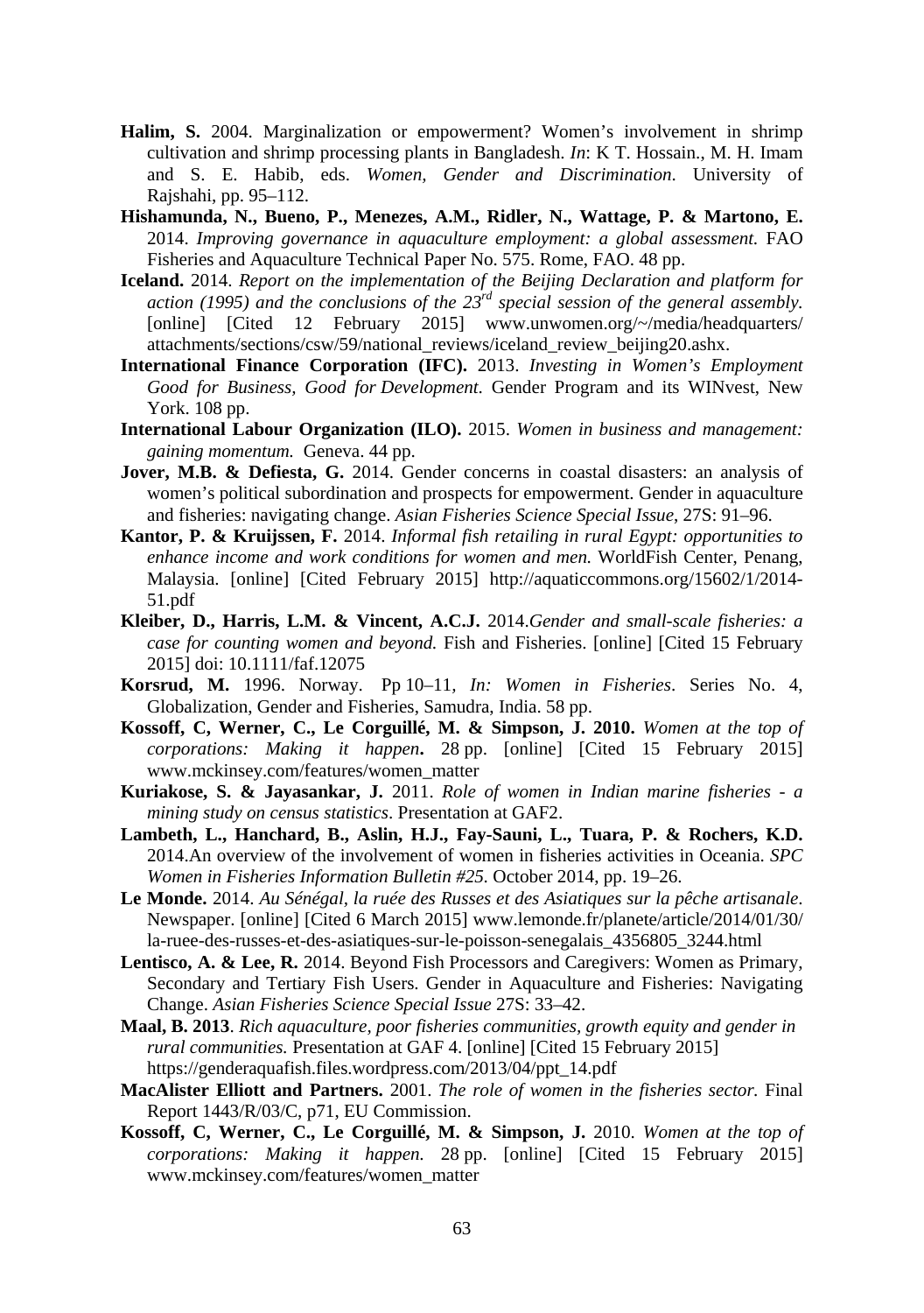- **Mamun-ur-Rashid, M. & Gao, Q.** 2012. Rural Women in Livestock and Fisheries Production Activities: an Empirical Study on Some Selected Coastal Villages in Bangladesh. *Asian Journal of Agriculture and Rural Development*, 2(4): 658–667**.**
- **Nakato, M.** 2004. Women and globalisation in Uganda fisheries. *In Women in fisheries and aquaculture: lessons from the past, current actions and ambitions for the future.* CEDEM, pp. 151–159. Bretagne Occidentale.
- **Neis**, **B.** 1996*. Globalization and gender relations.* Women in Fisheries Series No. 4. Globalization, Gender and Fisheries, Samudra, India. 23–26 pp.
- **Neis, B., Abord-Hugon, C. & Larkin, M.** 1996. *Canada: Women in Fisheries Series No. 4 Globalization, Gender and Fisheries.* Samudra, India. [on line] [Cited 3 March 2015] http://aquaticcommons.org/262/1/WIF\_4.pdf
- **Nes Global Talent.** 2014. *Attracting and retaining women in oil and gas engineering expertise needed, expertise found. A survey examining the gender talent gap.* 24 pp. [online] [Cited 12 March 2015] www.nesglobaltalent.com/sites/default/files/ images/women-in-engineering-report-single\_final.pdf
- **Nikita, G., Geethalakshmi, V., Unnithan, G.R., Murthy, L.N. & Jeyanthy, P.** 2007. *Women in the Seafood Processing Sector in the Post Globalization Scenario - An Analysis.* Paper presented at 2<sup>nd</sup> Global Symposium on Gender and Fisheries, 17 pp.
- **Organisation for Economic Cooperation and Development (OECD).** 2009. *Managing for gender equality results in donor agencies. Gender equality, women's empowerment and the Paris Declaration on aid effectiveness: Issue brief Network on Gender Equality. May 2009.* Paris, France. 12 pp.
- **Organisation for Economic Cooperation and Development (OECD).** 2011. *Women's economic empowerment.* Issues paper 2011. DAC Network on Gender Equality. Paris, France.
- **Organisation for Economic Cooperation and Development (OECD).** 2014. *Green growth and aquaculture*. TAD/FI(2012)11/FINAL. Paris, France. 44p.
- **Okorley, E.L. & Kwarten, J.A.** 2000. *Women and agroprocessing in Africa: a case study of the state of women in fish*. Bulletin de l'APAD. [online] [Cited 12 March 2015] http://apad.revues.org/433
- **Omojowo, F.S., Ihuahi, J.A., Omojowo, M.T. & Ogunfowora, O.O***.* 2005. *Role of women in fish food security and poverty alleviation*. [online] [Cited 3 April 2015] http://aquaticcommons.org/4026/1/198.pdf
- **Oxfam.** 2005. The tsunami impact on women. Oxfam Brief Note. Oxfam International, UK. 14 pp.
- **Pettersen, L.T. & Alsos, G.A.** 2007. Change and stability: The Role of Women in Norwegian Fish Farming. *MAST*, 5(2): 93-121, [on line] [Cited 3 April 2015]
- www.marecentre.nl/mast/documents/PagesfromMast2007vol\_5pettersen.pdf
- **Primature.** 2012. *Plan d'action 2012–2015 de la grappe produits de la mer et aquaculture*. Comité d'Orientation et de Suivi de la Stratégie de Croissance accélérée. Dakar, Senegal. 12 pp.
- **Rahman, H. & Naoroze, K.** 2007.Women empowerment through participation in aquaculture: Experience of a large-scale technology demonstration project. *Bangladesh Journal of Social Science*, 3(4): 164-171.
- **Rana, K. & Choo, P.S.** (2002).*Women in fisheries in the European Union*. [online] [Cited 22 February 2015] www.worldfishcenter.org/Pubs/Wif/wifglobal/wifg\_europe.pdf
- **RAP-LEMAR.** 2011. *Convention de recherche entre l'IRD et la FIBA en vue de la mise en place d'un plan de gestion pour l'exploitation durable des coquillages des îles du Saloum - Programme "Femmes et Coquillages", volet Recherche/Écologie*. Rapport final de convention avec la FIBA. IRD Dakar, Sénégal. 38 pp.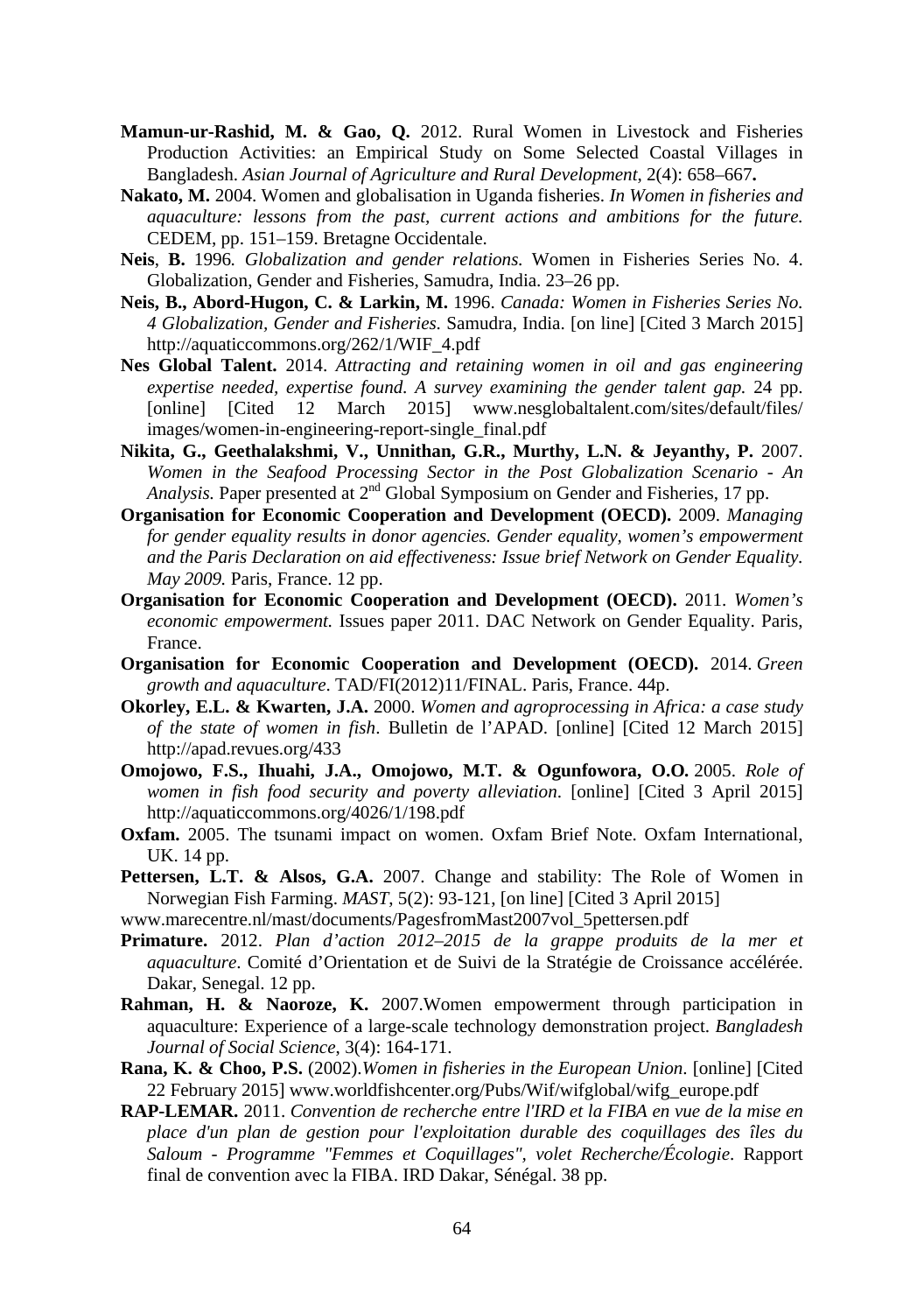- **Satapornvanit, A.N., Little, D., Satapornvanit, K., Sritha, W. & Murray, F.** 2014. *Gender Dimensions in Shrimp Farming: A Case Study of Shrimp Farm Workers in Thailand* [online] [Cited 22 February 2015] https://genderaquafish.files. wordpress.com/2014/10/07-gender-shrimpworker-ans.pdf
- **Satia B.P. & Wétohossou, C. (éds.).** 1996. *Rapport du groupe de travail sur la position centrale des femmes et les questions liées au genre dans les communautés de pêche*. Cotonou, Programme de Développement Intégré des Pêches Artisanales en Afrique de l'Ouest (DIPA), DIPA/WP/79. 34p.
- **Sloan, L., Kafarowski, J., Heilmann, A., Karlsdottir, A., Uden, M. & Erlandsen, M. M.** 2004. *Women's Participation in Decision-making Processes in Arctic Fisheries Resource Management*. Forlaget Nora, Kvinneuniversitetet Nord, Norway. 122 pp. [online] [Cited 22 February 2015] www.kun.nl.no/filer/rapporter/ fiskeriSDWG.pdf
- **Scientific, Technical and Economic Committee for Fisheries (STECF).** 2012a. *Economic Performance of the EU Fish Processing Industry Sector (STECF-OWP-12- 01), Scientific, Technical and Economic Committee for Fisheries*. Publications Office of the European Union, Luxembourg. 213p,
- **Scientific, Technical and Economic Committee for Fisheries (STECF).** 2013a. *The Economic Performance of the EU Aquaculture Sector - 2012 exercise (STECF-13-03).* Publications Office of the European Union, Luxembourg. 237 pp.
- **Scientific, Technical and Economic Committee for Fisheries (STECF).** 2013b. *DCFupdate of MS Annual Report Guidelines*. Review amended LIT NP and Croatian NP for 2013 (STECF-13-07). Publications Office of the European Union, Luxembourg. 53 pp.
- **Sumagaysay, B. M.** 2014. *Women Fishers. Weathering Yolanda: Her Stories of Building Resilience in Times of Natural Disasters.* Presentation at GAF 5, Lucknow, India.
- **Thorpe, A., Pouw, N., Baio, A., Sandi, R., Ndomahina, E.T. & Lebbie, T.** 2014. *"Fishing Na Everybody Business": Women's Work and Gender Relations in Sierra Leone's Fisheries*. Feminist Economist, pp. 1–27.
- **Udong, E., Van Tilburg, A. & Niehof, A.** 2010. *Entrepreneurial Women and Institutions in Ibaka Fishing Community, Akwa Ibom State, Nigeria*. Paper presented at the 2010 Annual Conference of the International Association for Feminist Economists (IAFFE). 23 pp.
- **Undercurrents News**. 2014. *100 seafood CEOs, one woman.* 14 February 2014.
- **UN Women. 2013.***Realizing women's rights to land and other productive resources*. Geneva. 68 pp. [online] [Cited 22 February 2015] www.ohchr.org/Documents/ Publications/RealizingWomensRightstoLand.pdf
- **Union Patronale des Mareyeurs Exportateurs du Sénégal (UPAMES).** 2014. *Commerce des produits de la mer et les acivités de la pêche artisanale en Afrique de l'Ouest*. Makhtar Thiam communication du secrétaire général de l'Union Patronale des Mareyeurs Exportateurs du Sénégal.
- **Vu Phuong, T.** 2012. *Men's and women's adaptation to climate change: the cases of aquaculture and salt production in Ha Tinh coastal area of Vietnam.* University of Oslo, Norway. 134p.
- **Weeratunge, N. & Snyder, K.** 2009. *Gleaner, fisher, trader, processor: understanding gendered employment in the fisheries and aquaculture sector.* World Fish Center, Malaysia/Malawi. Paper presented at the FAO-IFAD-ILO Workshop on Gaps, trends and current research in gender dimensions of agricultural and rural employment: differentiated pathways out of poverty, Rome, 2009.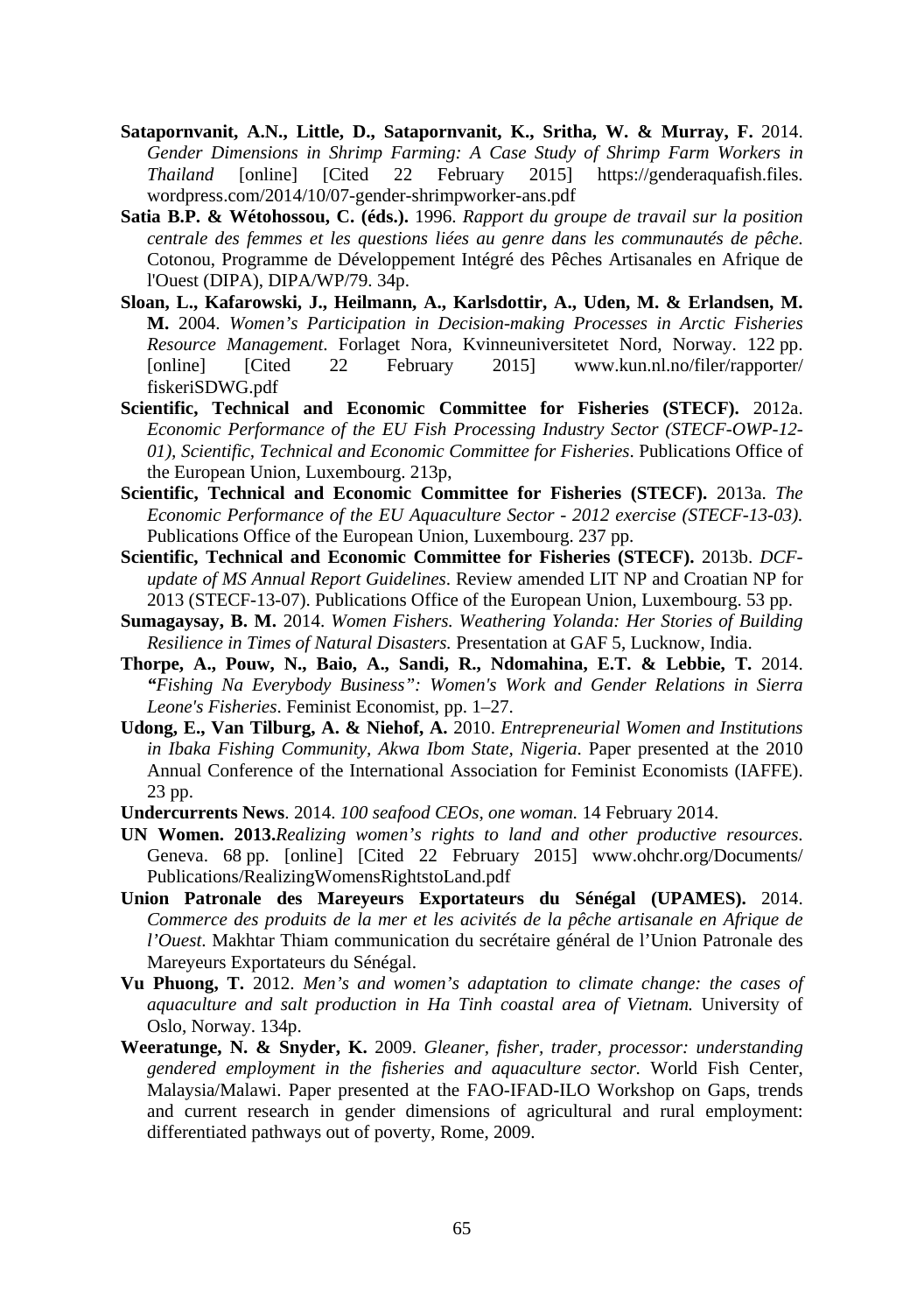- **Williams, M.J.** 1998. *Women do fish, report* [online] [Cited 12 March 2015] www.mekonginfo.org/assets/midocs/0003434-biota-women-do-fish.pdf
- **Williams, M.J.** 2008. Why look at fisheries through a gender lens? *Development*, 51: 180–185 (also available at doi:10.1057/dev.2008.2).
- **Williams, M.J., Williams, S.B. & Choo, P-S.** 2002. *From women in fisheries to gender and fisheries*. Global Symposium on Women in Fisheries: Sixth Asian Fisheries Forum, 29 November 2001, Kaohsiung, Taiwan.
- **World Bank.** 2009. Gender in Fisheries and Aquaculture. In: J. Voegele,**M.** Villarreal, & R. Cooke, eds. *Gender in Agriculture Sourcebook*, Module 13: 561–600. [online] [Cited 12 March 2015] www.fao.org/docrep/011/aj288e/aj288e00.HTM
- **World Bank.** 2010. *Field Research Data for the West African Regional Fisheries Programme in Sierra Leone*. Freetown: Statistics, Sierra Leone.
- **World Bank.** 2012. *Hidden Harvest: The Global Contribution of Capture Fisheries*. The World Bank, FAO, World Fish Center. 92 pp.
- **WWF.** 2012. *Fisheries Management and Gender*. WWF-UK. 14 pp.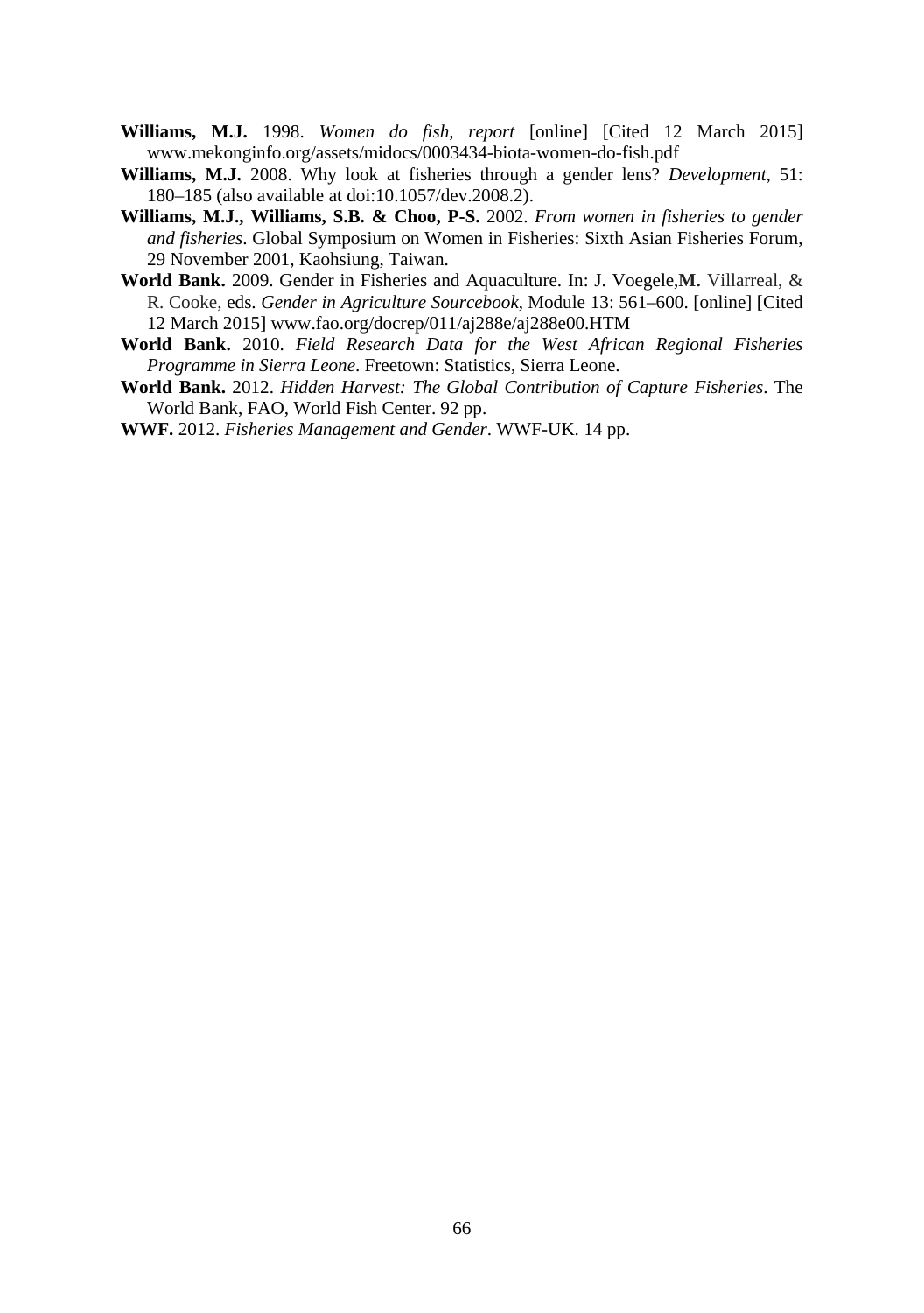## **7. WEB SITES VISITED**

www.fishwomen.org www.kis.is www.arborus.info/en www.eveleblog.com www.unwomen.org www.genderaquafish.org